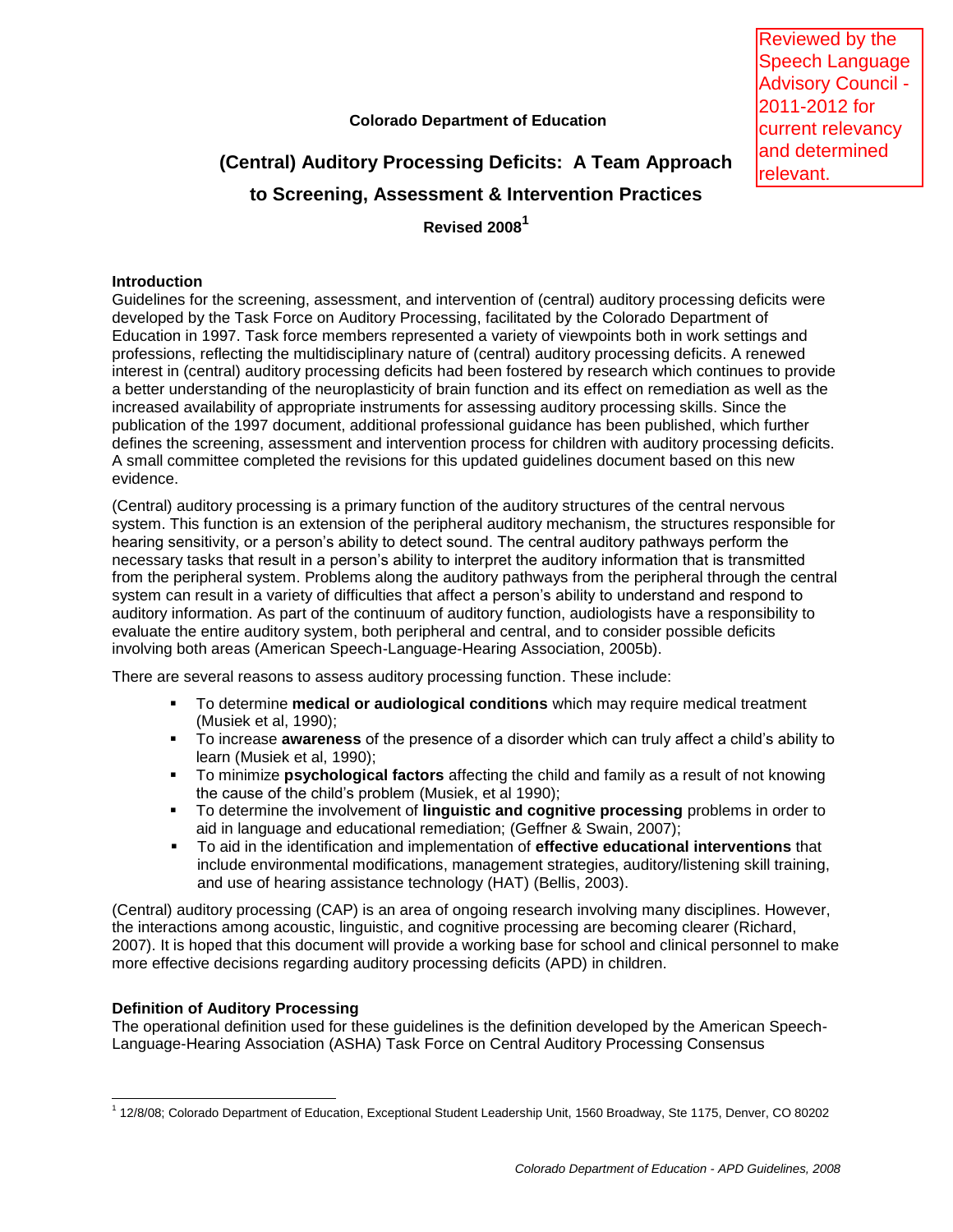Development (AHSA, 1996) (see Appendix A). This definition was retained in the 2005 ASHA Technical Report on (Central) Auditory Processing Disorders (p.2):

*(C)AP refers to the efficiency and effectiveness by which the central nervous system (CNS) utilizes auditory information. Narrowly defined, (C)AP refers to the perceptual processing of auditory information in the CNS and the neurobiologic activity that underlies that processing and gives rise to electrophysiological auditory potentials.*

*(C)APD is a deficit in neural processing of auditory stimuli that is not due to higher order language, cognitive, or related factors. However, (C)APD may lead to or be associated with difficulties in higher order language, learning, and communication functions.*

*Although (C)APD may co-exist with other disorders (e.g., attention deficit hyperactivity [ADHD], language impairment, and learning disability], it is not the result of these other disorders.*

**(**Central) auditory processing deficits manifest themselves differently depending on a variety of factors including the type and degree of processing problems present, the learning environment conditions, and how well a person is able to identify and compensate for the difficulties they are experiencing (ASHA, 2005a). Processing deficits occur along a continuum from mild processing and listening problems that might only necessitate minimal accommodations to more significant auditory processing disorders that require special education and related services. This document will use the term auditory processing "deficits" or APD to encompass the range of auditory processing problems that may be exhibited.

**Roles of Audiologists and Other Team Members in the Diagnosis of Auditory Processing Deficits** *Role of the Audiologist.* The American Speech-Language-Hearing Association Position Statement on Central Auditory Processing Disorders – The Role of the Audiologist (ASHA 2005b) states that:

*(Central) auditory processing disorder is an auditory deficit; therefore, it continues to be the position of ASHA that the audiologist is the professional who diagnoses (C)APD. Consistent with the ASHA Scope of Practice in Speech-Language Pathology, speech-language pathologists (and other professionals) collaborate with the audiologist in the overall screening and assessment process, differential diagnoses, and development and implementation of intervention plans where there is evidence of speech-language and/or cognitive-communicative disorders. Specifically, speech-language pathologists are uniquely qualified to delineate the cognitive-communicative and/or language factors that may be associated with (C)APD. Full understanding of the ramifications of (C)APD for the individual requires a multidisciplinary assessment to determine the functional impact of the disorder and to guide treatment and management of the condition and associated deficits* (p.1).

*Role of other team members.* The speech-language pathologist, learning disabilities specialist, school psychologist, and parents are critical members of the multidisciplinary team. Each contribute to the use of pre-referral interventions, assessments, and intervention planning if a deficit is identified. It is also common for speech-language pathologists to provide a significant component of the intervention program, particularly treatment to improve auditory and listening skills and to teach the student how to manage his/her learning environment to minimize the effects of the auditory processing problems.

#### **APD & Special Education Eligibility**

Students who are suspected of having APD, or who are diagnosed with (central) auditory processing disorders [(C)APD], may be considered for special education services or a 504 Plan through the same process as any student suspected of having a disability. According to Colorado Department of Education ECEA Rules, APD may be considered as a type of **specific learning disability** [ECEA 2.08 (6) (b) (ii) (A) (II)] when a "*child does not achieve adequately…in the area…of listening comprehension,"* or a type of **speech-language disability** [ECEA 2.02(7) (a) (ii)] meaning a dysfunction in *"auditory processing, including...perception (discrimination, sequencing, analysis and synthesis), association, and auditory*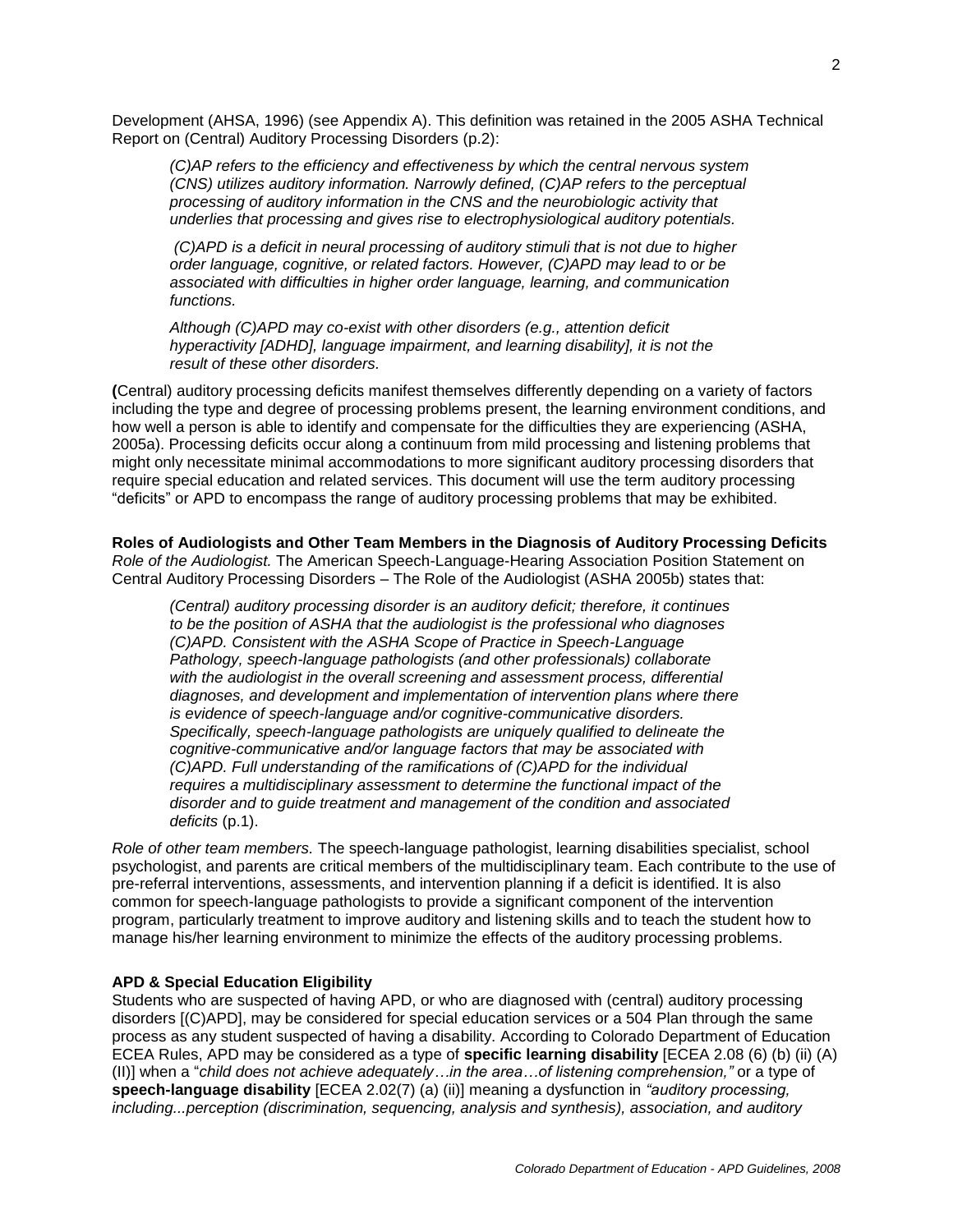*attention."* To qualify for special education and related services, the deficit must interfere with the student's ability to obtain reasonable benefit from regular education (see page 8, Appendix B, of this document for the full text of the Rules).

Prior to the initiation of a special education referral, students should be reviewed through the school's general intervention process. No Child Left Behind (NCLB) and IDEA 2004 have additional requirements to ensure that students who are being referred for special education have first had access to general education problem-solving practices designed to assess and support students who are having difficulty learning. These practices focus on improving academic achievement by using scientifically-based instructional interventions. They fall under a practice that is referred to as "Response to Intervention" (RtI) which, according to the National Association of State Directors of Special Education (NASDE) and the Council of Administrators of Special Education, includes the components of (1) providing high-quality instruction/intervention matched to student needs and (2) using learning rates over time and level of performance to (3) make important educational decisions (NASDSE, 2006). Interventions include the use of commonly accepted accommodations and strategies that improve the classroom learning environment as well as the student's ability to participate in the exchange of information. A three-level model of support (Multi-Tiered Model of Instruction and Intervention) for students with auditory processing problems is located on page 32, Appendix E-1, of this document.

#### **Purpose of Guidelines**

This document was developed to provide professionals who work with children with APD guidelines to assist with identification and intervention. Evidenced-based practices are a hallmark of today's school accountability process, yet many questions remain regarding the relationships between screening, assessment, management, and prescriptive intervention therapy as well as the reliability and validity of the instruments used for identification. A conscious effort was made in the development of these guidelines to ensure that the process of identifying and treating children with APD is a multidisciplinary one, with participation from the disciplines of audiology, speech/language pathology, learning disabilities, psychology, and health.

#### **Application of Guidelines**

These guidelines should be used to assist with decisions regarding the potential evaluation and intervention needs of students suspected of having auditory processing problems. Although it is recommended that observation and screening data be obtained prior to diagnostic assessment, some children may present with such significant concerns, that immediate assessment is warranted. The success of the intervention procedures should ultimately guide the decision for further assessment; that is, if the management strategies implemented following a screening or preliminary assessment result in an intervention plan that is effective for the child, then further assessment may not be necessary at that time. However, if the intervention strategies do not result in the desired effect, additional evaluation may be required to develop a more specialized treatment program.

#### **Special Considerations**

Prior to the assessment of auditory processing skills, certain factors must be considered to determine the appropriateness of the referral and the validity of the test results. Deviation from these criteria must be determined with appropriate professional judgment. Modifications of test procedures and the resulting impact on test interpretation should be clarified in the report. These include:

- 1. Peripheral hearing hearing acuity must be normal or the child must be cleared by an audiologist prior to considering testing for auditory processing.
- 2. Age of the child screening is generally not appropriate until a child is 5 or 6 years, assessment until 7 or 8 years; age criteria recommended with each screening or assessment instrument should be followed. An age criterion is important as it reflects the developmental component of the central auditory pathways and resulting developmental abilities of the child. For young children with potential auditory processing problems, observation checklists may be utilized to guide the use of general intervention strategies.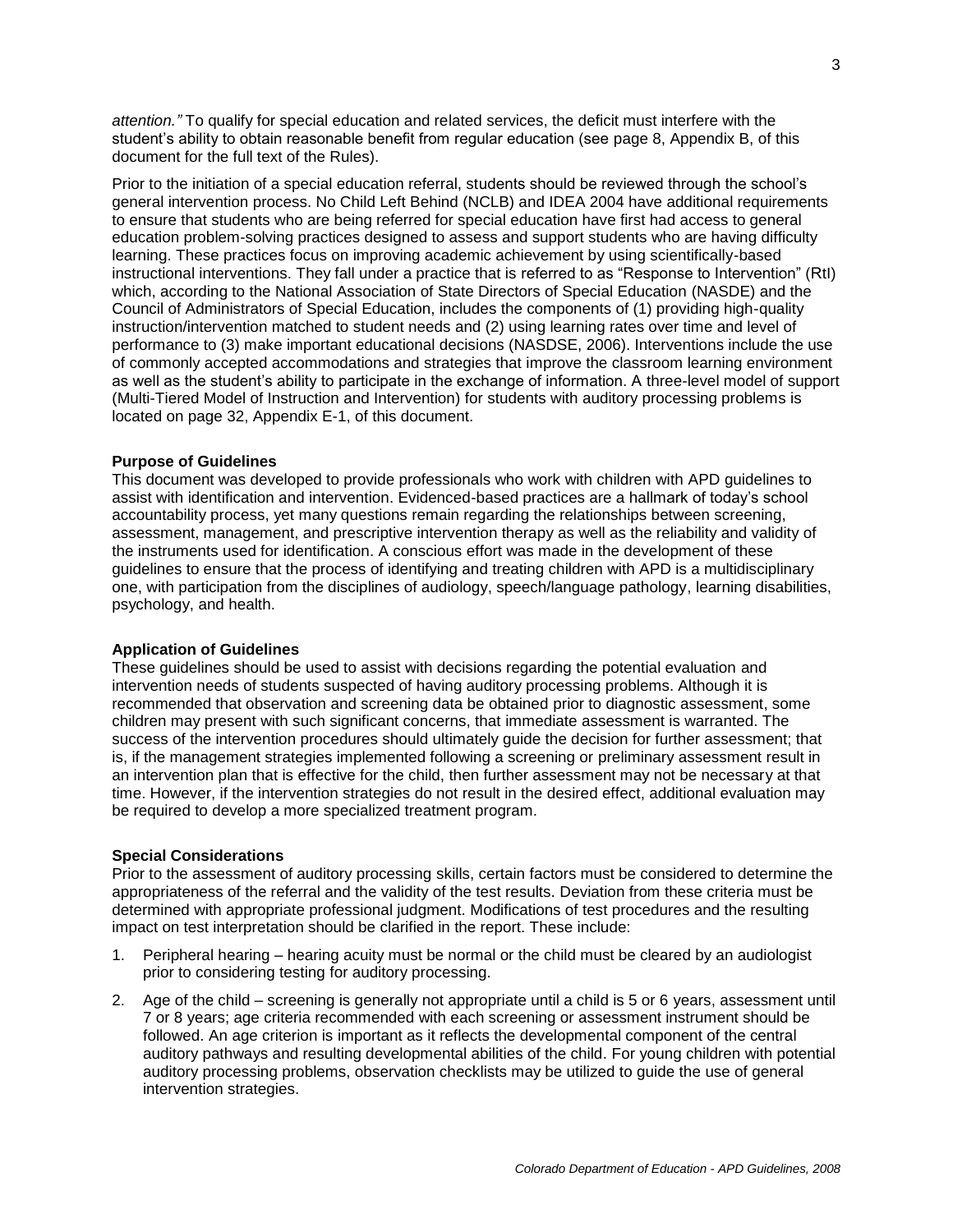- 3. Cognitive ability formal assessments of central auditory processing are normed on individuals with cognitive ability within a normal range. Therefore any child assessed must demonstrate cognitive ability within the normal range.
- 4. Language competence language skills can significantly impact performance on auditory processing tasks, particularly those which require higher level language processing. Results must be interpreted carefully and extra caution is recommended with non-native English speaking students.
- 5. Co-morbid conditions children with auditory processing deficits share many behavioral characteristics with other conditions, particularly ADD/ADHD, language disorders, and learning disabilities. While these conditions may co-exist, the auditory processing problem is not the result of these problems (ASHA, 2005). It is important to try to sort out the behaviors associated with these conditions so that an accurate diagnosis can be made and to insure the interventions are targeted to the problem and analyzed for their impact on the auditory processing problem.
- 6. Speech intelligibility significant speech intelligibility problems can affect administration and interpretation of auditory processing test results. If reasonable accommodations cannot be implemented, auditory processing assessment may not be appropriate until a later time.
- 7. Validity and reliability norms for instruments used must be reviewed and considered. Caution must be used in interpretation since some of the measures have limited normative data for children and may require that local norms be developed.
- 8. Test interpretation and scoring test manual procedures and interpretation must be adhered to and considered along with the results of the multidisciplinary assessment.
- 9. Multidisciplinary assessment the intent of these guidelines is to look holistically at the child. Auditory processing assessment should not occur in isolation from other psychoeducational screening or evaluation. Consideration must be given to all factors which may affect a child's performance.

#### **Criteria for Determination of an Auditory Processing Deficit**

A deficit of central auditory function may be identified when test performance can be associated with significant learning problems and when test interpretation supports a diagnosis that can be differentiated from related deficits that have overlapping attributes such as ADHD, language deficits, cognitive deficits, or learning disabilities (ASHA, 2005). Specifically, diagnosis of a (central) auditory processing disorder requires one of the following:

- Performance deficits of at least two standard deviations below the mean on two or more tests in the battery (Musiek and Chermack, 1997);
- Performance deficits on one test of at least three standard deviations below the mean or when the finding is accompanied by significant functional difficulty in auditory behaviors reliant on the process assessed (ASHA, 2005).

Intratest, intertest, and cross discipline analysis of test performance are essential steps in the interpretation process to consider patterns of performance, potential sites of dysfunction, co-morbid clinical profiles and impact of non-audiological factors such as speech-language, multimodal sensory function, psychoeducational and cognitive test findings (ASHA, 2005). Eligibility for special education and related services requires that a student meets Colorado eligibility requirements, as stated earlier in this document and on page 8, Appendix B of this document, by exhibiting that the problem has adversely affected the student's ability to learn.

#### **Re-evaluation Recommendations**

Auditory processing skills should be re-evaluated at a minimum of every three years and timed to coincide with triennial eligibility reviews when the child receives special education and/or related services. Students who evidence a change in their classroom performance or auditory behavior, or children who display any other unusual symptoms should be considered for re-evaluation more frequently as the situation warrants.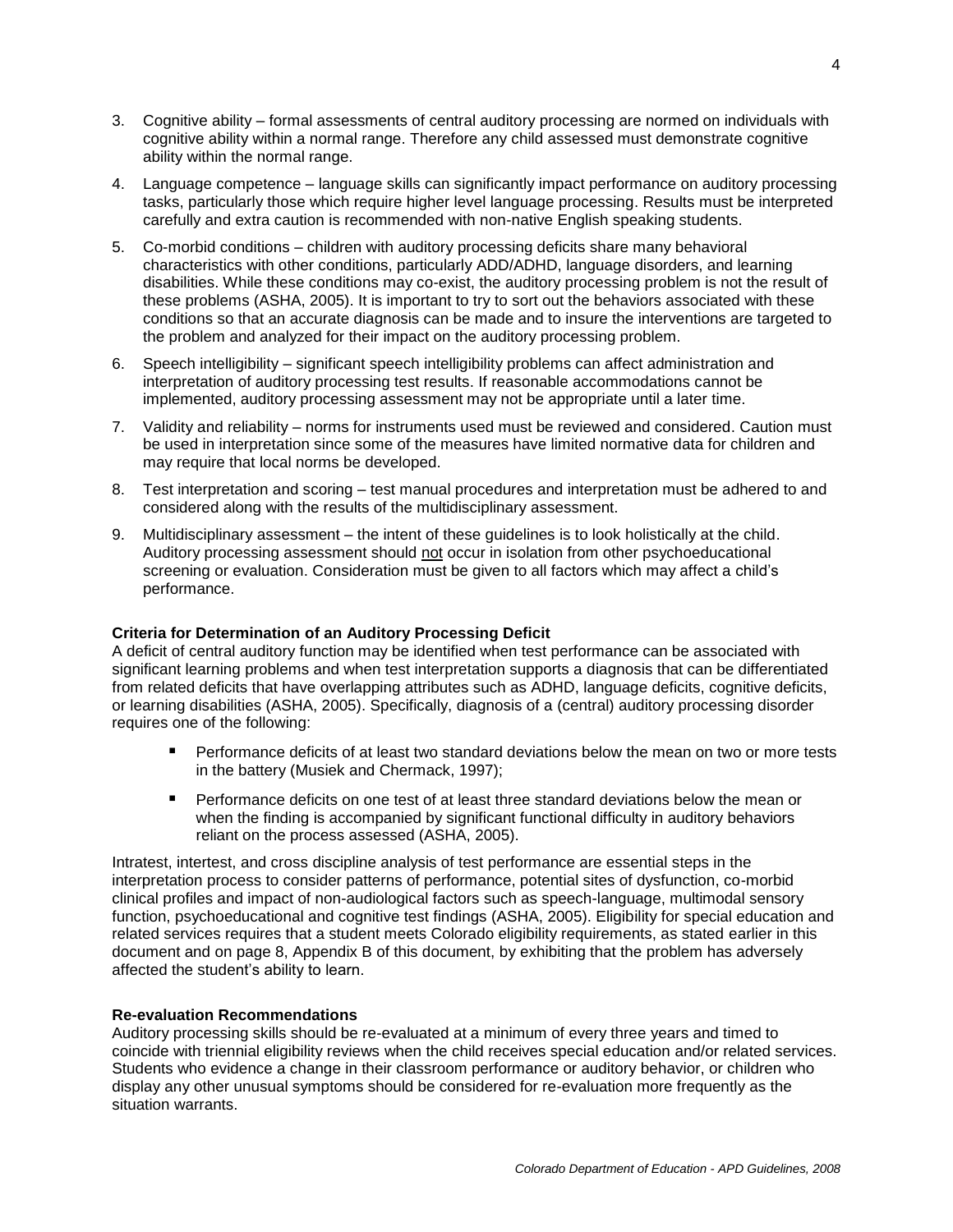#### **Independent Evaluations**

Some parents may seek evaluations in the private sector from university or hospital clinics, speech and hearing centers, or independent audiology or speech and language practitioners. In most cases these independent evaluations are not arranged or recommended by the school district or BOCES. Regardless of the outcome of the evaluation, and whether the student receives special education or related services or not, the school is only obligated to consider the information contained in the report and its impact for the student in the classroom. Independent evaluators and school personnel should work together to help parents understand that the special education process, and specifically that a clinical diagnosis of a specific condition or learning problem does not automatically lead to eligibility for special education services in the schools. They should also help parents understand the terminology that is contained in clinical reports since it is often not the same as the disability categories identified in State and Federal regulations. Independent evaluators can assist schools by ensuring that their recommendations for intervention include specific information about the student's needs in order to support the development of an effective educational plan rather than specifying programs or school services.

#### **Members of the Task Force on Auditory Processing**

| Audiologist, Denver Public Schools & Audiology Coordinator, |
|-------------------------------------------------------------|
| Colorado Department of Education                            |
| Audiologist, Estes Park School District                     |
| Audiologist, Mapleton Schools                               |
| Consultant, The ADVantage- Audiology,                       |
| Deaf Education Vantage Consulting                           |
| Audiologist, Littleton Public Schools                       |
| Audiologist, Denver Public Schools                          |
| Audiologist, Cherry Creek Schools                           |
| Audiologist, Boulder Valley School District                 |
| Psychologist, Poudre School District                        |
| Audiologist, Cherry Creek Schools                           |
| Audiologist, SLP, Douglas County School District            |
| Audiologist, Cherry Creek Schools                           |
| Audiologist, Poudre School District                         |
| Audiologist, Jefferson County School District               |
| Audiologist, Adams 12 Schools, Mapleton Schools             |
| Audiologist, Jefferson County School District               |
|                                                             |

#### **References**

- **American Speech-Language-Hearing Association (ASHA).** (1996). Central auditory processing: Current status of research and implications for clinical practice. *American Journal of Audiology, 5*, 41-54.
- **American Speech-Language-Hearing Association (ASHA).** (2005a*). (Central) auditory processing disorders*. Available at www.asha.org.
- **American Speech-Language-Hearing Association (ASHA).** (2005b). *(Central) auditory processing disordersthe role of the audiologist* [Position statement]. Available at www.asha.org.
- **Bellis, T. J.** (2003). *Assessment and management of central auditory processing disorders in the educational setting: From science to practice* (2nd ed.). Clifton Park, NY: Delmar Learning.
- **Chermak, G.D., & Musiek, F.E.** (1997). *Central auditory processing disorders: New perspectives.* San Diego, CA: Singular Publishing Group.
- **Chermak, G. D., & Musiek, F. E.** (Eds.) (2007). *Handbook of (central) auditory processing disorder: Comprehensive intervention – Volume II.* San Diego, CA: Plural Publishing.
- **Colorado Department of Education** (1997). *Central auditory processing disorders: A team approach to screening, assessment, and intervention practices.* Denver: CO. Task Force on Auditory Processing.
- **Geffner, D. S., & Ross-Swain, D.** (Eds.) (2007). *Auditory processing disorders: Assessment, management and treatment.* San Diego, CA: Plural Publishing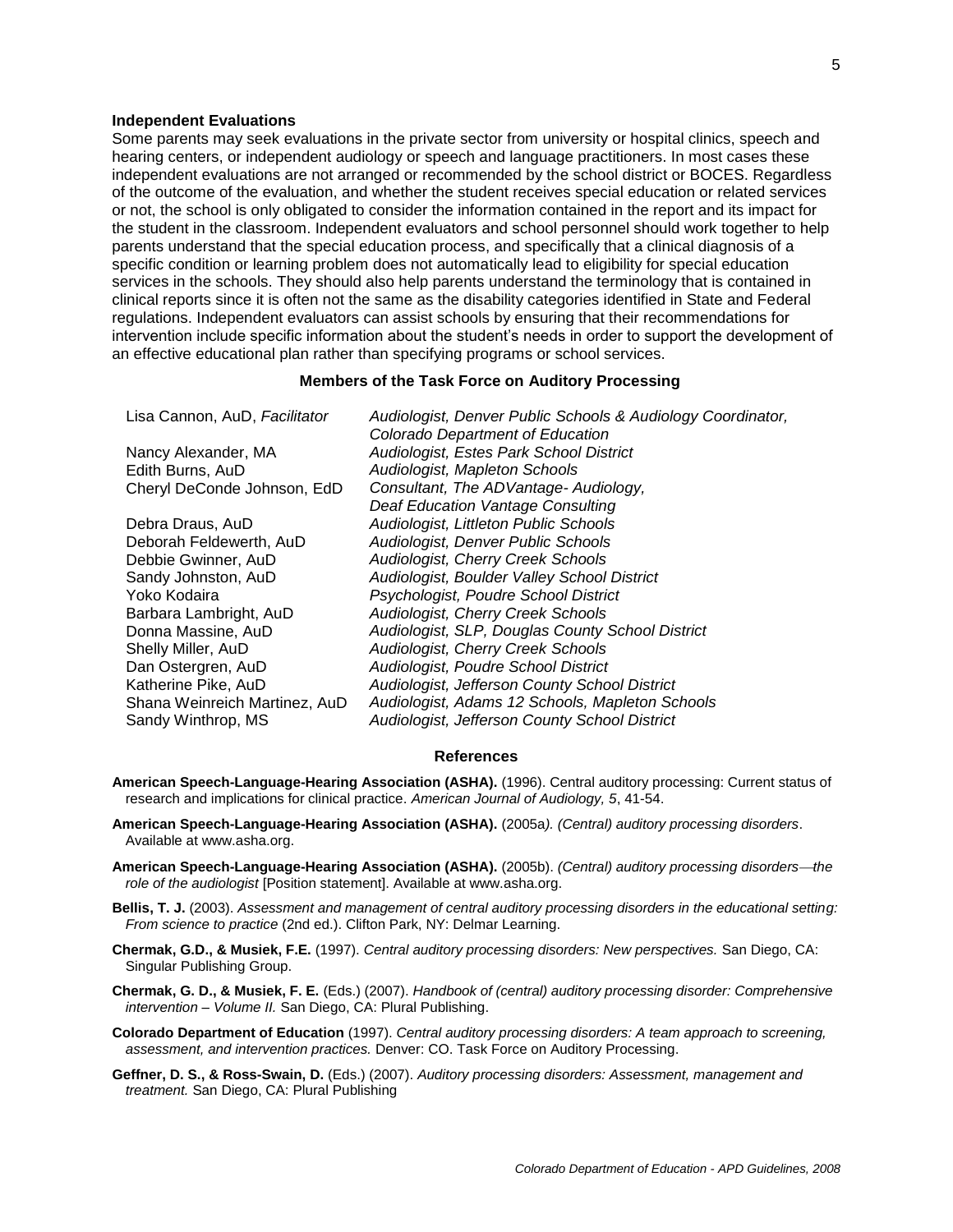- **Jerger, J., & Musiek, F.** (2000). Report of the Consensus Conference on the Diagnosis of Auditory Processing Disorders in School-Age Children. Consensus Development Conference *Journal of the American Academy of Audiology, 11*(9), 467-474.
- **Masters, M. G.**, **Stecker, N. A., & Katz, J.** (1998). *Central auditory processing disorders: Mostly management.* Boston: Allyn and Bacon.
- **Musiek, F. E., & Chermak, G. D.** (Eds.) (2007). *Handbook of (central) auditory processing disorder: Auditory neuroscience and diagnosis, Volume I.* San Diego, CA: Plural Publishing.
- **Musiek, F. E., Gollegly, K. M., Lamb, L. E., Lamb, P**. (1990). Selected issues in screening for central auditory processing dysfunction. *Seminars in Hearing, 11, 372-384*.
- **National Association of State Directors of Special Education,** (2005). *Response to intervention: Policy considerations and implementation,* Alexandria VA.
- **Richard, G.J.,** (2007). Intervention for cognitive-communicative and language factors associated with (C)APD. In G.D. Chermak & F.E. Musiek (Eds.), *Handbook of (central) auditory processing disorder: Comprehensive intervention – Volume II.* (pp 291-294). San Diego, CA: Plural Publishing.

### **Appendices**

| Appendix A: | ASHA Consensus Statement on Central Auditory Processing: Definitions<br>Page 7                                                                 |         |  |  |  |  |  |
|-------------|------------------------------------------------------------------------------------------------------------------------------------------------|---------|--|--|--|--|--|
| Appendix B: | Colorado Department of Education Rules for the Administration of the<br>Exceptional Children's Education Act (ECEA, 2007): Eligibility Options |         |  |  |  |  |  |
|             |                                                                                                                                                | Page 8  |  |  |  |  |  |
| Appendix C: | General Information about Auditory Processing                                                                                                  |         |  |  |  |  |  |
|             |                                                                                                                                                | Page 10 |  |  |  |  |  |
|             | C-2 Flowchart of APD Screening and Assessment Procedures                                                                                       | Page 11 |  |  |  |  |  |
|             | C-3 FAQs for Professionals: Auditory Processing Referral                                                                                       |         |  |  |  |  |  |
|             |                                                                                                                                                | Page 12 |  |  |  |  |  |
| Appendix D: | APD Assessment Information                                                                                                                     |         |  |  |  |  |  |
|             | D-1 Parent Information Regarding Auditory Processing Assessment                                                                                | Page 13 |  |  |  |  |  |
|             | D-2 Audiological Assessments of Auditory Processing                                                                                            | Page 15 |  |  |  |  |  |
|             |                                                                                                                                                | Page 23 |  |  |  |  |  |
|             |                                                                                                                                                | Page 25 |  |  |  |  |  |
| Appendix E: | Management and Intervention of Suspected & Diagnosed AP Deficits                                                                               |         |  |  |  |  |  |
|             |                                                                                                                                                | Page 32 |  |  |  |  |  |
|             | Managing the Physical and Acoustical Environment<br>E-2                                                                                        | Page 33 |  |  |  |  |  |
|             | E-3 Instructional Interventions for Students with APD                                                                                          | Page 35 |  |  |  |  |  |
|             | E-4 Therapy and Remediation Techniques for Students with APD                                                                                   | Page 36 |  |  |  |  |  |
|             | Compensatory and Metacognitive Strategies for Students with APD<br>E-5                                                                         | Page 41 |  |  |  |  |  |
|             |                                                                                                                                                | Page 42 |  |  |  |  |  |
| Appendix F: | Forms                                                                                                                                          |         |  |  |  |  |  |
|             |                                                                                                                                                | Page 45 |  |  |  |  |  |
|             | F-2 Referral for Auditory Processing Assessment                                                                                                | Page 46 |  |  |  |  |  |
|             | F-3 Classroom Performance/Impact Questionnaire                                                                                                 | Page 47 |  |  |  |  |  |
|             |                                                                                                                                                | Page 49 |  |  |  |  |  |
|             | F-5 IEP Accommodations and Modifications for APD                                                                                               | Page 52 |  |  |  |  |  |
|             | Tips for Teachers: Suggestions for Successful Management<br>F-6                                                                                | Page 53 |  |  |  |  |  |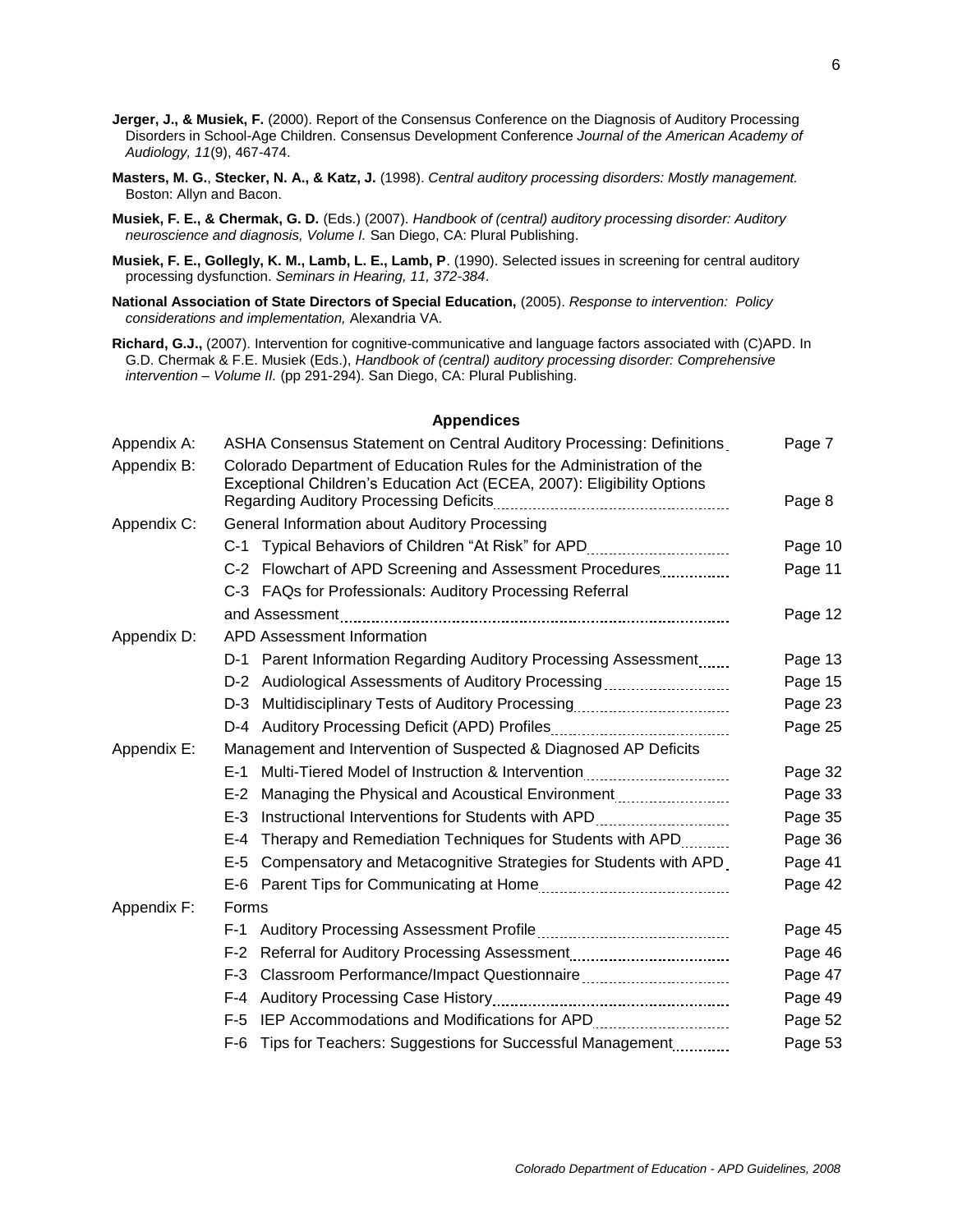## **APPENDIX A. ASHA CONSENSUS STATEMENT ON CENTRAL AUDITORY PROCESSING<sup>1</sup>**

#### **Definitions of Central Auditory Processes and Central Auditory Processing Disorder**

Central Auditory Processes are the auditory system mechanisms and processes responsible for the following behavioral phenomena:

- Sound localization and lateralization
- Auditory discrimination
- Temporal aspects of audition including
	- temporal resolution
	- temporal masking
	- temporal integration
	- temporal ordering

l

- Auditory performance decrements with competing acoustic signals
- Auditory performance decrements with degraded acoustic signals

These mechanisms and processes are presumed to apply to nonverbal as well as verbal signals and to affect many areas of function, including speech and language. They have neurophysiological as well as behavioral correlates.

Many neurocognitive mechanisms and processes are engaged in recognition and discrimination tasks. Some are specifically dedicated to acoustic signals, whereas others (e.g., attentional processes, long-term language representations) are not. With respect to these nondedicated mechanisms and processes, the term *central auditory processes* refers particularly to their deployment in the service of acoustic signal processing.

A central auditory processing disorder (CAPD) is an observed deficiency in one or more of the above listed behaviors. For some persons, CAPD is presumed to result from the dysfunction of processes and mechanisms dedicated to audition; for others, CAPD may stem from some more general dysfunction, such as an attention deficit or neural timing deficit that affects performance across modalities. It is also possible for CAPD to reflect coexisting dysfunctions of both sorts.

The clinician should attempt to determine the factors that contribute to the disturbance of auditory behaviors (e.g., auditory, cognitive, linguistic), as these may influence clinical decision making.

<sup>&</sup>lt;sup>1</sup> Task Force on Central Auditory Processing Consensus Development. (1996). Central auditory processing: current status of research and implications for clinical practice*, American Journal of Audiology*, 5(2), pp 41- 54. Reprinted with permission.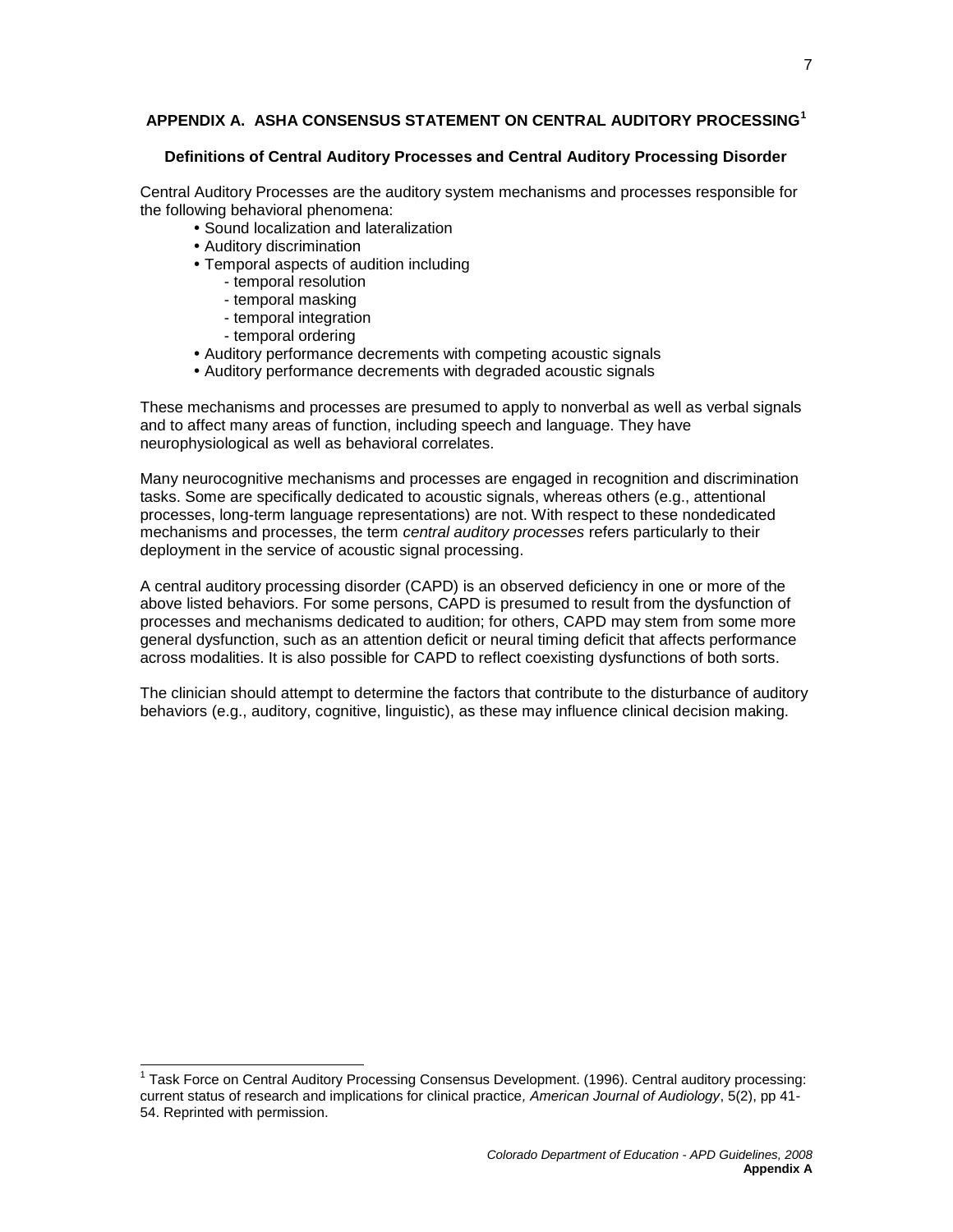#### **APPENDIX B. COLORADO DEPARTMENT OF EDUCATION RULES FOR THE ADMINISTRATION OF THE EXCEPTIONAL CHILDREN'S EDUCATION ACT<sup>1</sup>**

#### **Eligibility Options Regarding Auditory Processing Deficits**

#### **2.08 (6) Specific Learning Disability**

l

- 2.08 (6) (a) A child with a **specific learning disability** shall have a learning disorder that prevents the child from receiving reasonable educational benefit from general education.
	- 2.08 (6) (a) (i) Specific learning disability means **a disorder in one or more of the basic psychological processes involved in understanding or in using language**, spoken or written, that may manifest itself in the imperfect ability **to listen**, think, speak, read, write, spell or to do mathematical calculations, including conditions such as perceptual disabilities, brain injury, minimal brain dysfunction, dyslexia, and developmental aphasia. Specific learning disability does not include learning problems that are primarily the result of: visual, hearing, or motor disabilities; significant limited intellectual capacity; significant identifiable emotional disability; cultural factors; environmental or economic disadvantage; or limited English proficiency.
- 2.08 (6) (b) Alternative Criteria. A child may be determined to have a specific learning disability that prevents the child from receiving reasonable educational benefit from general education if the following criteria are met:

#### **2.08 (6) (b) (i) Criteria under the Discrepancy Model. The eligibility determination under the Discrepancy Model shall include documentation that the child meets both of the following criteria:**

2.08 (6) (b) (i) (A) A disorder in the psychological process which affects language and learning as evidenced by:

|  |  |  | 2.08 (6) (b) (i) (A) (I) Significant discrepancy between estimated intellectual potential and |
|--|--|--|-----------------------------------------------------------------------------------------------|
|  |  |  | actual level of performance, and                                                              |
|  |  |  | 2.08 (6) (b) (i) (A) (II) Difficulty with perceptual, cognitive and/or language processing;   |

- and
- 2.08 (6) (b) (i) (B) Significantly impaired achievement in one or more of the following areas:

|  |  |  | 2.08 (6) (b) (i) (B) (l) Pre-reading and/or reading skills.                              |
|--|--|--|------------------------------------------------------------------------------------------|
|  |  |  | 2.08 (6) (b) (i) (B) (II) Reading comprehension.                                         |
|  |  |  | 2.08 (6) (b) (i) (B) (III) Written language expression, such as problems in handwriting, |
|  |  |  | spelling, sentence structure and written organization.                                   |

2.08 (6) (b) (i) (B) (IV) Comprehension, application and retention of math concepts.

#### *Administrative units and state-operated programs may continue to use the criteria set out in this Section 2.08(6)(b)(i) through August 14, 2009.*

#### **2.08 (6) (b) (ii) Criteria under the Response to Intervention Model. The child must meet the following criteria:**

2.08 (6) (b) (ii) (A) The **child does not achieve adequately** for the child's age or to meet stateapproved grade-level standards in one or more of the following areas, when provided with learning experiences and instruction appropriate for the child's age or state-approved grade-level standards:

<sup>1</sup>CCR Document:1 CCR 301-8 RULES (FOR THE) ADMINISTRATION OF THE EXCEPTIONAL CHILDREN'S EDUCATIONAL ACT, Effective 12/30/2007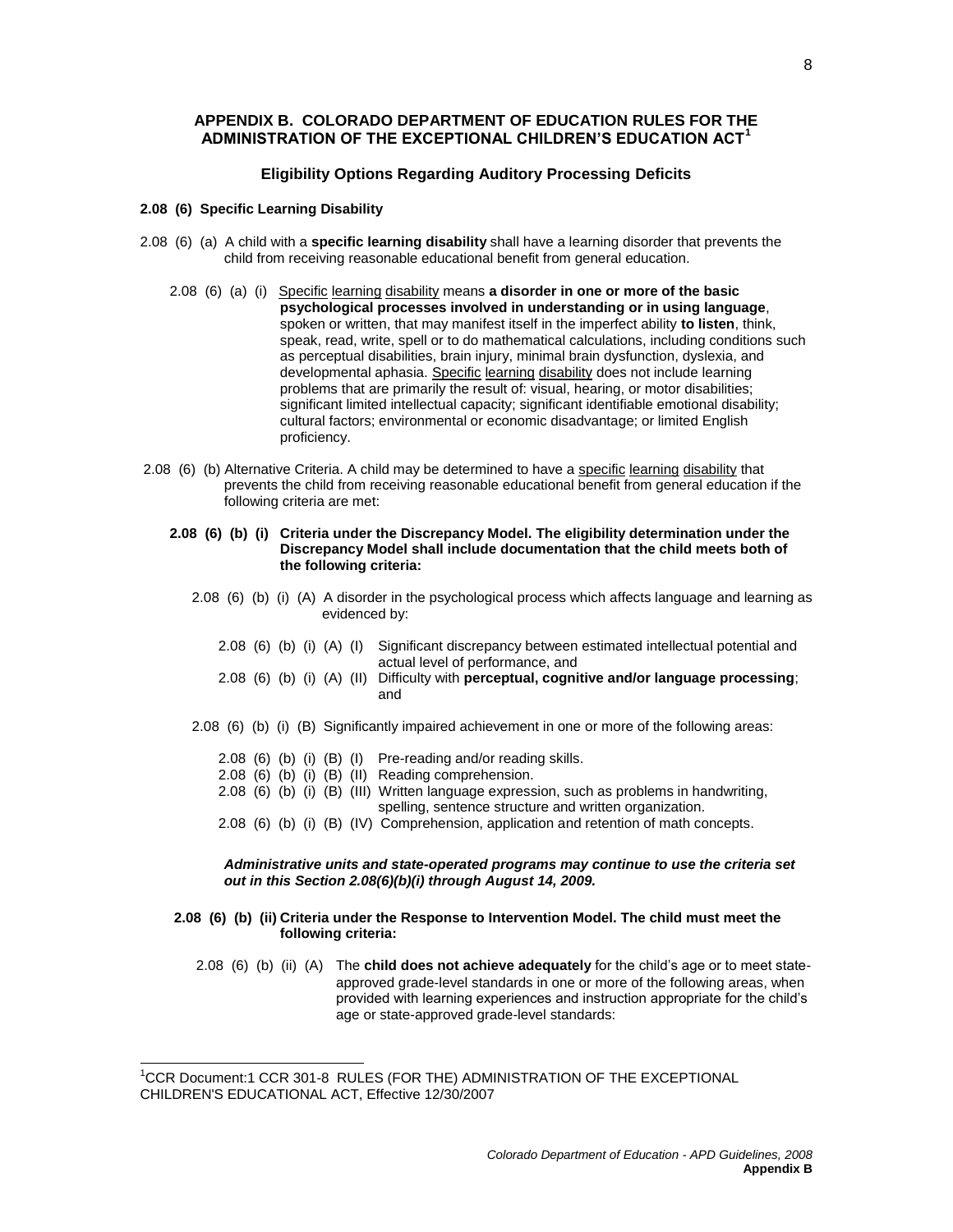| Oral expression:                 |
|----------------------------------|
| Listening comprehension;         |
| Written expression;              |
| Basic reading skill;             |
| Reading fluency skills;          |
| Reading comprehension;           |
| Mathematical calculation;        |
| Mathematics problem solving; and |
|                                  |

- 2.08 (6) (b) (ii) (B) The child does not make sufficient progress to meet age or state-approved grade-level standards in one or more of the areas identified in Section 2.08(6)(b)(i) when using a process based on the child's response to scientific, research-based intervention as determined by a body of evidence demonstrating:
	- 2.08 (6) (b) (ii) (B) (I) Academic skill deficit(s); and
	- 2.08 (6) (b) (ii) (B) (II) Insufficient progress in response to scientific, research-based intervention.

*The criteria set forth in this Section 2.08(6)(b)(ii) may be used as of the effective date of these Rules but must be used by administrative units and state-operated programs no later than August 15, 2009. No later than August 15, 2008, each administrative unit and state-operated program shall submit a plan to the Department describing how the administrative unit or state-operated program will implement the criteria set forth in this Section 2.08(6)(b)(ii) by August 15, 2009.*

- 2.08 (7) A child with **speech-language disability** shall have a communicative disorder which prevents the child from receiving reasonable educational benefit from regular education.
	- 2.08 (7) (a) Speech-language disorders may be classified under the headings of articulation, fluency, voice, functional communication or delayed language development and shall mean a dysfunction in one or more of the following:
		- 2.08 (7) (a) (i) Receptive and expressive language (oral and written) difficulties including syntax (word order, word form, developmental level), semantics (vocabulary, concepts and word finding), and pragmatics (purposes and uses of language).
		- 2.08 (7) (a) (ii) **Auditory processing**, including sensation (acuity), **perception (discrimination, sequencing, analysis and synthesis), association and auditory attention.**
		- 2.08 (7) (a) (iii) Deficiency of structure and function of oral peripheral mechanism.
		- 2.08 (7) (a) (iv) Articulation including substitutions, omissions, distortions or additions of sound.
		- 2.08 (7) (a) (v) Voice, including deviation of respiration, phonation (pitch, intensity, quality), and or resonance.
		- 2.08 (7) (a) (vi) Fluency, including hesitant speech, stuttering, cluttering and related disorders.
		- 2.08 (7) (a) (vii) **Problems in auditory perception such as discrimination and memory.**
	- 2.08 (7) (b) Criteria for a speech-language disability preventing a child from receiving reasonable educational benefit from regular education shall include:
		- 2.08 (7) (b) (i) Interference with oral and/or written communication in academic and social interactions in his/her primary language.
		- 2.08 (7) (b) (ii) Demonstration of undesirable or inappropriate behavior as a result of limited communication skills.
		- 2.08 (7) (b) (iii) The inability to communicate without the use of assistive, augmentative/alternative communication devices or systems.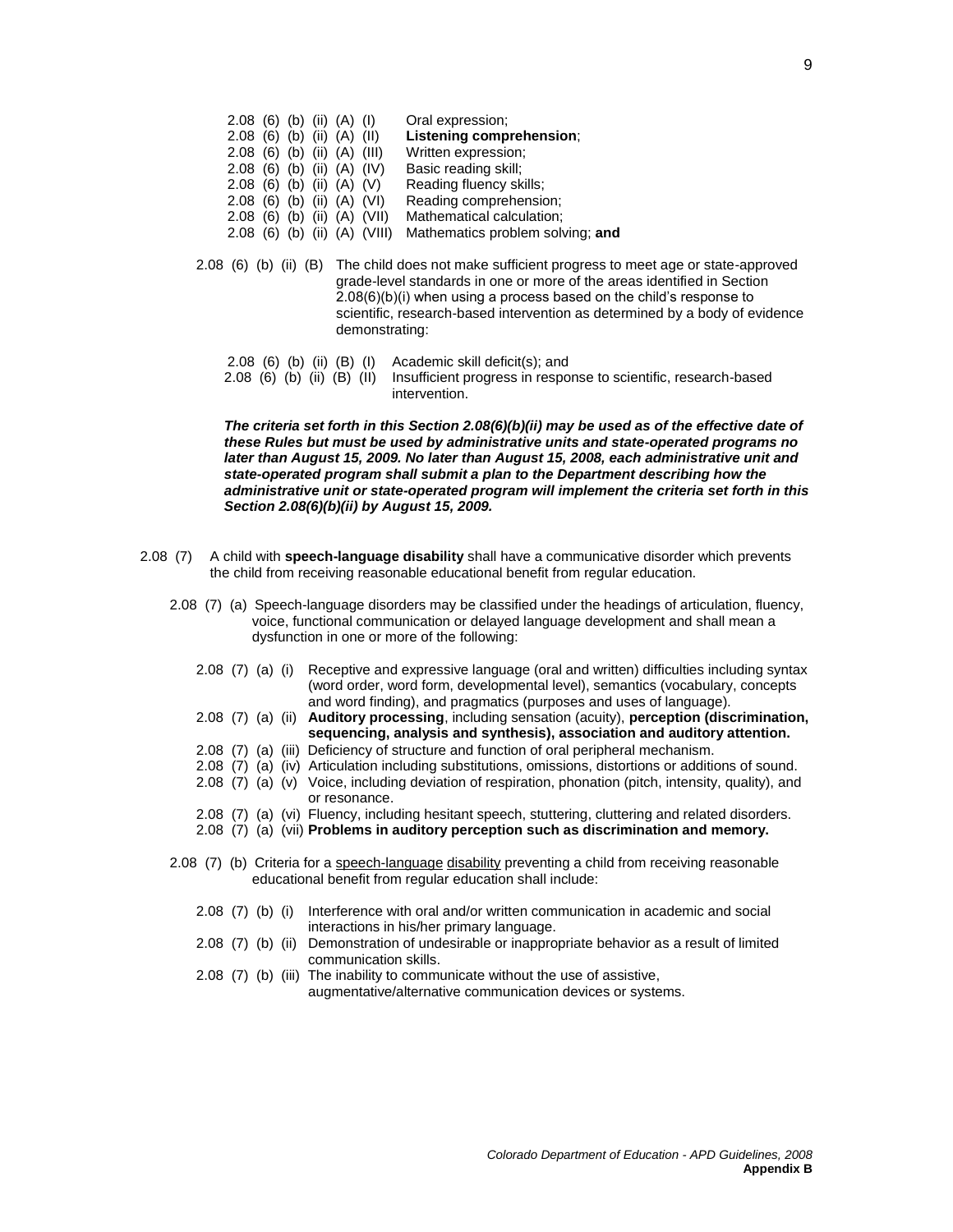## **APPENDIX C. GENERAL INFORMATION ABOUT AUDITORY PROCESSING**

## **Typical Behaviors of Children "At Risk" for APD<sup>1</sup>**

- Behaves as if a hearing loss is present, despite normal hearing;
- Has difficulty with auditory discrimination, often expressed as diminished ability to discriminate among speech sounds (phonemes);
- Has difficulty remembering phonemes and manipulating them (e.g., on tasks such as reading, spelling, and phonics as well as phonemic synthesis or analysis);
- Has difficulty understanding speech in the presence of background noise;
- Has difficulty with auditory memory (either span or sequence); unable to remember auditory information or follow multiple instructions;
- Demonstrates scatter across subtests with domains assessed by speech-language and psychoeducational tests, with weaknesses in auditory-dependent areas;
- Has poor listening skills characterized by decreased attention for auditory information, distractible or restless in listening situations;
- Responds inconsistently to auditory information or has inconsistent auditory awareness;
- Has a receptive and/or expressive language disorder; there may be a discrepancy between expressive and receptive language skills;
- Has difficulty understanding rapid speech or persons with an unfamiliar dialect;
- Has poor musical abilities and does not recognize sound patterns or rhythms; has poor vocal prosody in speech production.

*These are only a few of the behaviors that are associated with APD. Not every child with a central auditory processing problem will exhibit all of the behaviors mentioned.* 

 1 Adapted from Keith, R.W. (2000a). *SCAN-C Test for Auditory Processing Disorders in Children-Revised.* San Antonio, TX Psychological Corporation.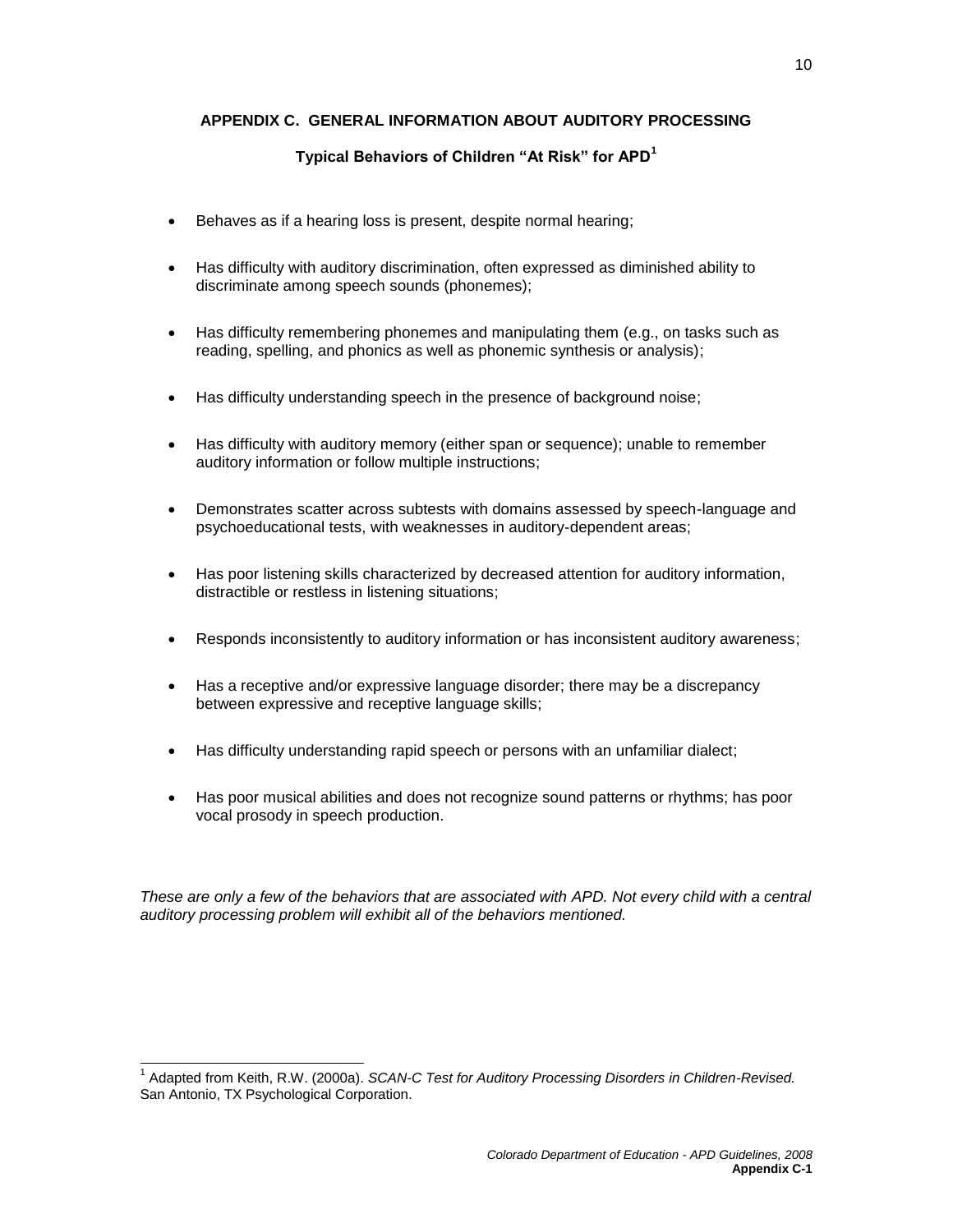### **1) Observation of Behaviors**

What behaviors does the student exhibit which may be indicative of or associated with auditory processing difficulties? How does the child respond to general auditory processing intervention strategies? What are the outcomes of RtI interventions?



**2) Referral Considerations** Age of student; cognitive status; speech/language competence; English proficiency; hearing acuity

| 3) Auditory Behaviors Checklists, Case History<br>Is the referral appropriate and will it guide instruction? This preliminary screening<br>data gathered will help the audiologist select an appropriate diagnostic test |                                                                                                                                                                                                                                                                                                                          |  |  |  |
|--------------------------------------------------------------------------------------------------------------------------------------------------------------------------------------------------------------------------|--------------------------------------------------------------------------------------------------------------------------------------------------------------------------------------------------------------------------------------------------------------------------------------------------------------------------|--|--|--|
| battery.                                                                                                                                                                                                                 | <b>Multidisciplinary Screening and Assessment</b>                                                                                                                                                                                                                                                                        |  |  |  |
|                                                                                                                                                                                                                          | Full understanding of the effects of auditory processing<br>deficits REQUIRES a multidisciplinary assessment to<br>determine the functional impact and to guide treatment and<br>management. Audiologists should collaborate with other<br>professionals to assist in differential diagnosis and co-morbid<br>diagnoses. |  |  |  |

### **4) Diagnostic Assessment by Audiologist**

An audiological assessment examines the integrity of the central auditory nervous system to determine the presence of APD and describe its parameters. The assessment includes measures that examine different processes and include both verbal and non-verbal stimuli. The assessment should include the following:

- Complete peripheral auditory assessment including pure tone and speech audiometry, tympanometry, acoustic reflexes, otoacoustic emissions, and case history
- Auditory temporal processing and patterning tests
- Dichotic speech tests
- Monaural low-redundancy speech tests
- Binaural interaction tests

For some students, electrophysiologic tests may provide important information about the integrity of the central auditory system. Typically these tests are not available within the public school setting.



## **5) Assessment Interpretation & Intervention Recommendations**

Based on the multidisciplinary assessment, is there evidence of an auditory processing deficit?

- Intratest analysis (comparing patterns within a given test)
- Intertest analysis (comparing trends across the diagnostic test battery)

 Cross-discipline analysis (comparing audiological test results to multidisciplinary test results) Do the findings on these assessments combined with the educational impact qualify this student for special education or a 504 Plan? What are the characteristics or profile of the (C)AP disorder? What are the possible accommodations and/or services that might be considered for this student (determination of accommodations and/or services must be made by the individual educational planning team)?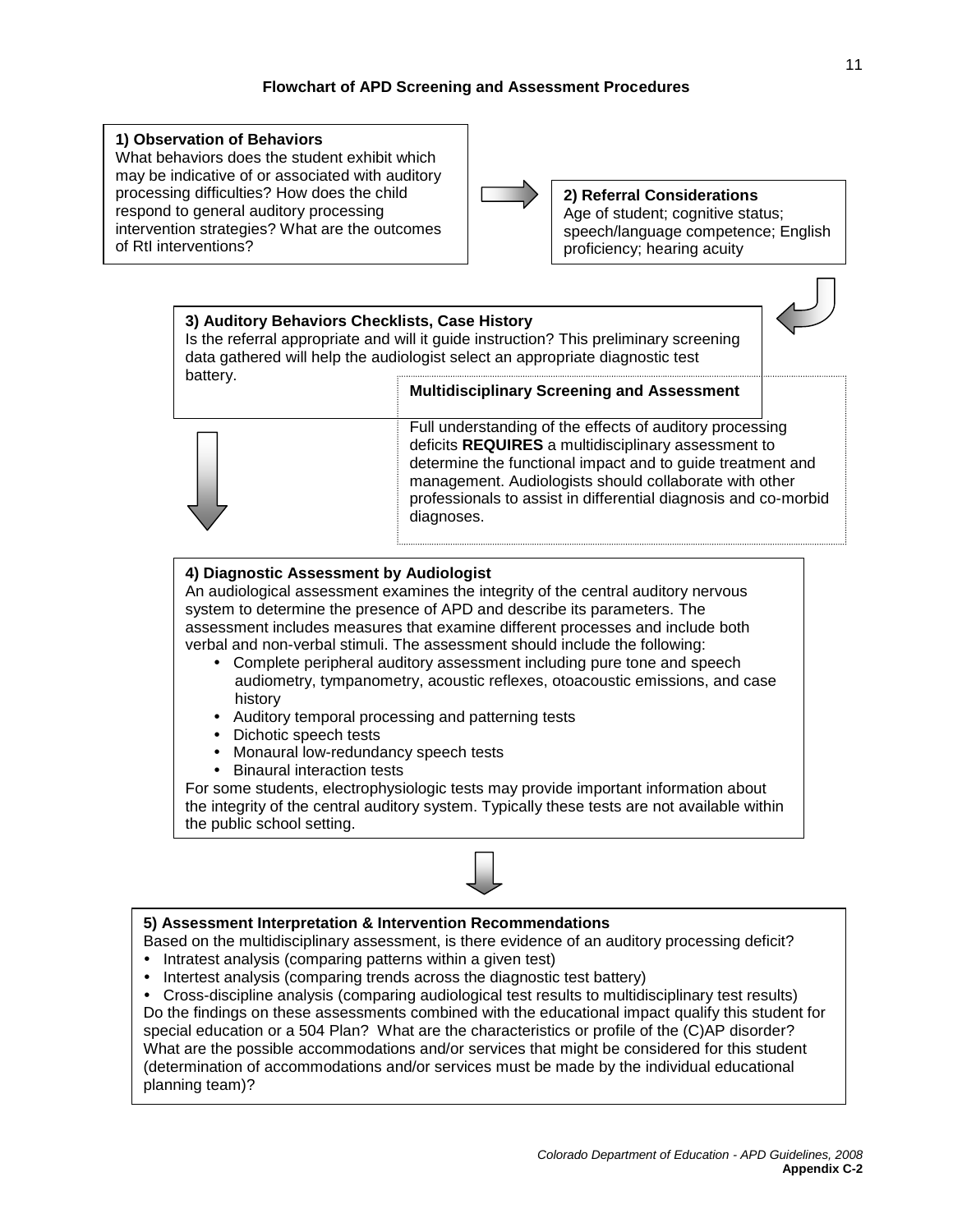#### **FAQs for Professionals: Auditory Processing Referral and Assessment**

Hearing is a complex process that involves sensitivity to sound (e.g., one's ability to detect sound), as well as the interpretation of sound, resulting in meaningful recognition and comprehension of information. Even individuals who have normal hearing sensitivity can have problems understanding conversation in noisy environments, sustaining or dividing auditory attention, and following complex oral directions. This type of auditory problem is often referred to as an **auditory processing deficit** or **APD** (also called a "central auditory processing disorder" or CAPD). The problems can affect a student's ability to develop language skills and communicate effectively. In recognition of the complexity of issues involved in APD assessment, the Colorado Department of Education has published guidelines, *Auditory Processing Deficits: A Team Approach to Screening, Assessment and Intervention Practices*. (Guidelines are available at the CDE website: http://www.cde.state.co.us/cdesped/Audiology.asp)

#### **What is an "auditory processing deficit?"**

The definition, which emerged from two Consensus Conferences on APD sponsored by the American-Speech-Language-Hearing Association and the American Academy of Audiology, reflects the complexity of the many functions involved in the processing of auditory information. *Note APD is not a label for a unitary disease entity, but rather a description of functional deficits.*

*(C)AP refers to the efficiency and effectiveness by which the central nervous system (CNS) utilizes auditory information. Narrowly defined, (C)AP refers to the perceptual processing of auditory information in the central nervous system and the neurobiologic activity that underlies that processing and gives rise to electrophysiological auditory potentials. (C)APD is a deficit in neural processing of auditory stimuli that is not due to higher order language, cognitive, or related factors. However, (C)APD may lead to or be associated with difficulties in higher order language, learning, and communication functions.*

*Although (C)APD may co-exist with other disorders (e.g., attention deficit hyperactivity [ADHD], language impairment, and learning disability], it is not the result of these other disorders.* -**American Speech-Language-Hearing Association (ASHA).** (2005a*). (Central) auditory processing disorders*. Available at www.asha.org.

#### **What behaviors might lead one to suspect APD?**

Children with APD frequently **ask for repetition, say "what" or "huh," have trouble paying attention, are easily distracted, often misunderstand messages, have trouble following complex auditory directions or commands, and may have difficulty localizing to sound**. They also often present related deficits in auditory memory, phonologic awareness, reading and academic achievement. Individuals with APD may also have difficulty comprehending spoken language in noisy backgrounds or poor acoustical environments.

#### **How is APD differentiated from learning disabilities, language disorders, and ADHD?**

All of these disorders share common characteristics and are often interrelated. Many students may present with difficulty learning in the auditory modality, especially those with speech language and learning disabilities; however, there are many disorders that can affect a student's ability to understand auditory information. For example, individuals with ADHD may be poor listeners and have trouble understanding and remembering verbal information but the act of processing auditory input is intact. It is important to remember that APD is an auditory deficit that is not the result of other higher order cognitive, language, or related disorders. Hence, there is significant co-morbidity within this group of problems. APD is differentiated from these other disorders when the **deficit occurs primarily in the auditory modality**.

#### **How is APD assessed and who makes the APD diagnosis?**

The assessment of APD requires a multidisciplinary approach involving audiologists, speech language pathologists, psychologists, classroom and special education teachers, related service providers, and parents. The audiologist will perform an extensive assessment that includes multiple tests spanning a variety of auditory processes. This assessment will provide information as to the nature of the student's auditory processing abilities (i.e., which processes are deficient) and can guide intervention planning and implementation. **The diagnosis of APD should be determined by the audiologist working in collaboration with a multidisciplinary team.**

### **How do children with APD qualify for Special Education services?**

Since APD is not a category within the special education disability definitions, students who exhibit auditory processing deficits must qualify with either a speech-language disability or a specific learning disability.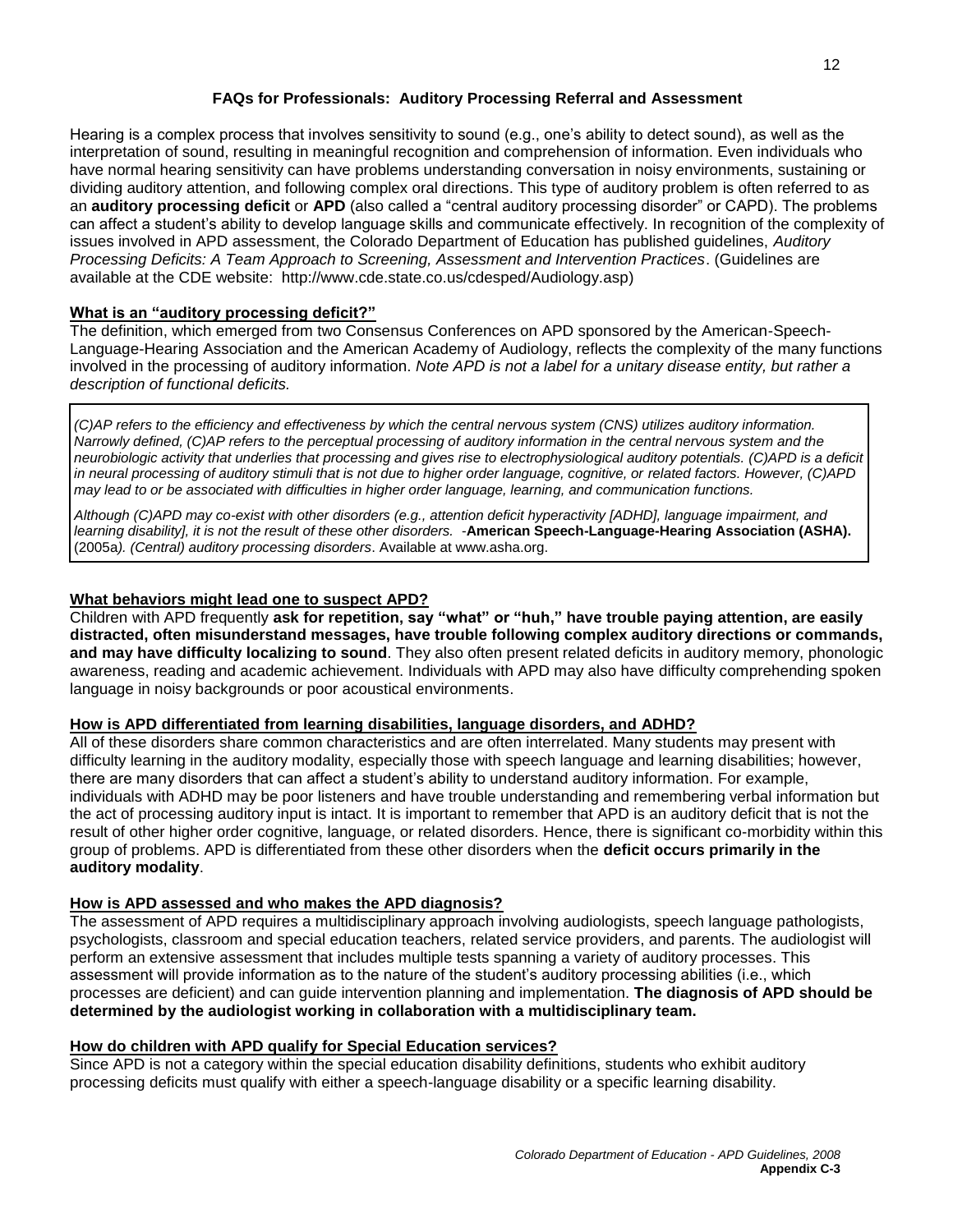## **APPENDIX D. APD ASSESSMENT INFORMATION**

#### **Parent Information Regarding Auditory Processing Assessment**

#### **What is (Central) Auditory Processing?**

Simply stated, auditory processing can be defined as "what the brain does with what the ears hear." (Katz, 1994)

Hearing is a process that consists not only of the ability to detect sound, but also the ability to extract meaningful information from that sound. Individuals experiencing difficulties with auditory processing are able to hear the incoming signal yet may struggle to decipher the incoming message. Students demonstrating apparent auditory processing deficits (APD) often behave in a similar manner to children with hearing loss, even though audiometric testing indicates hearing to be within a normal range. Noisy environments, complex oral directions, and maintaining auditory attention may be quite taxing for some students with APD resulting in a significant impact on classroom performance.

#### **Who Conducts the Assessment?**

**An Audiologist.** Audiologists hold either a master's or doctoral degree, and have been trained to assess hearing, balance, and other related disorders. Audiologists who are employed in educational settings work to ensure students have the best possible access to auditory information presented in the classroom as well as to guide intervention strategies. An audiologist is to the ears what an optometrist is to the eyes.

### **How Should I Prepare my Child For Testing?**

Most importantly, your child should arrive well-rested. Testing may take 1-2 hours; so it may be necessary to bring a light snack. If your child has a "best" time of day, please share this with the person scheduling the appointment. If your child takes medication, continue with the recommended dosage.

#### **How Does The Evaluation Process Work?**

A multi-disciplinary approach is essential to the evaluation process. Information is gathered from you and your child, the audiologist, classroom teacher, school psychologist and speechlanguage pathologist. Other team members may also be involved.

Prior to the evaluation the child's age, cognitive ability, classroom performance, and hearing sensitivity are carefully considered. A case history is obtained, examining both the medical history and auditory behaviors that may be present in your child and/or in the family. Based on the initial information gathered, the audiologist will choose an appropriate test battery.

#### **Areas of Assessment:**

*Dichotic Listening***:** *Information is presented to both ears simultaneously. Tests of integration require the student to repeat the information heard by both ears, while tests of separation require the student to identify what is heard in one ear while ignoring information presented to the opposite ear.*

*Monaural Low Redundancy***:** *Spoken language is processed at multiple levels within the auditory system, allowing the listener to receive the message a number of ways. During low redundancy testing, each ear is tested independently. The speech signal is degraded in order to reduce redundancy, making the listening task more difficult.*

*Temporal Processing***:** *Tests of temporal processing examine the student's ability to recognize tonal stimuli (e.g., pitch, duration, loudness) and to perceive auditory patterns.*

*Binaural Interaction***:** *Complimentary information is presented to each ear and the listener must integrate the information into a meaningful message.*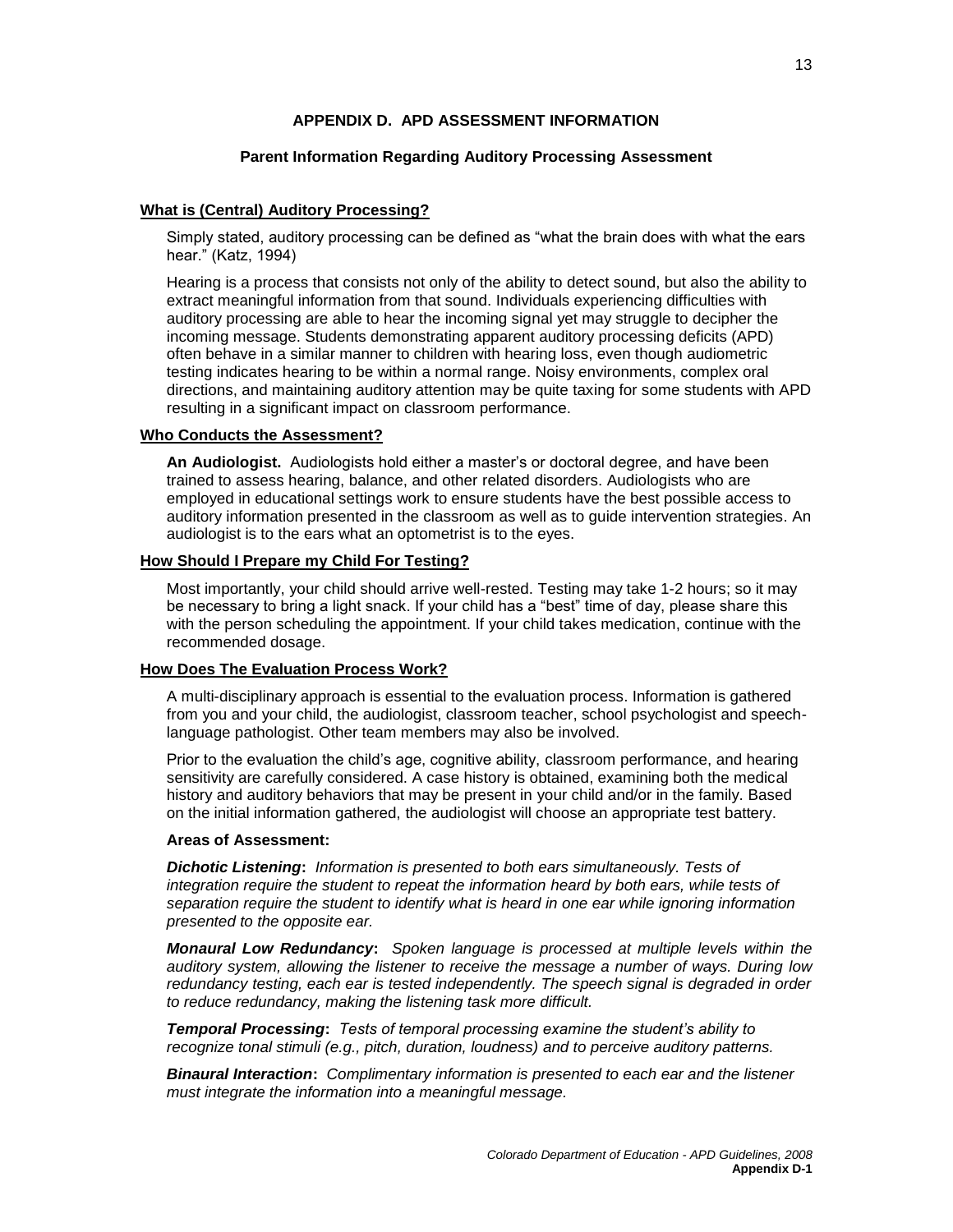#### **What Happens Following the Assessment?**

Recommendations will be made on an individual basis and will include careful review of factors such as the child's age, specific areas of concern, and overall impact on academic performance. The suggestions of other team members (parents, teachers, speech-language pathologists, etc.) will also be considered. Because APD is not a recognized disability category within IDEA special education services, students exhibiting auditory processing deficits must qualify under an existing category, usually speech-language disability or specific learning disability.

#### **How Can I Learn More About APD?**

The following websites can provide current information about research, testing, and intervention. Your child's educational audiologist is an excellent resource to provide information and assist you in understanding implications specific to your child. Do not hesitate to ask questions!

| www.edaud.org     | <b>Educational Audiology Association</b>     |
|-------------------|----------------------------------------------|
| www.audiology.org | American Academy of Audiology                |
| www.asha.org      | American Speech-Language-Hearing Association |
| www.Idonline.org  | Learning Disabilities Online                 |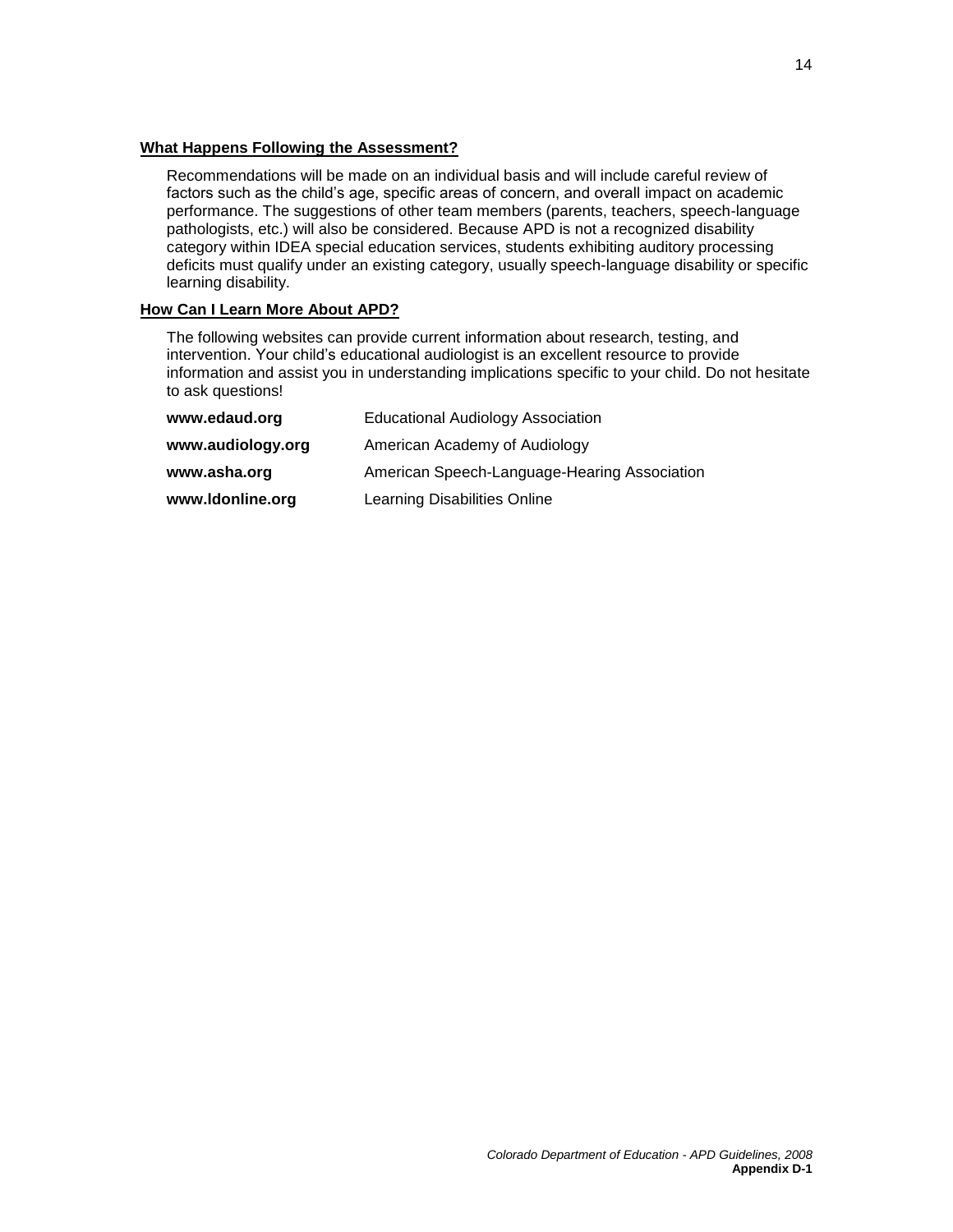#### **Classroom and Auditory Behaviors Observation Tools**

**Screening for auditory processing deficits typically involves systematic observation of auditory behaviors related to academic achievement, listening skills, and communication. The following are questionnaires which have been suggested for use in identifying individuals who may be candidates for auditory processing evaluation.** 

#### **Children's Auditory Processing Performance Scale (CHAPPS)**

*Smoski, W.J., PhD, Brunt, M.A., PhD, and Tanahil, J.C., PhD (1998). Educational Audiology Association, 11166 Huron Street, Suite #27, Denver, CO 80234 (800-460-7322). www.edaud.org*

This checklist is used by educators and parents to assess listening difficulties in children. Six listening conditions are assessed in this 36 item checklist, including noise, quiet, ideal, multiple inputs, auditory memory/sequencing and auditory attention span. The observation assessment is done by comparing the student to a reference population of other children of similar age and background. Items are rated on a scale from +1 (less difficulty) to -5 (cannot function at all). This instrument can be used as a pre- and post-treatment evaluation.

### **Fisher's Auditory Problems Checklist**

*Fisher, L.I. (1985). Educational Audiology Association, 11166 Huron Street, Suite #27, Denver, CO 80234 (800- 460-7322).www.edaud.org*

This checklist is used by educators and other school support personnel to assist in identifying behaviors which characterize children as at risk for APD. It includes many components of auditory processing, including attention, auditory-visual integration, comprehension, figure-ground, and memory. A score is derived by multiplying by 4 each item not identified on this 25 item checklist. Normative data is available for grades kindergarten through sixth grade.

### **Screening for Central Auditory Processing Difficulties**

*Kelly, Dorothy A. (2001). Academic Communication Associates, Inc., PO Box 4279, Oceanside, CA, 92052- 4279. www.acadcom.com*

This screening tool has three sections. Section A assesses auditory behaviors both with and without auditory stimuli. It requires administration of 20 commands which the child needs to complete and is then assigned a score. Section B assesses at-risk behaviors as observed by the examiner and the parent. Section C compiles the information and determines risk status. Section D has a list of recommendations with a tiered approach.

#### **The Listening Inventory**

*Geffner, Donna, PhD., and Ross-Swain, Deborah, EdD. (2006). Academic Therapy Publications, 20 Commercial Blvd., Novato, CA 94949 (800-422-7249). www.academictherapy.com*

This is an informal behavior observation completed by parents and teachers. It can be used as a starting point to determine the need for further testing and as a discussion tool. It consists of 103 statements (0-5pt scale) to assess specific behaviors that can be associated with auditory processing weaknesses. It is divided into six areas: Linguistic Organization, Decoding/Language Mechanics, Attention/Organization, Sensory/Motor, Social/Behavioral, and Auditory Processes. Index scores are used and compared to criterion based cut-off scores.

#### **Classroom Performance/Impact Questionnaire (Appendix F-3 of CDE Guidelines)**

*Massine, Donna (2008). Colorado Department of Education (Central) Auditory Processing Deficits: A Team Approach to Screening, Assessment & Intervention Practices. www.cde.state.co.us/cdesped/Audiology.asp* This is an informal checklist (available in this document) that may be used as a teacher questionnaire or interview. It takes into account a myriad of classroom concerns including listening/language processing, sustained attention, working memory, thinking/reasoning, academics, metacognition, task initiation, organization, time management, self-regulation, motor skills and environmental conditions. It is designed to identify specific areas that may be impacting auditory access in the classroom.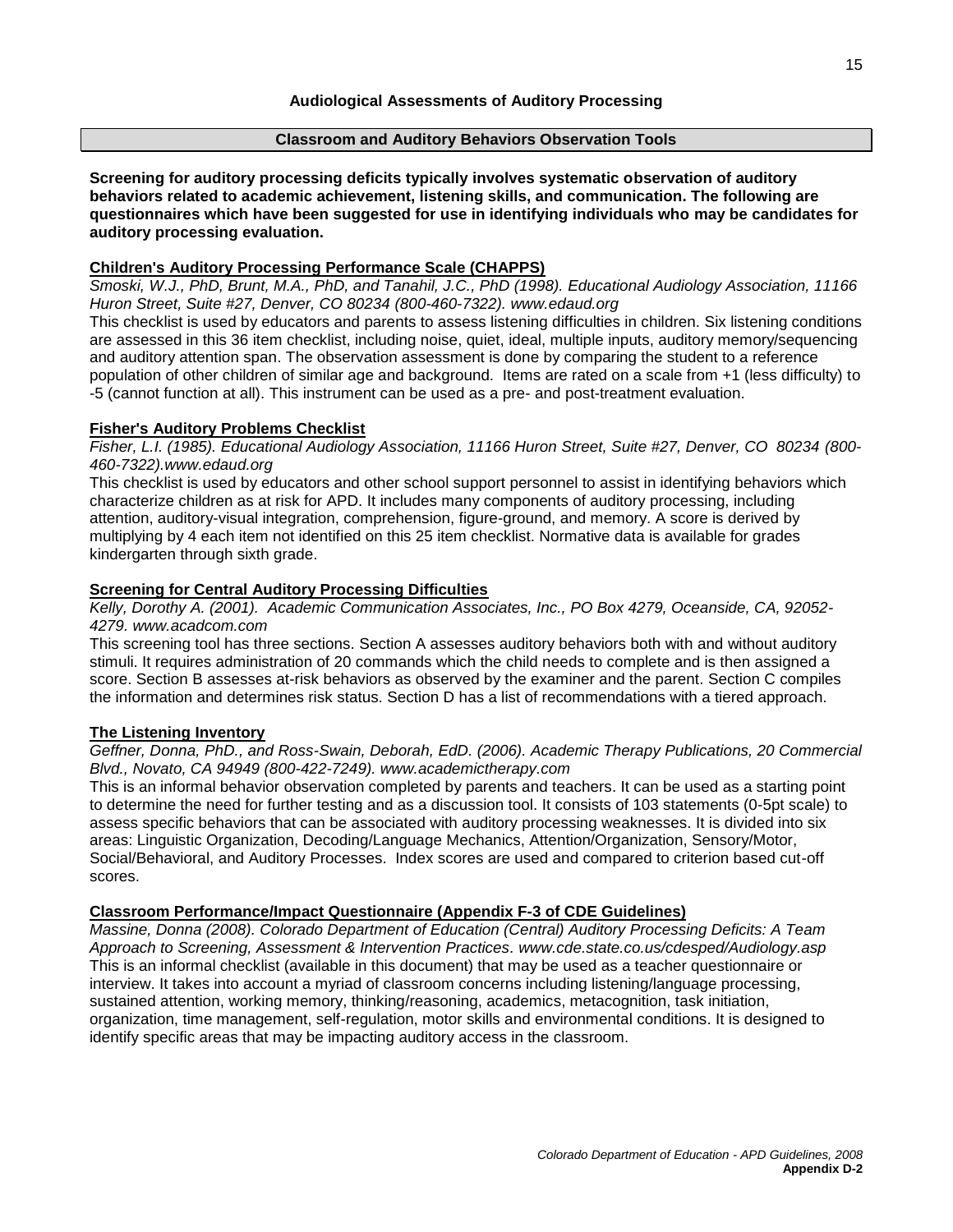**The following tests of auditory processing may be selected for use after completion of a comprehensive audiological assessment of peripheral hearing, which includes pure tone and speech thresholds, word recognition in quiet, immittance measures (tympanometry and acoustic reflexes), and otoacoustic emissions.**

## **1. Dichotic Speech Tests**

*Dichotic speech tests involve the presentation of stimuli to both ears simultaneously, with the information presented to one ear being different from that presented to the other ear. They assess either: binaural integration (the listener may be required to repeat everything that is heard; also referred to as "divided attention") or binaural separation (listener is required to repeat or indicate what is heard in a designated ear; also referred to as "directed attention").*

### **Competing Environmental Sounds Test (CES)**

*Katz, Jack (2001). Central Test Battery. Precision Acoustics, 411 NE 87th Ave, Vancouver, WA 98664 (360- 892-9367).*

The CES is a dichotic test, not of speech, but of environmental sounds. 14 familiar, everyday sounds are presented dichotically and young listeners can choose from a set of 4 pictures.

### **Competing Sentences Test (CST)**

*Willeford (1968); Willeford and Burleigh (1994); adapted & modified by Carver; AUDiTEC of St. Louis, 2515 South Big Bend Blvd., St. Louis, MO 63143 (1-800-669-9065) www.auditec.com*

The test stimuli are 30 pairs of simple sentences (six to seven words in length), with the two paired sentences being of similar theme. The target sentence is presented to one ear at a 35dB SL (re: SRT) and the competing sentence is presented to the other ear at 50dB SL (re: SRT). The listener is instructed to repeat the target sentence and ignore the competing sentence, which assesses the binaural separation of auditory information. A "quadrant" method of scoring by Hall & Mueller (1997) and Bellis (1996) is recommended.

## **Dichotic Consonant-Vowel (CV) Test**

*Berlin et al. (1972), AUDiTEC of St. Louis, 2515 South Big Bend Blvd., St. Louis, MO 63143 (800-669- 9065) www.auditec.com*

Stimuli consist of six CV segments (pa, ta, ka, ba, da, ga). Single CV segments are presented to each ear using a dichotic paradigm. Using a printed list, the listener is asked to choose both segments heard. Presentation of CV segment to one ear may lag behind presentation of differing CV segment to the other ear by 15, 30, 60, or 90 msec to investigate lag time effect.

## **Dichotic Digits Test (DDT)**

*Musiek (1983). AUDiTEC of St. Louis, 2515 South Big Bend Blvd., St. Louis, MO 63143 (800-669-9065) www.auditec.com*

Quick and easy to administer and relatively resistant to peripheral hearing loss. Dichotically presented digit pairs require the listener to repeat all four digits. Recording also includes single and triple pairs.

#### **Dichotic Rhyme Test (DRT)**

*Introduced by Wexler and Hawles (1983); modified by Musiek, Kurdziel-Schwan, Kibbe, Gollegly, Baran and Rintelmann (1989). AUDiTEC of St. Louis, 2515 South Big Bend Blvd., St. Louis, MO 63143 (800-669-9065) www.auditec.com*

Composed of rhyming, CVC words, each beginning with one of the stop consonants (p,t,k,b,d,g); each pair of words differs only in the initial consonant. Pairs are almost perfectly aligned and fusion takes place, so listener repeats just one of the two words presented.

#### **Dichotic Sentence Identification Test (DSI)**

*Fifer, Jerger, Berlin, Tobey and Campbell (1983). AUDiTEC of St. Louis, 2515 South Big Bend Blvd., St. Louis, MO 63143 (800-669-9065) www.auditec.com*

This is a modification of the SSI-CCM. SSI sentences are presented dichotically, and the listener is required to identify both sentences from a printed list of 10 sentences.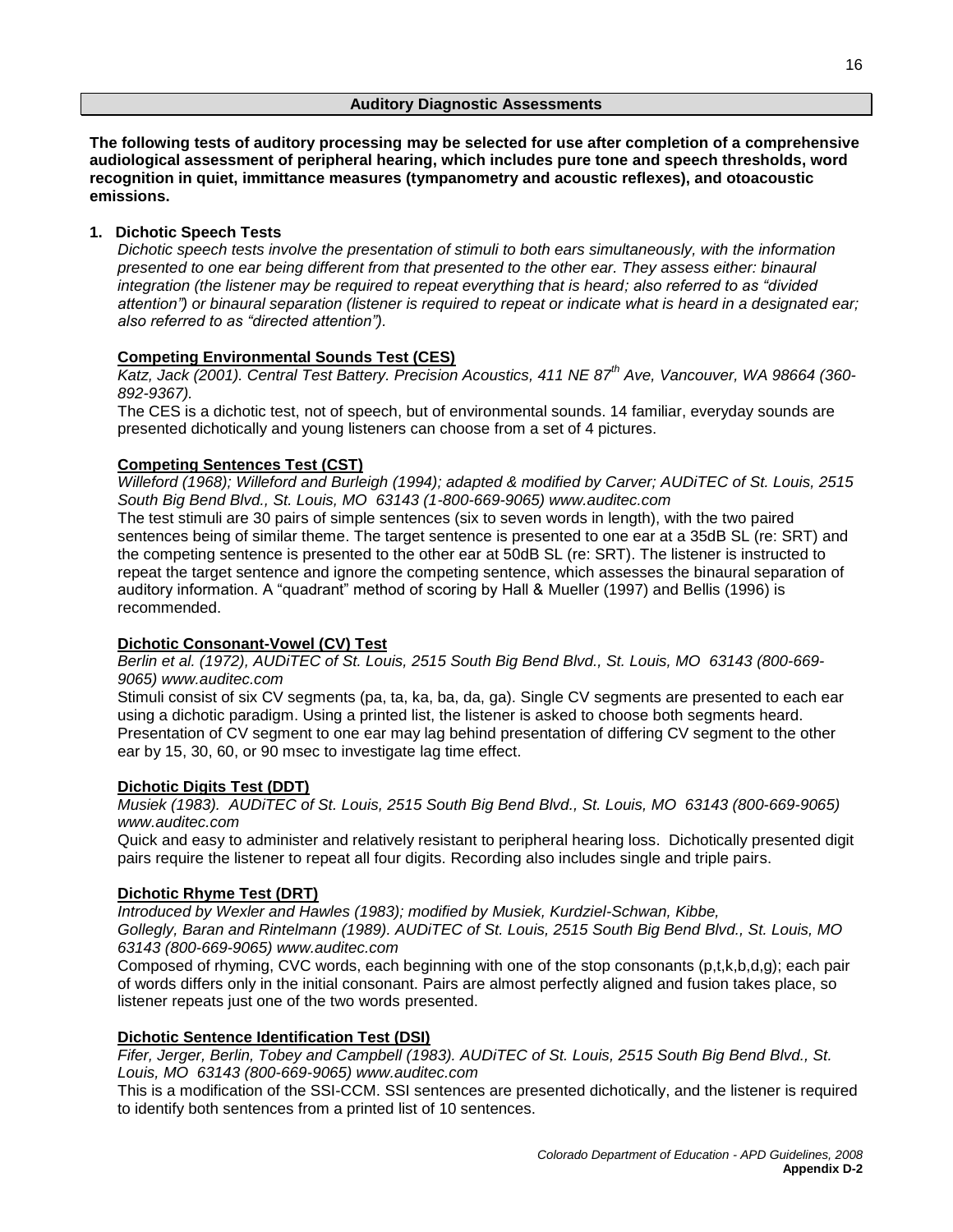### **SCAN-C: Test for Auditory Processing Disorders in Children – Revised / SCAN-A (Adolescents and Adults)** *Competing Words Subtest*

*Keith, R. (2000). Harcourt Brace Assessment Inc., 19500 Bulverde Road, San Antonio, TX 78259 (800-211- 8378). www.harcourtassessment.com*

Pairs of monosyllabic words are presented dichotically, and the listener is required to repeat both words. On the first list, the listener repeats the word heard in the right ear first, followed by the word heard in the left ear. On the second list, the reverse order is required.

### **SCAN-C: Test for Auditory Processing Disorders in Children – Revised / SCAN-A (Adolescents and Adults)** *Competing Sentences Subtest*

*Keith, R. (2000). Harcourt Brace Assessment Inc., 19500 Bulverde Road, San Antonio, TX 78259 (800-211- 8378). www.harcourtassessment.com*

The Competing Sentences subtest consists of two lists of 10 paired sentence lists. The listener is requested to repeat the sentence heard in the right ear first for the first list and the left ear first for the second list.

## **Staggered Spondaic Word Test (SSW)**

*Katz, Jack (2001). Central Test Battery. Precision Acoustics, 411 NE 87th Ave, Vancouver, WA 98664 (360- 892-9367).*

The SSW is a dichotic test of binaural integration. The bisyllabic stimuli in the SSW are arranged in a manner such that spondaic words are presented in four conditions: 1)right ear non-competing (RNC), 2) right ear competing (RC), 3) left ear competing (LC), 4) left ear non-competing (LNC). Stimulus presentation is alternated between the left leading and the right leading. The listener is required to simply repeat the words heard, and scoring using the NOE (Number of Errors) format is suggested for evaluating AP in children.

## **Synthetic Sentence Identification with Contralateral Competing Message (SSI-CCM)**

*Jerger and Jerger (1994-5). AUDiTEC of St. Louis, 2515 South Big Bend Blvd., St. Louis, MO 63143 (800- 669-9065) www.auditec.com*

The test consists of ten third order approximations of English sentences resembling nonsense sentences (e.g. Small boat with a picture has become). These "synthetic" sentences are presented to the target ear while competing message of continuous discourse is presented to the contralateral ear. The listener is required to choose which sentence was heard from a printed list.

## **2. Monaural Low Redundancy Speech Tests**

*Monaural low redundancy speech tests involve modification (distortion) of the acoustic (extrinsic) signal to reduce the amount of redundancy. If there is a central auditory system pathology which reduces the (intrinsic) redundancy of the system, the signal cannot be processed. Extrinsic redundancy is provided by the characteristics of the auditory signal, whereas the intrinsic redundancy refers to the repeated representation of that signal throughout the auditory system (Bellis, 1996).These tests assess auditory closure, or the ability to fill in the missing components (e.g. phonemes, syllables, words). Monaural lowredundancy speech tests include: low-pass filtered speech, time altered speech, and speech-in-noise.*

## **A. Low-pass filtered speech and time altered speech**

### **SCAN-C: Test for Auditory Processing Disorders in Children – Revised / SCAN-A (Adolescents and Adults)** *Filtered Words Subtest*

*Keith, R. (2000). Harcourt Brace Assessment Inc., 19500 Bulverde Road, San Antonio, TX 78259 (800-211- 8378). www.harcourtassessment.com*

The Filtered Words subtest is a monotic test of low-pass filtered speech. It includes two 20-word lists which are low pass filtered at 1000Hz (a roll off filter of 32dB/octave). It is a low redundancy speech test that is a measure of auditory closure ability.

## **Northwestern University Auditory Test Number 6 (NU-6)**

*AUDiTEC of St. Louis, 2515 South Big Bend Blvd., St. Louis, MO 63143 (800-669-9065) or Tonal and Speech Materials for Auditory Perceptual Assessment (CD version), Richard Wilson, VAMC Audiology, 126 Mountain Home, TN 37684 (423-926-1171).* 

- ◆ NU-6 Low-Pass Filtered Speech
- NU-6 Time Compressed Speech
- NU-6 Time Compressed Speech with Reverberation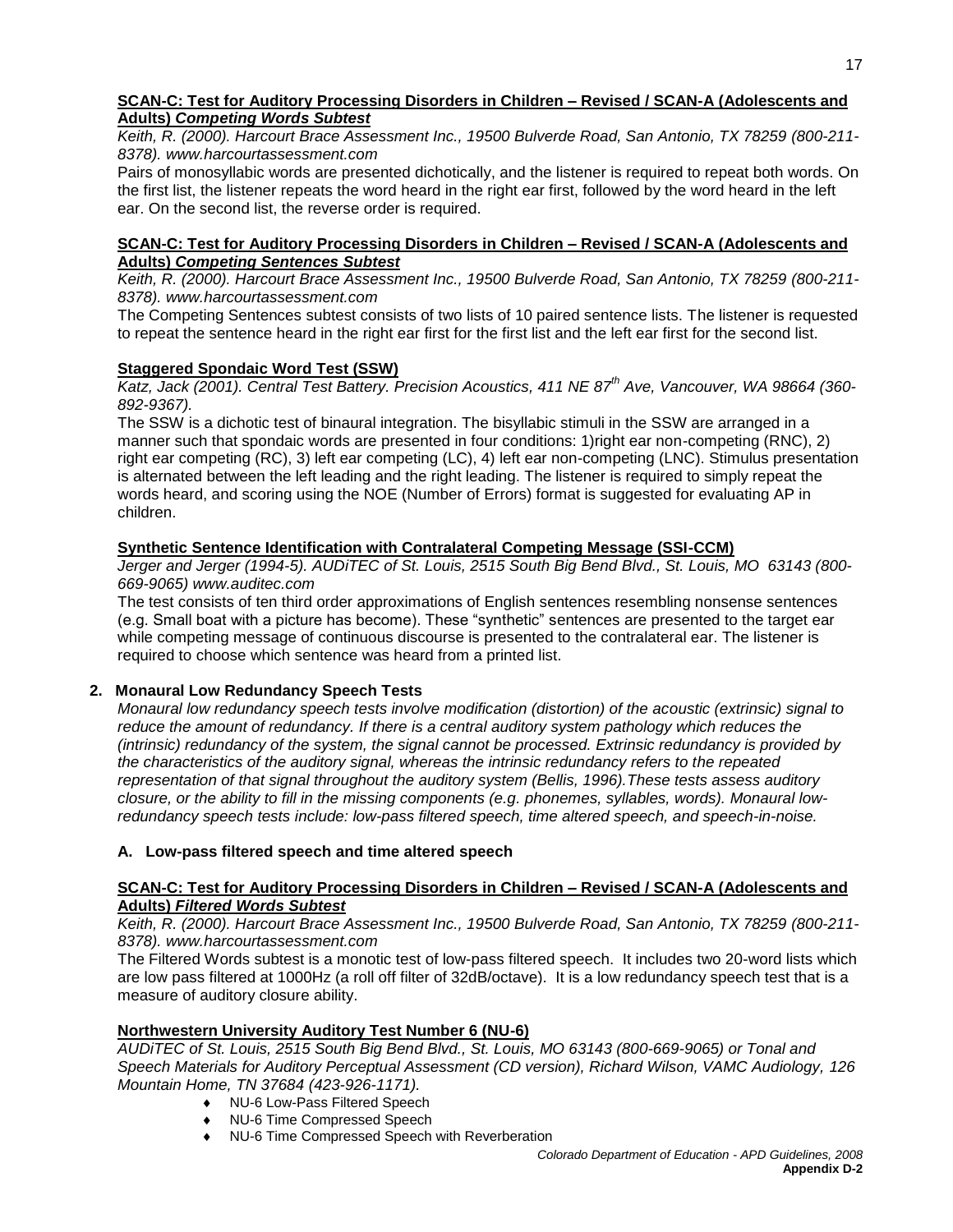These three versions of the NU-6 monosyllabic words lists are monaural low redundancy speech tests. Each version represents an alteration of the word stimuli by reducing redundancy, by manipulating the timing feature, or by adding reverberation. The NU-6 Low-Pass Filtered Speech Test is available with cut-off frequencies of 500, 750, 1000, or 1500 Hz.; however, the 1000 Hz. cut-off frequency is most commonly used with children. The NU-6 Time Compressed Speech Test is available with 45% or 65% compression, although 45% compression is typically used with children. The NU-6 Time Compressed Speech with Reverberation Test is identical to the compressed version previously described, with the addition of 0.3 second reverberation.

## **Time Compressed Sentence Test (TCST)**

*Keith, R. (1999). AUDiTEC of St. Louis, 2515 South Big Bend Blvd., St. Louis, MO 63143 (800-669-9065) www.auditec.com*

This test was designed to assess the ability to process a speech signal that is presented at a rapid rate. There are two lists of ten sentences with 40% compression and two sets of ten sentences at 60% compression presented monotically. Results are compared to normative data according to age.

### **B. Speech-in-noise**

## **Pediatric Speech Intelligibility Test (PSI)**

*Jerger and Jerger (1984). AUDiTEC of St. Louis, 2515 South Big Bend Blvd., St. Louis, MO 63143 (800- 669-9065) www.auditec.com*

The PSI consists of 20 monosyllabic words grouped into four lists and two levels of sentence materials based on receptive language ability. The child is asked to point to an appropriate picture while the stimuli are presented either in quiet, or with a competing message. Performance-intensity functions are obtained at different intensity levels in quiet and in noise.

#### **SCAN-C: Test for Auditory Processing Disorders in Children – Revised / SCAN-A (Adolescents and Adults)** *Auditory Figure Ground Subtest*

*Keith, R. (2000). Harcourt Brace Assessment Inc., 19500 Bulverde Road, San Antonio, TX 78259 (800-211- 8378). www.harcourtassessment.com*

The Auditory Figure Ground subtest is a speech-in-noise test. It is a monotic presentation of two 20-word lists with ipsilateral competing multitalker babble recorded at +8dB signal-to-noise ratio.

#### **Speech in Noise: CID-W22**

*Katz, Jack (2001). Central Test Battery. Precision Acoustics, 411 NE 87th Ave, Vancouver, WA 98664 (360- 892-9367).*

This test can be used in quiet and in noise as a comparative measure. It is a monotic presentation with ipsilateral competing white noise. The speech spectrum noise is presented at -5 SL in the test ear. Norms are provided for each ear in quiet and in noise. Norms are also provided for speech-in-noise difference and interaural difference.

## **Selective Auditory Attention Test (SAAT)**

*Cherry (1980). AUDiTEC of St. Louis, 2515 South Big Bend Blvd., St. Louis, MO 63143 (800-669-9065) www.auditec.com*

This is a speech-in-noise test which uses the Word Intelligibility Picture Identification (WIPI) test picture stimuli. The SAAT has two parts: Quiet Listening (a list of 25 monosyllabic words prerecorded in quiet) and Selective Listening (an equivalent prerecorded monosyllabic word list with a semantic distracter at 0dB signal to noise ratio). A selective attention listening score is derived from a comparison between two listening conditions.

#### **Synthetic Sentence Identification with Ipsilateral Competing Message (SSI-ICM)**

*Jerger, J., and Jerger, S. (1974). AUDiTEC of St. Louis, 2515 South Big Bend Blvd., St. Louis, MO 63143 (800-669-9065) www.auditec.com*

A synthetic sentence is presented to one ear at a comfortable listening level while a meaningful competing message is delivered to the same ear. The intensity level is varied from +10 to +20dB for each presentation of sentences. The listener must be able to read the response choice to select the correct number of the stimulus sentence heard. The percent correct is plotted on a chart as a function of the difference between the sentences and competing message in dB (message to competition ratio).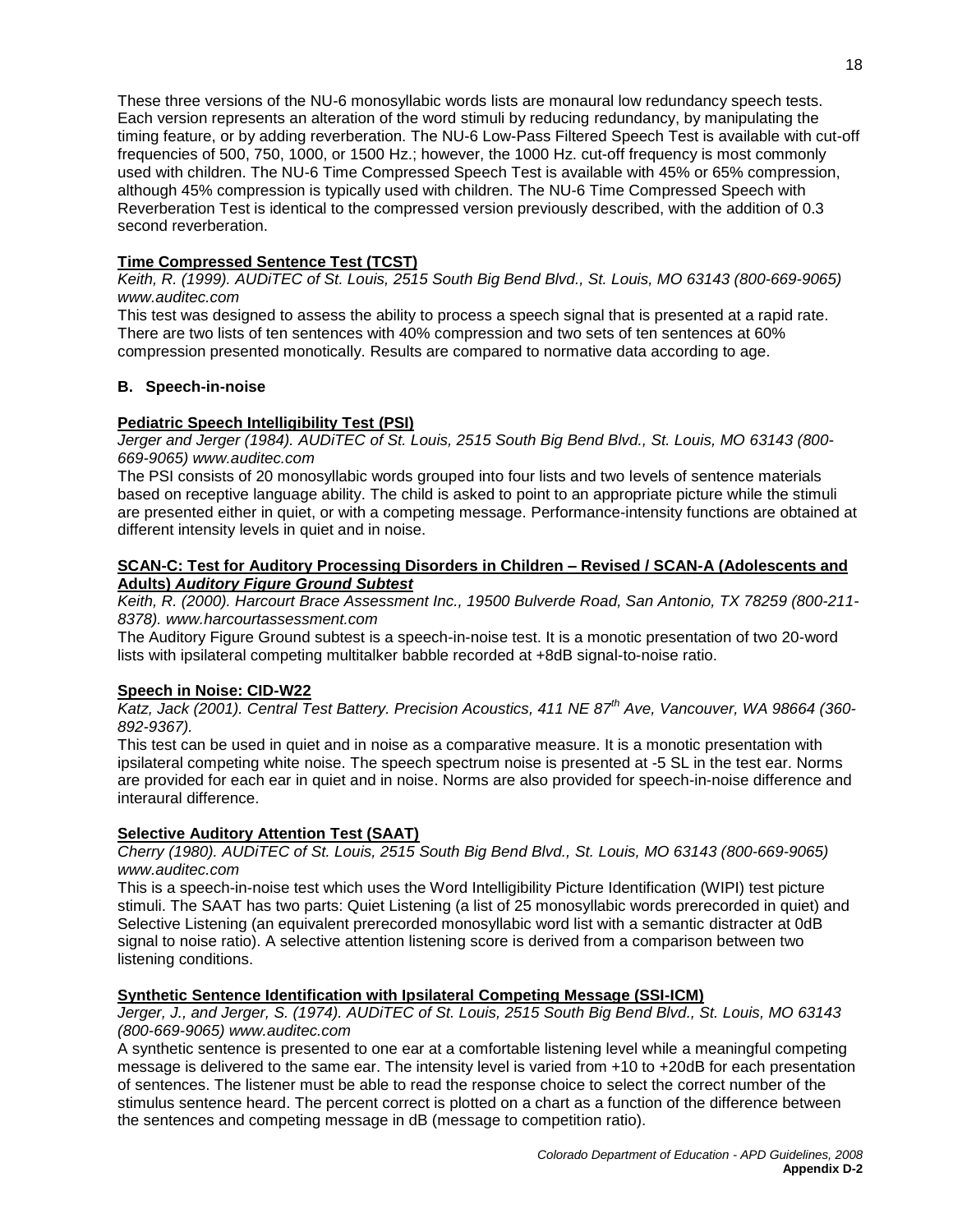### **3. Temporal Processing Tests**

*These tests require the listener to discriminate sound based on temporal order, sequence or resolution. Usually, non-speech stimuli such as tones or clicks are used. There are three types of temporal processing tests: frequency patterns, duration patterns, and gap detection.*

### **Auditory Fusion Test-Revised (AFT-R)**

*Keith, R. (1996). AUDiTEC of St. Louis, 2515 South Big Bend Blvd., St. Louis, MO 63143 (800-669-9065) www.auditec.com*

The AFT-R is a gap detection test designed to identify auditory processing disorders that manifest themselves as an inability to process auditory information in the time domain. A threshold of detection is measured by having the listener attend to a series of pure tones presented in pairs. The time between the pure tones increases or decreases in duration from 0 msec. to 300 msec. The test includes stimuli at five frequencies: 250 Hz, 500 Hz, 1000 Hz, 2000 Hz, and 4000 Hz. As this time interval changes, the listener is asked to report whether the stimulus pairs heard were perceived as one tone, or two tones. The auditory fusion threshold is the average of the points in which two tones are heard as one.

### **Duration Pattern Sequence Test (DPS)**

*Pinheiro and Musiek (1985). AUDiTEC of St. Louis, 2515 South Big Bend Blvd., St. Louis, MO 63143 (800- 669-9065) www.auditec.com or Tonal and Speech Materials for Auditory Perceptual Assessment(CD version,) Richard Wilson, VAMC Audiology, 126 Mountain Home, TN 37684 (423-926-1171)* This is a test of temporal processing ability to order tonal stimuli, discriminate duration, and attach a linguistic label. It is similar to the PPST, however, the frequency of the tones is held constant at 1000 Hz and the duration is the variable to be discriminated by the listener. Stimuli are short (250 msec.) or long (500 msec.) tone bursts presented monotically in triad sequences consisting of two tones of one duration and one tone of the other duration (e.g. SSL, LSL, LSS). The listener is asked to verbally report the pattern heard. One modification of test procedure is to have patients hum, sing, or point to the response rather than report verbally. Listeners who have difficulty with interhemispheric transfer of information show improved performance when the need for linguistic labeling is removed.

#### **Gaps in Noise (GIN)**

*Musiek et al. (2006). Oaktree Products Inc., 716 Crown Industrial Court, Suite J, Chesterfield, MO 63005 (800-347-1960) www.oaktreeproducts.com*

This is a test of temporal resolution. Critical to speech perception, temporal resolution involves the ability of the auditory system to detect rapid changes in offsets and onsets of sound. The test is scored according to the ability to detect changes in the duration of gaps of silence embedded within a noise burst.

#### **Pitch Pattern Sequence Test (PPST)**

#### *Pinheiro and Ptacek, (1971). AUDiTEC of St. Louis, 2515 South Big Bend Blvd., St. Louis, MO 63143 (800-669-9065) www.auditec.com*

This is a test of frequency discrimination used to assess temporal patterning ability, as well as frequency discrimination and linguistic labeling. The stimuli are three tone bursts, two of one frequency and one of the other (e.g. HHL, LLH, HLH). The frequencies used are as follows: 1122 Hz-high pitch and 880 Hz-low pitch; they are 150 msec. in duration and the interstimulus interval is 300 msec. The listener is instructed to verbally report the pattern heard. One modification of test procedure is to have patients hum, sing, or point to the response rather than report verbally. Listeners who have difficulty with interhemispheric transfer of information show improved performance when the need for linguistic labeling is removed. Although the PPST was designed to be administered monotically, it may be administered binaurally under headphones or in a sound field as well. (Musiek & Chermak, 2007)

#### **Random Gap Detection Test (RGDT)**

#### *Keith, R. (2000). AUDiTEC of St. Louis, 2515 South Big Bend Blvd., St. Louis, MO 63143 (800-669-9065) www.auditec.com*

The RGDT is a modified version of the Auditory Fusion Test-Revised. The test includes stimuli at four frequencies: 500 Hz, 1000 Hz, 2000 Hz, and 4000 Hz. and white noise clicks of 50 msec. duration. Interpretation is made by averaging the gap detection threshold for all tonal stimuli and comparing results to normative data. Results can be helpful in identifying disorders of auditory timing in which the child is unable to perceive rapid changes in formant frequencies of ongoing speech.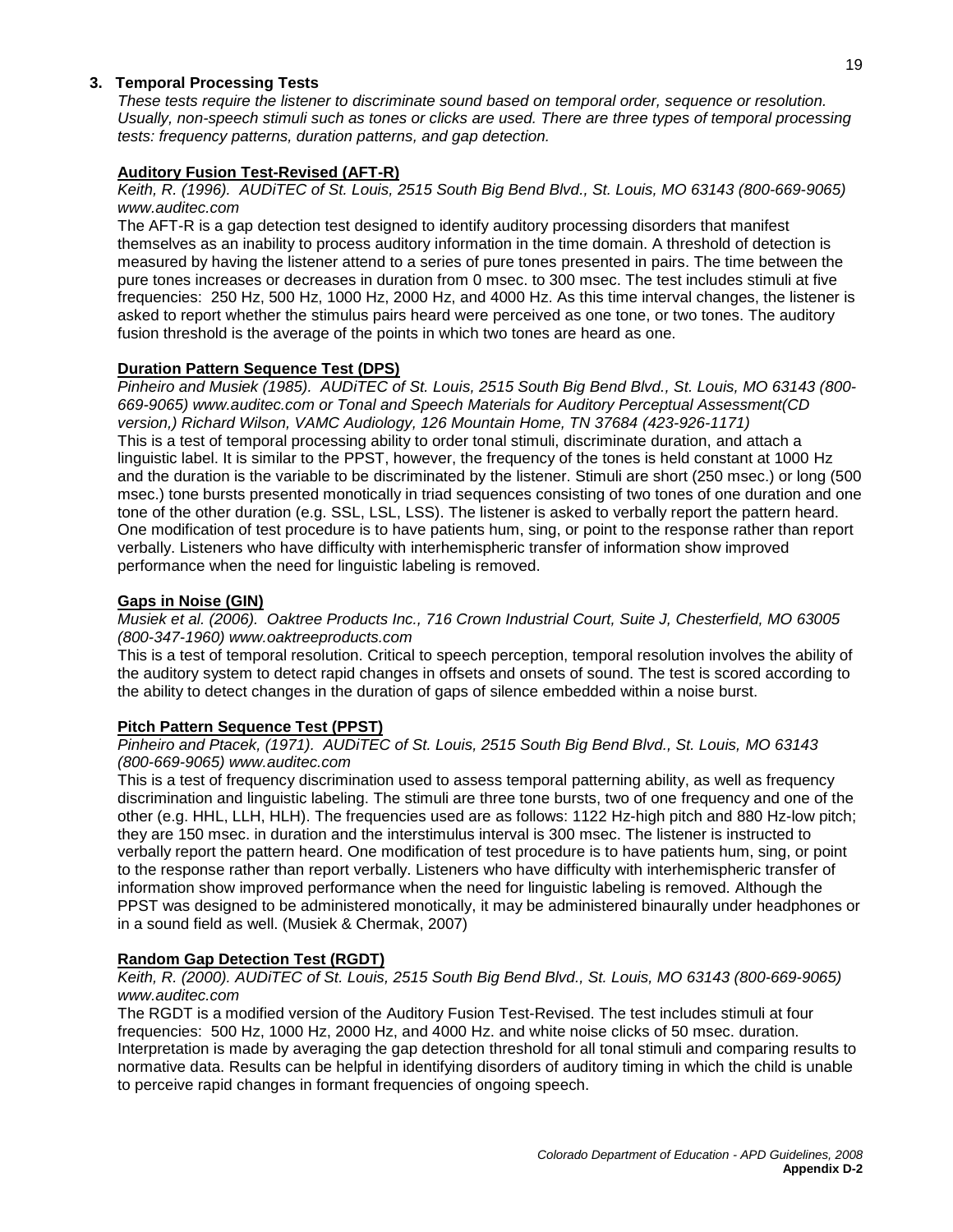### **4. Binaural Interaction Tests**

*In binaural interaction tests, complementary but separate information is presented to each ear. Unlike dichotic tests, the information is presented in either a non-simultaneous, sequential manner, or a portion of the message is presented to each ear. The listener is required to integrate the information to perceive the whole message. The clinical utility of a majority of binaural interaction tests remains in question as many are only grossly sensitive to brainstem lesions. Therefore, they are not considered to be in widespread clinical use at this time (Bellis, 2003).*

### **CVC Fusion Test**

*Wilson, Zizz, and Sperry, (1994). Tonal and Speech Materials for Auditory Perceptual Assessment (CD version,) Richard Wilson, VAMC Audiology, 126 Mountain Home, TN 37684 (423-926-1171).* Carrier phrase and vowel segment of a word is presented to one ear and consonant segments of the word are presented to the other ear.

### **Masking Level Differences (MLD) Test**

*Wilson, Zizz, and Sperry, (1994). Tonal and Speech Materials for Auditory Perceptual Assessment (CD version,) Richard Wilson, VAMC Audiology, 126 Mountain Home, TN 37684 (423-926-1171).* Various conditions with monaural and binaural presentation of noise and speech stimuli at various signal-tonoise ratios to determine at what level and what phase interaction the listener fails to be able to discriminate stimulus words.

## **Rapidly Alternating Speech Perception Test (RASP)**

*Willeford and Bilger, (1978). AUDiTEC of St. Louis, 2515 South Big Bend Blvd., St. Louis, MO 63143 (800- 669-9065) www.auditec.com*

Sentences are divided into brief segments that are alternated rapidly between ears. Fusion of the two segments is necessary to yield a complete sentence. It has been noted that this test may not be sensitive to anything other than grossly abnormal brainstem function (Musiek, 1983), (Willeford and Burleigh, 1994), (Bellis, 2003).

### **Spondee Binaural Fusion**

*AUDiTEC of St. Louis, 2515 South Big Bend Blvd., St. Louis, MO 63143 (800-669-9065) www.auditec.com* Band-passed spondaic words are used as stimuli, with the low-pass segment of each word presented to one ear and the high-pass segment presented to the opposite ear.

## **Supplementary Behavioral Assessments for Auditory Processing**

## **Auditory Continuous Performance Test (ACPT)**

*Keith, R. (1994). Tartan Products, 7833 Pinemeadow Lane, Finneytown, OH 45224 (513-522-4908). www.capdtest.com*

The ACPT was developed to establish if a child's difficulty is related to deficits in attention or if the child has an auditory processing disorder. The test consists of an auditory vigilance task in which the child listens to a list of words and gives a signal every time the target word is heard. The test is scored by recording number of target words missed and number of responses given when the target word was not heard. Results are then compared to age normative data.

#### **Auditory Processing Abilities Test (APAT)**

*Long, N., PhD, and Ross-Swain, D., EdD (2006). Academic Therapy Publications, 20 Commercial Blvd., Novato, CA 94949-6191 (800-422-7249). www.academictherapy.com*

This test provides an overview of specific skills that impact the development and use of spoken and written language: phonemic skills, auditory memory, processing of semantic relationships and complex sentences, following directions, and comprehension of the details and main ideas in passages. It provides scaled scores, a global standard score, and index standard scores for auditory memory and linguistic processes.

#### **Bamford-Kowal-Bench Speech in Noise Test (BKB-SIN)**

*Etymotic Research Inc. (2005). 61 Martin Lane, Elk Grove, IL 60007 (888-389-6684*) *www.etymotic.com* This is a speech-in-noise test using the BKB sentences and it is designed to identify issues. Sentences are presented at prerecorded signal to noise ratios that decrease in 3dB steps (+21dB to -6dB). The noise is represented by a four-talker babble with level variations to simulate a social gathering.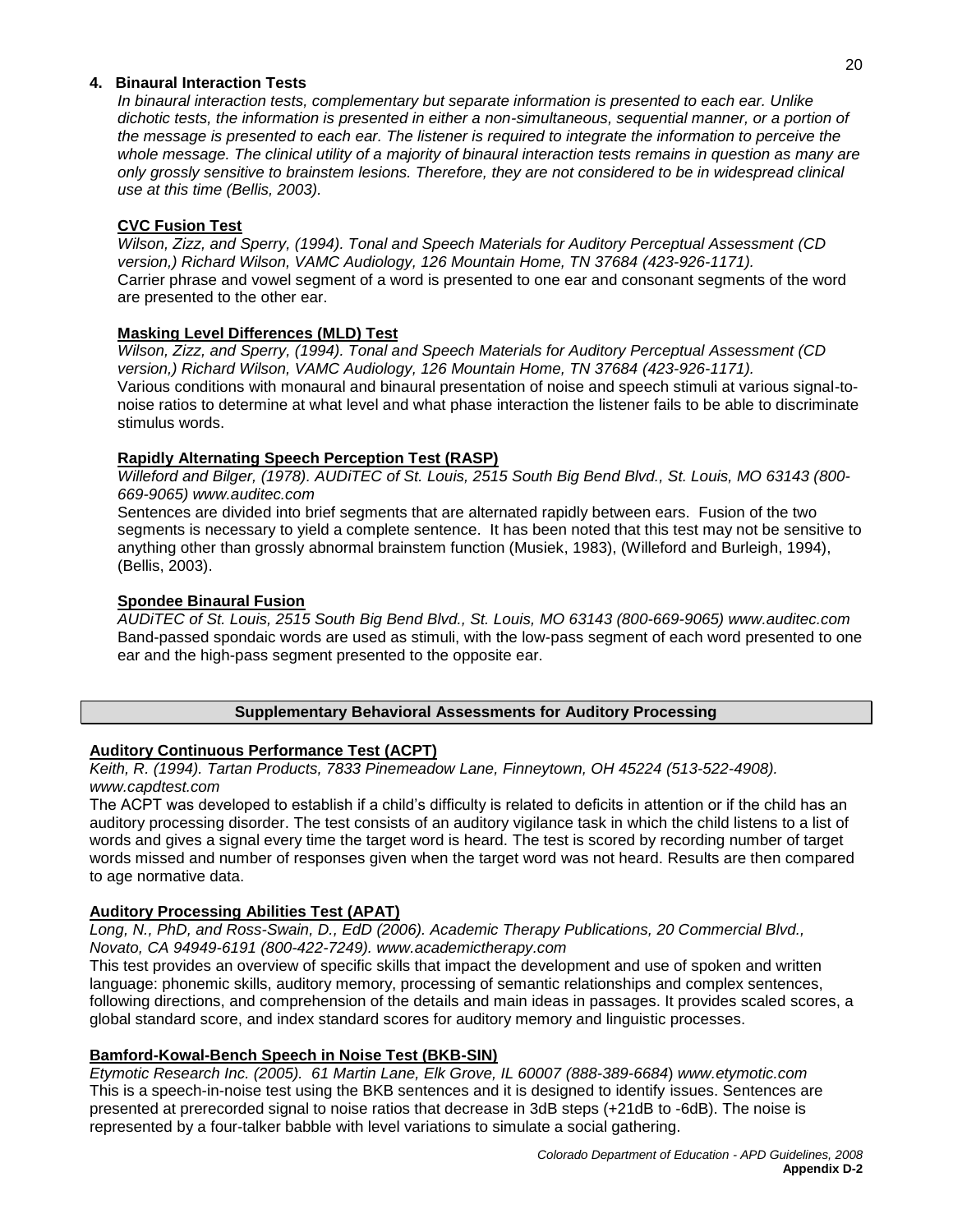### **Differential Screening Test for Processing**

*Richard, G.J., and Ferre, J. (2006). LinguiSystems Inc., 3100 4th Avenue, East Moline, IL 61244 (800-776-4332) www.linguisystems.com*

This test is designed to differentiate among three levels of the processing hierarchy. Level One: dichotic digits, temporal patterning, and auditory discrimination. Level Two: phonemic manipulation, phonic manipulation. Level Three: antonyms, prosodic interpretation, language organization. It is scored as pass or fail.

### **Functional Listening Evaluation (FLE)**

*Johnson, C.D., and VonAlmen, P. (1993). Revised by C.D. Johnson in 2001. In the Educational Audiology Handbook (pp. 336-339). Johnson, Benson, and Seaton (1997). San Diego: Singular Publishing Group, Inc.* The purpose of this evaluation is to determine the functional impact of noise, distance, and visual input on the listening abilities of the student. It is designed to simulate listening in situations that are more acoustically representative of an actual classroom.

#### **Phonemic Synthesis Test & Phonemic Synthesis Picture Test**

*Katz, Jack (2001). Central Test Battery. Precision Acoustics, 411 NE 87th Ave, Vancouver, WA 98664 (360- 892-9367).*

This test assesses phonemic decoding ability which is an important skill that underlies speech and language development and is closely related to reading and spelling. There are 25 items which vary from two to four sounds, each ordered according to level of difficulty. The results are scored quantitatively and qualitatively according to age level norms. There is also a picture version available for younger children.

#### **Test of Auditory-Perceptual Skills (TAPS)-Third Edition**

*Gardner, M.F. (2006). Academic Therapy Publications, 20 Commercial Blvd., Novato, CA 94949-6191 (800-422- 7249). www.academictherapy.com*

The TAPS was developed to assess the auditory skills necessary for the development, use, and understanding of language commonly used in academic and everyday activities. The test has been divided into four areas: auditory attention, basic phonological skills, auditory memory, and auditory cohesion. It is not timed and provides age level norms and standard scores.

#### **Electrophysiologic Assessment of Auditory Processing**

For certain children, electrophysiologic measures may provide additional information about the integrity of the central auditory system through examination of the neuromaturation and neuroplasticity of the central auditory pathways. These measures are typically only available at university or clinical sites which specialize in electrophysiologic assessment. While these measures are mentioned here, it is not expected, nor is it considered appropriate, for schools to provide these assessments at this time. They are:

- Auditory brainstem response (ABR)
- Middle latency response (MLR)
- Auditory steady-state response (ASSR)
- Frequency following response (FFR)
- Cortical event-related potentials (including P1, N1, P2, P300)
- Mismatched negativity (MMN)
- Topographical mapping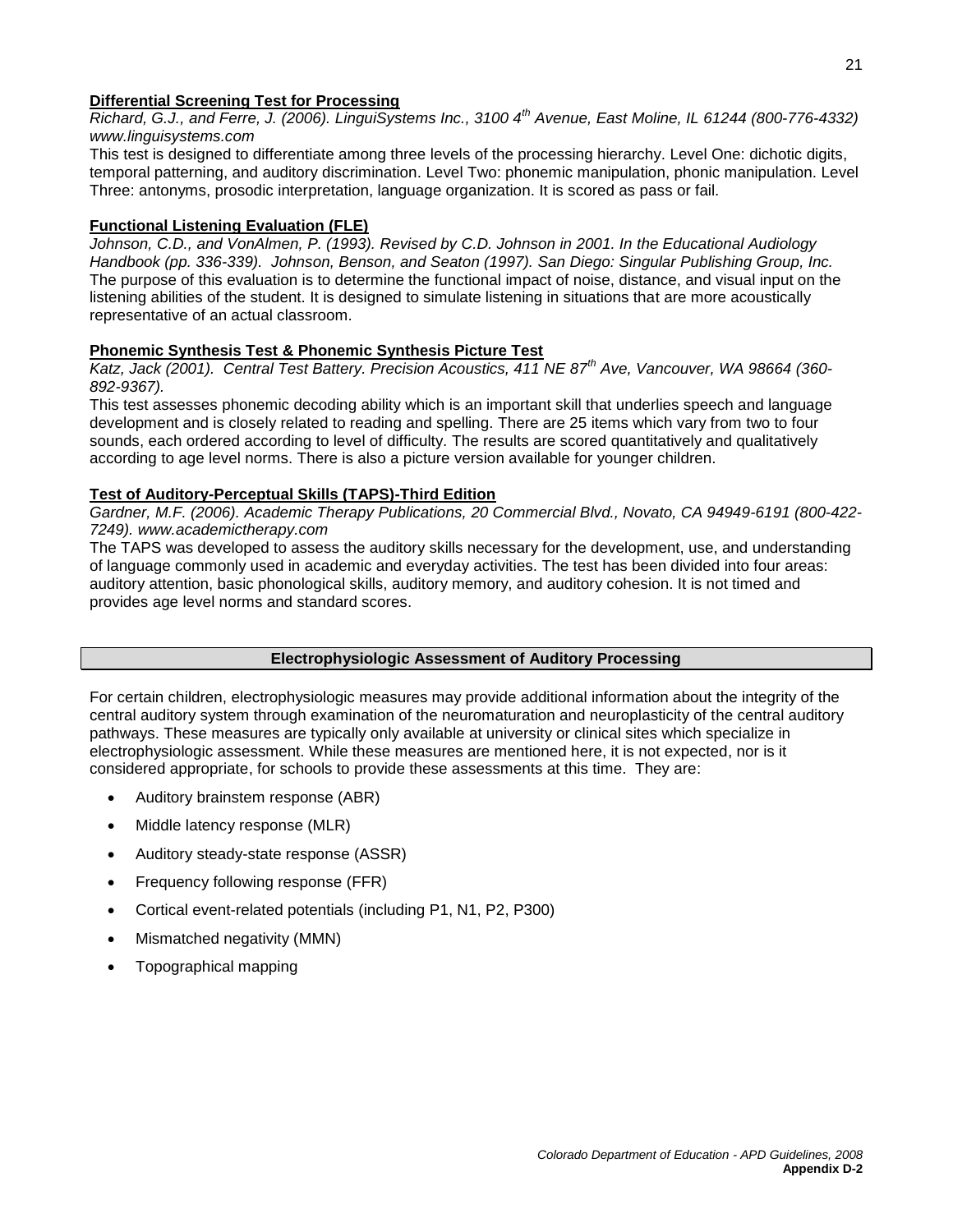### **Summary of Audiological Tests of Auditory Processing**

| Test by Type                                                                                                                                                                                                                                                                                                                                                                                                        | Age<br>Range                                                                                                   | Linguistic<br>Loading                                                                          | Process(es) Assessed                                                                                                                                                                                                                                    |
|---------------------------------------------------------------------------------------------------------------------------------------------------------------------------------------------------------------------------------------------------------------------------------------------------------------------------------------------------------------------------------------------------------------------|----------------------------------------------------------------------------------------------------------------|------------------------------------------------------------------------------------------------|---------------------------------------------------------------------------------------------------------------------------------------------------------------------------------------------------------------------------------------------------------|
| <b>Dichotic Speech Tests</b>                                                                                                                                                                                                                                                                                                                                                                                        |                                                                                                                |                                                                                                |                                                                                                                                                                                                                                                         |
| <b>Competing Environmental Sounds Test</b><br><b>Competing Sentences Test</b><br>Dichotic Consonant-Vowel (CV)Test<br>Dichotic Digits Test<br>Dichotic Rhyme Test<br><b>Dichotic Sentence Identification Test</b><br><b>SCAN-C/A Competing Words Subtest</b><br><b>SCAN-C/A Competing Sentences Test</b><br>Staggered Spondaic Word Test (SSW)<br>Synthetic Sentence Identification - Contralateral (SSI-CCM)       | $3 - 12$<br>7-adult<br>7-adult<br>5-adult<br>8-adult<br>7-adult<br>5-adult<br>5-adult<br>5-adult<br>8-adult    | N <sub>o</sub><br>Yes<br>Yes (Low)<br>No<br>Yes (Low)<br>Yes<br>Yes<br>Yes<br>Yes<br>Yes (Low) | Binaural integration<br>Binaural separation<br><b>Binaural integration</b><br>Binaural integration<br>Binaural integration<br>Binaural integration<br>Binaural integration<br><b>Binaural separation</b><br>Binaural integration<br>Binaural separation |
| <b>Monaural Low Redundancy Tests</b>                                                                                                                                                                                                                                                                                                                                                                                |                                                                                                                |                                                                                                |                                                                                                                                                                                                                                                         |
| <b>SCAN-C/A Filtered Words Subtest</b><br>NU-6 Low Pass Filtered<br><b>NU-6 Time Compressed</b><br>NU-6 Time Compressed + Reverberation<br><b>Time Compressed Sentence Test</b><br>Pediatric Speech Intelligibility Test<br>SCAN-C/A Auditory Figure Ground Subtest<br>Speech-in-Noise W-22 (Katz Battery)<br>Selective Auditory Attention Test (SAAT)<br>Synthetic Sentence Identification - Ipsilateral (SSI-ICM) | 5-adult<br>7-adult<br>7-adult<br>7-adult<br>$6 - 11.11$<br>$3 - 7$<br>5-adult<br>5-adult<br>5-adult<br>8-adult | Yes<br>Yes<br>Yes<br>Yes<br>Yes<br>Yes<br>Yes<br>Yes<br>Yes (Low)<br>Yes                       | Auditory closure<br>Auditory closure<br>Auditory closure<br>Auditory closure<br>Auditory closure<br>Auditory figure/ground<br>Auditory figure/ground<br>Auditory f/g, closure<br>Auditory figure/ground<br>Auditory f/g, closure                        |
| <b>Temporal Processing and Patterning Tests</b>                                                                                                                                                                                                                                                                                                                                                                     |                                                                                                                |                                                                                                |                                                                                                                                                                                                                                                         |
| <b>Auditory Fusion Test-Revised</b><br><b>Duration Pattern Test</b><br>Gaps in Noise Test<br><b>Pitch Pattern Test</b><br>Random Gap Detection Test                                                                                                                                                                                                                                                                 | 3-adult<br>8-adult<br>6-adult<br>6-adult<br>5-adult                                                            | <b>No</b><br>No<br>No<br>No<br>No                                                              | Temporal resolution<br>Temporal ordering<br>Temporal resolution<br>Temporal ordering<br>Temporal resolution                                                                                                                                             |
| <b>Binaural Interaction Tests</b>                                                                                                                                                                                                                                                                                                                                                                                   |                                                                                                                |                                                                                                |                                                                                                                                                                                                                                                         |
| CVC Fusion Test<br>Masking Level Difference (MLD)<br>Rapidly Alternating Speech Perception (RASP)<br>Spondee Binaural Fusion                                                                                                                                                                                                                                                                                        | 7-adult<br>5-adult<br>5-adult<br>7-adult                                                                       | Yes<br>No.<br>Yes<br>Yes                                                                       | <b>Binaural interaction</b><br><b>Binaural interaction</b><br><b>Binaural interaction</b><br><b>Binaural interaction</b>                                                                                                                                |
| <b>Supplemental Behavioral Auditory Tests</b>                                                                                                                                                                                                                                                                                                                                                                       |                                                                                                                |                                                                                                |                                                                                                                                                                                                                                                         |
| Auditory Continuous Performance Test (ACPT)<br>Auditory Processing Abilities Test (APAT)<br><b>BKB-SIN</b><br>Differential Screening Test for Processing<br>Functional Listening Evaluation (FLE)<br>Phonemic Synthesis Picture Test (PSPT)<br>Phonemic Synthesis Test (PST)<br>Test of Auditory Processing Skills $-3^{rd}$ Ed. (TAPS)                                                                             | $6 - 11$<br>$5 - 12$<br>$4 - 14$<br>$6 - 12$<br>4-adult<br>$4 - 7$<br>6-adult<br>5-adult                       | Yes<br>Yes<br>Yes<br>Yes/No<br>Yes<br>Yes<br>Yes<br>Yes                                        | Auditory attention/vigilance<br>Various auditory skills<br>Speech in noise<br>Screens 3 processing areas<br>Distance, noise, visual input<br>Phonemic decoding<br>Phonemic decoding<br>Various auditory skills                                          |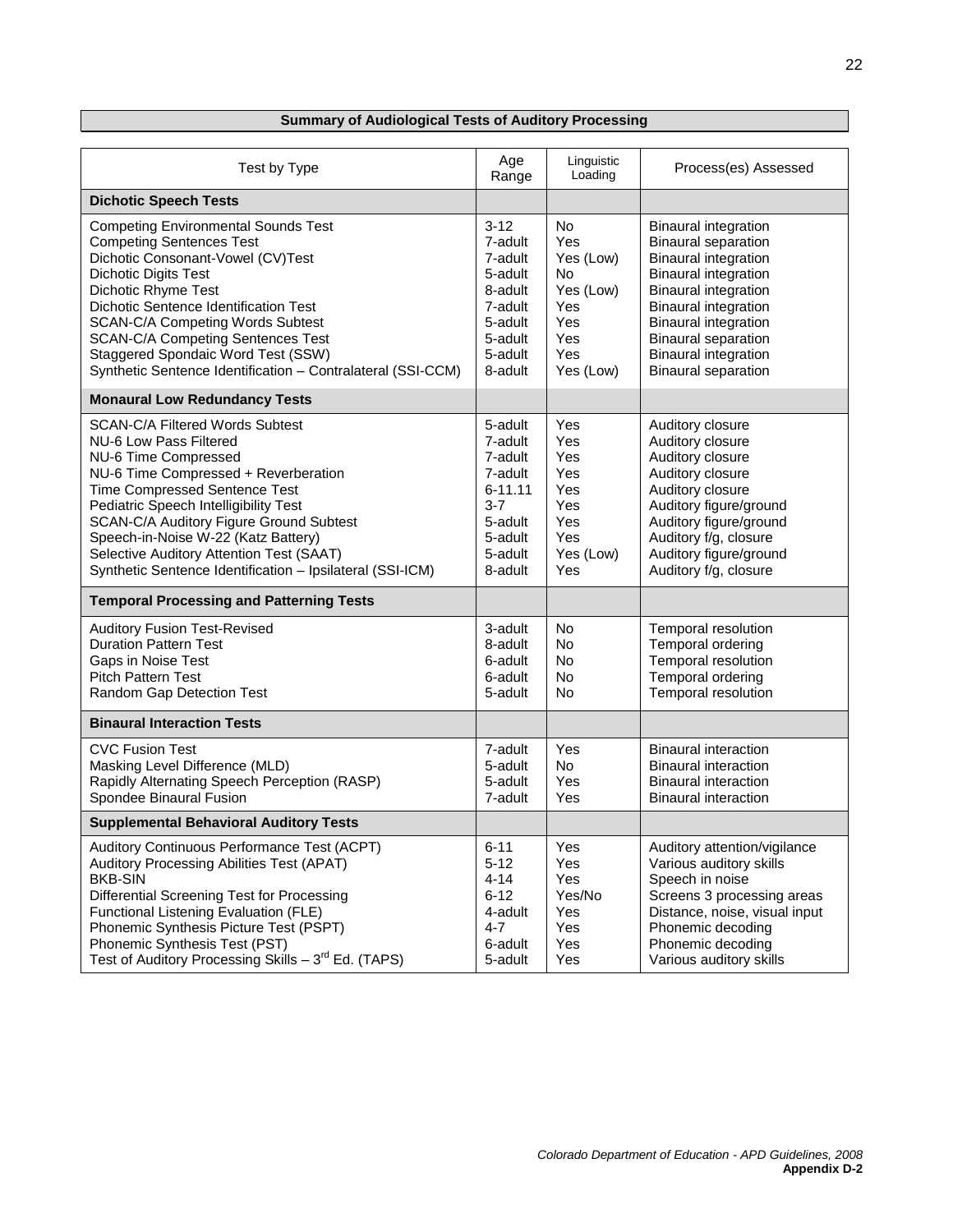### **Multidisciplinary Tests of Auditory Processing**

*Full understanding of the ramifications of APD for the individual requires a multidisciplinary assessment to determine the functional impact and to guide treatment and management of the condition and associated deficits. Cross-discipline analysis of APD results, with results from non-audiological disciplines, may assist audiologists and related professionals in differentially diagnosing APD from disorders having overlapping behavioral attributes (e.g., ADHD, language disorder, cognitive disorder, learning disorder). (ASHA, 2005). Included is a partial list of available assessments in a variety of disciplines.*

#### **SPEECH-LANGUAGE ASSESSMENTS**

Organized below by various auditory skill area; most speech-language tests measure auditory-language, and higher order components of auditory processing. Adapted from Geffner, D. S. & Ross-Swain, D. (Eds.) (2007). *Auditory Processing Disorders: Assessment, management and treatment.* San Diego, CA: Plural Publishing

#### **Auditory Perception and Discrimination**

- The Goldman-Fristoe-Woodcock Test of Auditory Discrimination (**GFWTAD**; Goldman, Fristoe, & Woodcock 2000) *Subtests of Quiet and Selective Attention*
- Lindamood Auditory Conceptualization Test Third Edition (**LAC-3**; Lindamood & Lindamood, 2004)
- Test of Auditory Processing Skills Third Edition (**TAPS-3**; Martin & Browness, 2005)
- The Test of Language Development-Primary Third Edition (**TOLD-P:3**; Newcomer & Hammill, 1997)
- Wepman's Auditory Discrimination Test (Wepman & Reynolds, 1997)

#### **Auditory Association/Receptive Vocabulary**

- The Comprehensive Receptive and Expressive Vocabulary Test Revised (**CREVT-2**; Wallace & Hammill, 2002)
- The Clinical Evaluation of Language Function Fourth Edition (**CELF-4**; Semel et al., 2003)
- The Comprehensive Assessment of Spoken Language (**CASL**; Carrow-Woolfolk, 1994)
- The Peabody Picture Vocabulary Test (**PPVT**; Dunn & Dunn, 1997)
- The Receptive One-Word Picture Vocabulary Test (**ROWPVT**; Brownell, 2000)
- **TOLD P:3** *Subtest 1*

#### **Auditory Memory**

- The Auditory Processing Abilities Test (**APAT**; Ross-Swain & Long, 2004) *Subtests 2, 6, and 9*
- **CELF-4** *Subtests of Understanding Concepts and Following Directions; Number Repetition; and Familiar Sequences, Recalling Sentences*
- The Comprehensive Test of Phonological Processing (**CTOPP**; Wagner et al., 1999) *Subtest 3*
- **TOLD-P:3** *Subtest 5*
- The Token Test for Children Second Edition (**TTFC-2**; McGhee, Ehrer & DiSimoni, 1978)
- **TAPS-3** *Subtests of Number Memory Forward; Number Memory Reversed; Word Memory and Sentence Memory*
- Wepman's Auditory Memory Battery (Wepman & Morency, 1985)
- The Wide Range Assessment of Memory and Learning Second Edition (**WRAML-2**; Sheslow & Adams, 2003)

#### **Phonemic Awareness Skills**

- **APAT** *Subtest 1*
- **CELF-4** *Subtest of Phonological Awareness*
- **CTOPP** *Subtests 1, 2, 8, 10, 11, and 12*
- **LAC-3**
- The Phonological Awareness Test (**PAT**)
- **TOLD-P:3**
- **TAPS-3** *Subtests of Phonological Segmentation and Phonological Blending*

#### **Auditory Closure Skills**

- **CASL** *Subtest of Meaning from Context*
- Test of Language Competence (**TLC**; Wiig & Secrord, 1989) *Subtest 3*

#### **Auditory Comprehension and Auditory Cohesion Skills**

**APAT** *Subtests 7,8 and 10*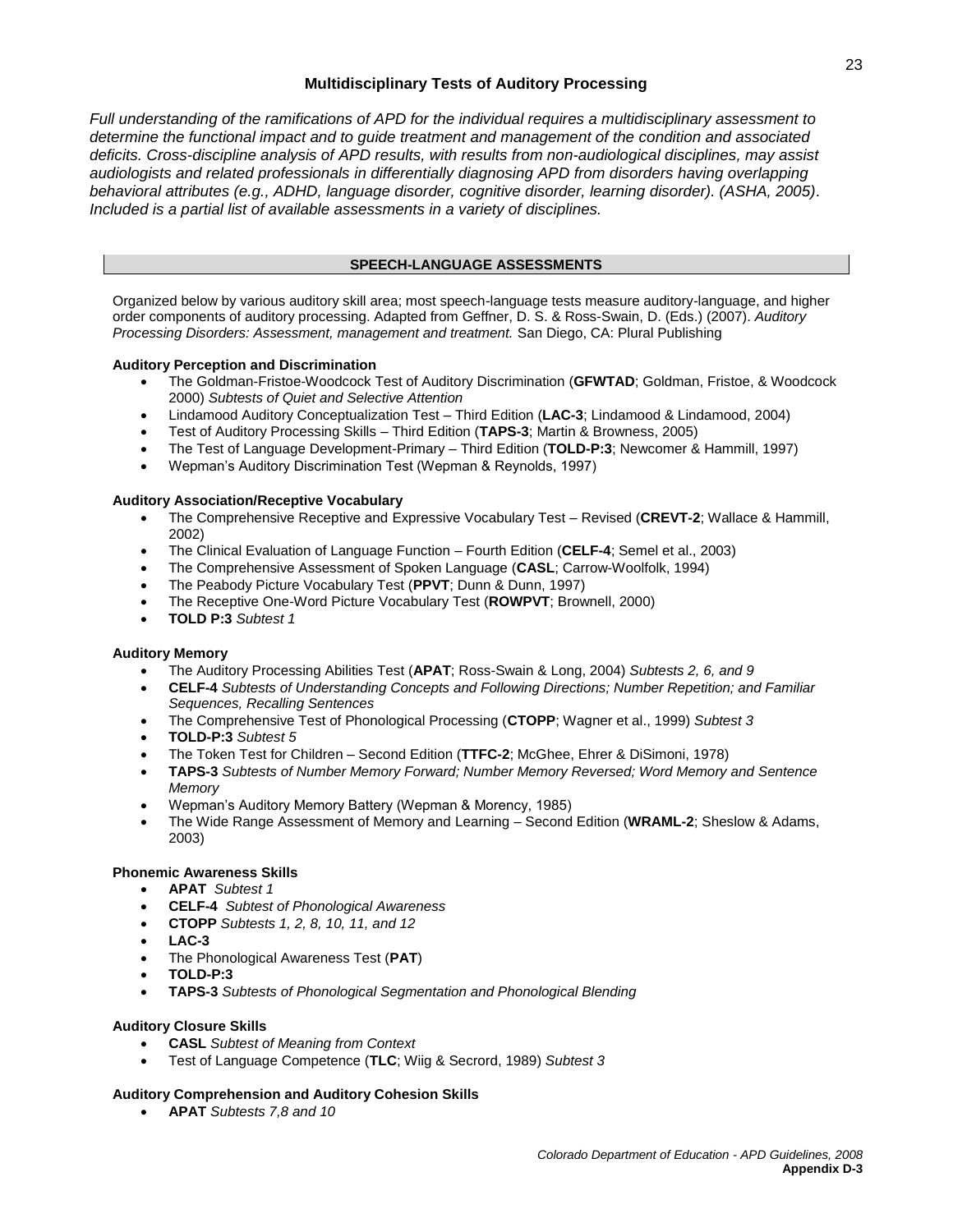- **CELF-4** *Subtests of Linguistic Concepts, Sentence Structure, Understanding Concepts and Following Directions, and Understanding Spoken Paragraphs*
- **CASL** *Subtests of Sentence Comprehension, Paragraph Comprehension, Nonliteral Language, Ambiguous Sentences, and Inference*
- The Listening Test ( Barrett et al., 1992)
- **TAPS-3** *Subtests of Auditory Comprehension and Auditory Reasoning*
- **TLC** *Subtests 1 and 4*
- **WRAML-2** *Subtests 1 and 6*

#### **Expressive Vocabulary Skills**

- **CREVT-2**
- **CELF-4** *Subtest of Expressive Vocabulary and Word Definitions*
- The Detroit Test of Learning Abilities Fourth Edition (**DTLA-4**) Subtest of Story Construction
- The Illinois Test of Psycholinguistic Abilities Third Edition (**ITPA-3**; Hammill et al., 2001) Subtest 3
- The Expressive One-Word Picture Vocabulary Test (**EOWPVT**; Browness et al., 2000)
- **TOLD P:3** *Subtest 3*
- The Expressive Vocabulary Test (**EVT**; Williams, 1997)

#### **Word Retrieval Skills**

- **CELF-4** *Subtests of Word Associations and Rapid Automatic Naming*
- **CASL** *Subtests of Antonyms, Synonyms, and Sentence Completion*
- **CTOPP** *Subtests 4, 6, 7 and 9*
- **ITPA-3** *Subtest 1*
- **TOLD-P:3** *Subtests 2 and 6*
- The Test of Word Finding Second Edition (**TOWF-3**; German, 1999)
- The Boston Naming Test

#### **Auditory/Speech Perception Under Degraded Listening Conditions**

- **GFWTAD** *Subtest of Selective Attention*
- **TAPS-3** *Subtest of Auditory Figure-Ground*

#### **PSYCHOLOGICAL ASSESSMENTS**

Test patterns to consider are those observed deficiencies specific to the auditory modality. Those which are more pervasive in the overall functioning may suggest a more generalized cognitive or emotional challenge.

- WISC-IV (Wechsler Intelligence Scale for Children)
- DAS-II (Differential Ability Scales)
- SB-V (Stanford-Binet Intelligence Scale)
- WJ-III (Woodcock-Johnson III Tests of Cognitive Abilities)
- BASC-2 (Behavior Assessment System for Children)
- ASEBA (Achenbach System of Empirically Based Assessment)
- BYI-II (Beck Youth Inventories)
- CRS-R (Conners' Rating Scales, Revised)
- BRIEF (Behavior Rating Inventory of Executive Functioning)
- KABC-II (Kaufman Assessment Battery for Children)
- UNIT (Universal Nonverbal Intelligence Test)
- VMI (Beery Test of Visual Motor Integration)

#### **EDUCATIONAL ASSESSMENTS**

Tests and measures specific to academic skills and current level of academic performance.

- WJ-III (Woodcock-Johnson III Tests of Achievement)
- Benchmark Tests (DRA, DIBELS, etc.)
- CSAP (Colorado Student Assessment Program)
- District Assessments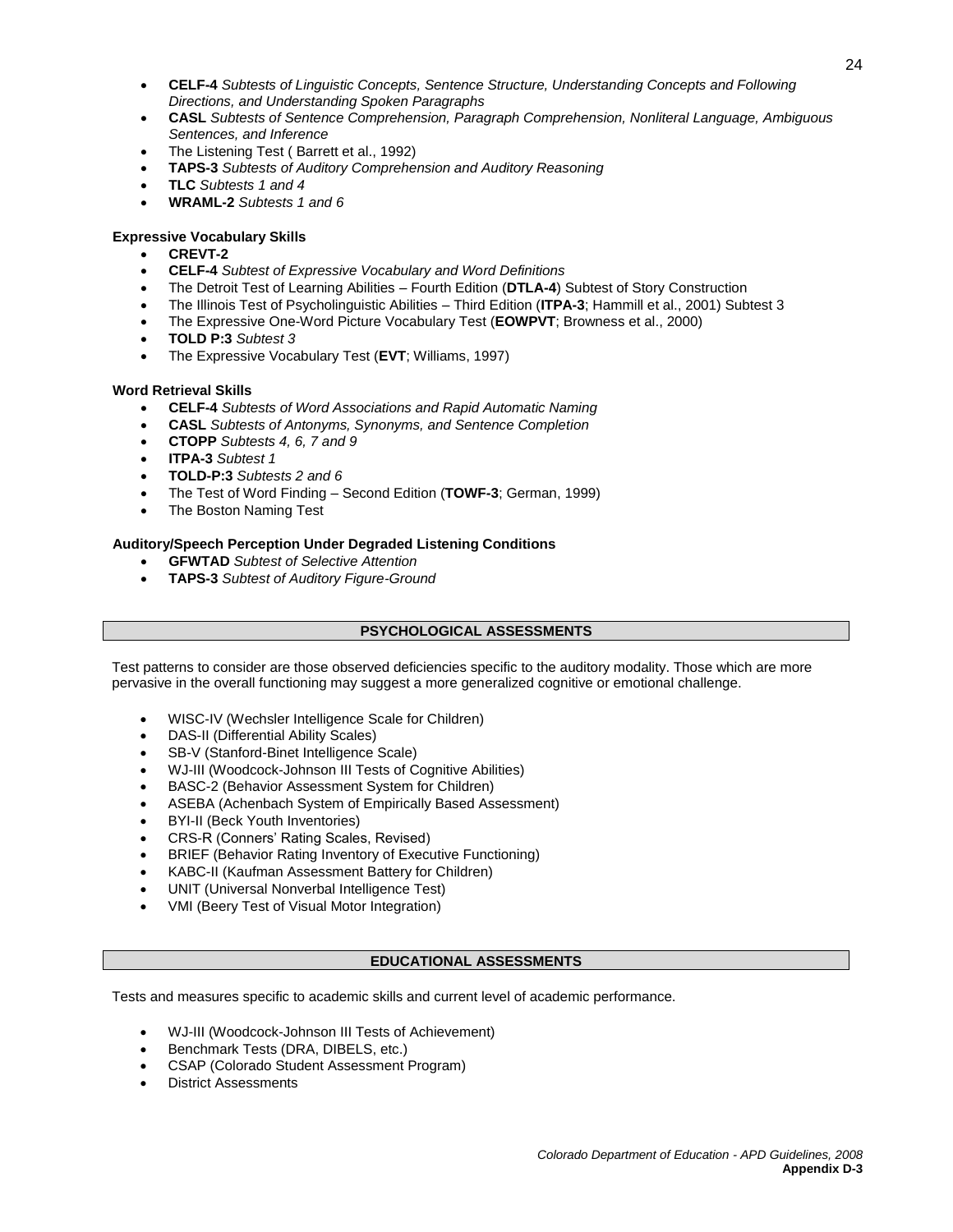#### **Auditory Processing Deficit (APD) Profiles**

*All assessments of auditory processing are individualized, as are the results. It is possible, however, to see patterns of results that have led some researchers and practitioners to develop specific "profiles" of auditory processing deficits. The purpose for the categorization models is to aid in the interpretation of auditory processing and related assessments to facilitate development of an individualized, comprehensive, management plan that addresses the student's functional deficits. Identifying the auditory processing profile aids in the development of a responsive intervention and management plan. Students may exhibit characteristics of more than one profile or may not exhibit all the given characteristics in a particular profile. A profile approach can be used to provide a better understanding of the student's strengths and weaknesses with respect to academic achievement, communicative success, and life skills.*

*The organizational models of auditory processing profiles presented here are based on the work of Bellis and Ferre; Katz, et al; Lucker; and Medwetsky. Collaborative management strategies from Chermak and Musiek are also included. The following six profiles are identified as: auditory decoding, auditory integration, auditory temporal processing, organization, auditory memory, and auditory attention.*

*While this organizational model of auditory processing profiles does not dictate a protocol including specific test instruments, it does infer that the behavioral auditory processing battery should include at*  least the following: dichotic speech tasks, monaural low-redundancy speech tasks, tests of temporal *processing, and binaural interaction tasks (Bellis, 1996; Bellis & Ferre, 1999; Chermak & Musiek, 1997).*

#### **Profile References and Additional Readings**

**Bellis, T.J.** (1996). *Assessment and management of central auditory processing disorders in the educational setting.* San Diego, CA: Singular Publishing Group.

**Bellis, T.J.** (2003). *Assessment and management of central auditory processing disorders in the educational setting: From science to practice, second edition.* Clifton Park, NY: Delmar Learning.

**Bellis, T., & Ferre, J.** (1999). Multidimensional approach to the differential diagnosis of central auditory processing disorders in children. *Journal of the American Academy of Audiology, 10,* 319-328.

**Chermak, G. D., & Musiek, F. E.** (Eds.) (2007). *Handbook of (central) auditory processing disorder: Comprehensive intervention – Volume II.* San Diego, CA: Plural Publishing.

**Chermak, G. D., & Musiek, F. E.** (1997). *Central auditory processing disorders: New perspectives.* San Diego: Singular Publishing Group.

**Ferre, J.** (1999). CAP Tips. *Educational Audiology Review, 16 (2),* 28.

**Geffner, D., & Ross-Swain, D.** (2007). *Auditory processing disorders: Assessment, management and treatment.* San Diego: Plural Publishing.

**Lucker, J.R.** (2006). Working with Children with Auditory Processing Disorders – Understanding and Providing Individualized Interventions through Effective Management, Accommodations and Treatment. Presentation.

**Masters, M., Stecker, N., & Katz, J.** (1998) *Central Auditory Processing Disorders: Mostly Management.* Boston: Allyn & Bacon.

**Medwetsky, L.**, (2006) A Comprehensive Approach to Diagnosing & Treating Spoken Language Processing Disorders (CAPD). Presentation.

**Medwetsky, L.** (2002) Central auditory processing testing: A battery approach. In Katz, J. (Ed.). *Handbook of Clinical Audiology.* (pp 510-524). Baltimore, MD: Lippincott, Williams, and Wilkins.

**Musiek, F. E., & Chermak, G. D.** (Eds.) (2007). *Handbook of (central) auditory processing disorder: Auditory neuroscience and diagnosis, Volume I.* San Diego, CA: Plural Publishing.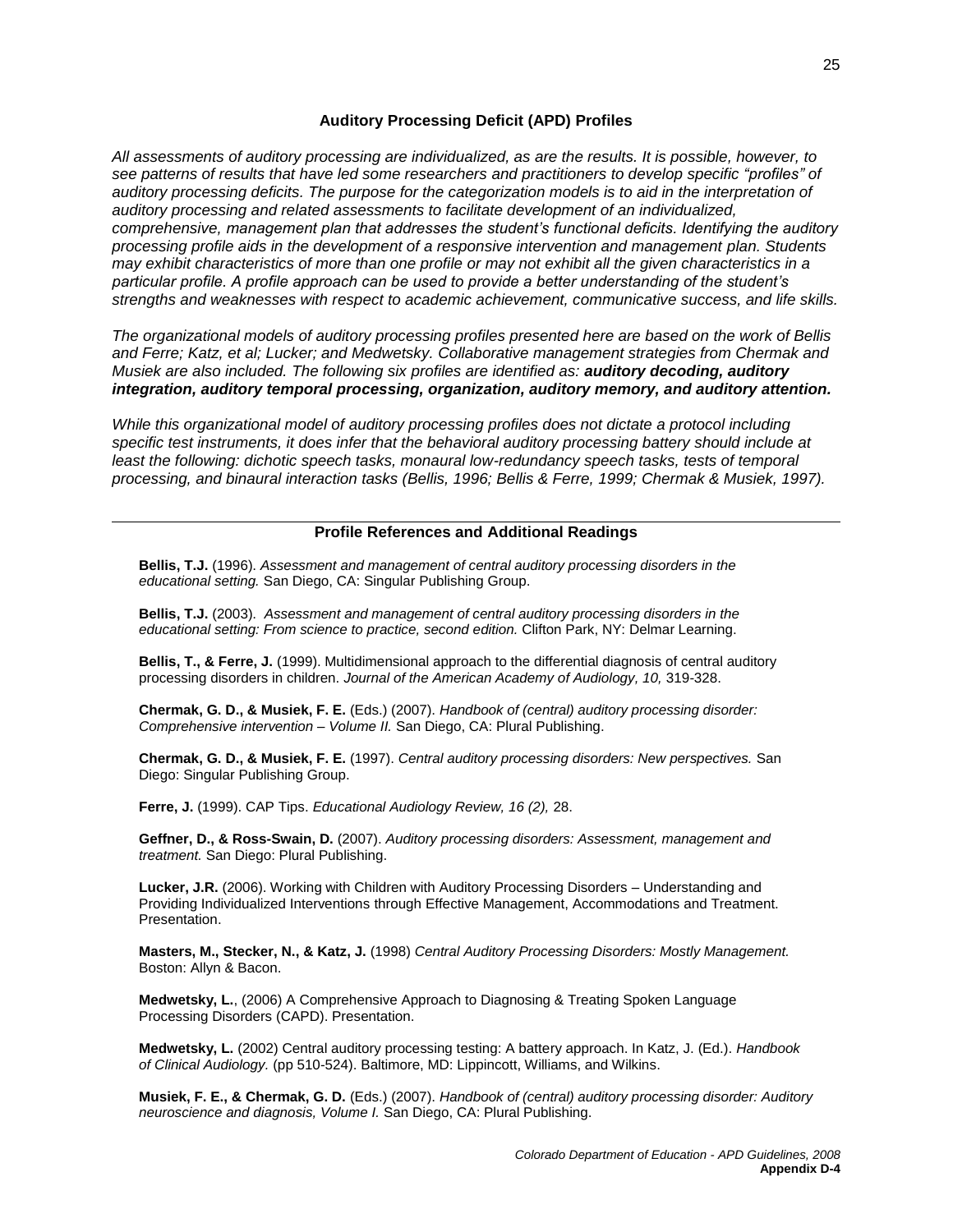| <b>Auditory Processing Deficit (APD) Profiles</b><br><b>Deficit Area: AUDITORY DECODING</b>                                                                                                                                                                                                                                                                                                                                                                                                                                                                                                                                                                                                                                   |                                                                                                                                                                                                                                                                                                                                                                                                                                                                                                                                                                                                                                                                                                                                                                                                                                                                                                                                                                                                                                                                                                                                                                                                                                                                |  |  |  |  |
|-------------------------------------------------------------------------------------------------------------------------------------------------------------------------------------------------------------------------------------------------------------------------------------------------------------------------------------------------------------------------------------------------------------------------------------------------------------------------------------------------------------------------------------------------------------------------------------------------------------------------------------------------------------------------------------------------------------------------------|----------------------------------------------------------------------------------------------------------------------------------------------------------------------------------------------------------------------------------------------------------------------------------------------------------------------------------------------------------------------------------------------------------------------------------------------------------------------------------------------------------------------------------------------------------------------------------------------------------------------------------------------------------------------------------------------------------------------------------------------------------------------------------------------------------------------------------------------------------------------------------------------------------------------------------------------------------------------------------------------------------------------------------------------------------------------------------------------------------------------------------------------------------------------------------------------------------------------------------------------------------------|--|--|--|--|
| Related to the: Bellis/Ferre "Decoding" profile, Buffalo Method "Decoding" profile,<br>Lucker "Decoding" profile, Medwetsky "Lexical Decoding Speed / Phonological Awareness" profile                                                                                                                                                                                                                                                                                                                                                                                                                                                                                                                                         |                                                                                                                                                                                                                                                                                                                                                                                                                                                                                                                                                                                                                                                                                                                                                                                                                                                                                                                                                                                                                                                                                                                                                                                                                                                                |  |  |  |  |
| <b>COMMUNICATION / ACADEMIC DIFFICULTIES</b>                                                                                                                                                                                                                                                                                                                                                                                                                                                                                                                                                                                                                                                                                  | <b>MANAGEMENT STRATEGIES</b>                                                                                                                                                                                                                                                                                                                                                                                                                                                                                                                                                                                                                                                                                                                                                                                                                                                                                                                                                                                                                                                                                                                                                                                                                                   |  |  |  |  |
| Inefficient analysis (discrimination) of fine<br>$\bullet$<br>acoustic differences within the speech<br>spectrum<br>Language deficits in vocabulary, grammar<br>or semantics<br>Deficits in spelling, sound blending,<br>$\bullet$<br>reading decoding or reading<br>comprehension, particularly when material<br>is new, noise is present or visual cues are<br>limited<br>Listening difficulties may include excessive<br>$\bullet$<br>auditory fatigue, deterioration of listening<br>attitude/habits, mishearing information or<br>misunderstanding directions<br>Appears to have a high frequency hearing<br>$\bullet$<br>loss, mishearing and substituting similar<br>sounds<br>Performs better in math than in reading | Modification of environment to reduce<br>$\bullet$<br>background noise<br>Preferential seating<br>$\bullet$<br>Repetition or rephrasing to enhance target<br>$\bullet$<br>signal<br>Use of visual cues to clarify or to<br>$\bullet$<br>complement auditory target<br>Specific speech / language therapy for<br>$\bullet$<br>secondary language processing deficits<br>and/or specific academic work on those<br>skills that may be poor<br>Multisensory approach<br>$\bullet$<br>Improving discrimination based upon<br>$\bullet$<br>distinctive features (both temporal features<br>such as syllables and rhymes, and spectral<br>features<br>Therapy may include word association,<br>$\bullet$<br>categorization and labeling game<br>Vocabulary building<br>$\bullet$<br>Auditory closure activities designed to<br>$\bullet$<br>teach use of contextual cues<br>Training of consonant and vowel<br>$\bullet$<br>discrimination and speech-to-print skills<br>Noise tolerance training<br>$\bullet$<br>Speech reading / lip reading<br>$\bullet$<br>Critical listening activities<br>$\bullet$<br>Use of an assistive listening device (ALD)<br>$\bullet$<br>Use of commercial practice programs such<br>$\bullet$<br>as Earobics, FastForward, LIPS, etc |  |  |  |  |
| <b>AUDITORY PROCESSING TEST FINDINGS</b><br>Bilateral difficulty on degraded speech tasks consistent with deficit in auditory closure skills<br>$\bullet$<br>Intact dichotic listening skills for less linguistically loaded tasks, but increased difficulty on more                                                                                                                                                                                                                                                                                                                                                                                                                                                          |                                                                                                                                                                                                                                                                                                                                                                                                                                                                                                                                                                                                                                                                                                                                                                                                                                                                                                                                                                                                                                                                                                                                                                                                                                                                |  |  |  |  |
| linguistically loaded dichotic listening tasks<br>Deficit on phonomic cynthonic tooks                                                                                                                                                                                                                                                                                                                                                                                                                                                                                                                                                                                                                                         |                                                                                                                                                                                                                                                                                                                                                                                                                                                                                                                                                                                                                                                                                                                                                                                                                                                                                                                                                                                                                                                                                                                                                                                                                                                                |  |  |  |  |

- Deficit on phonemic synthesis tasks
- Intact labeling on temporal patterning tests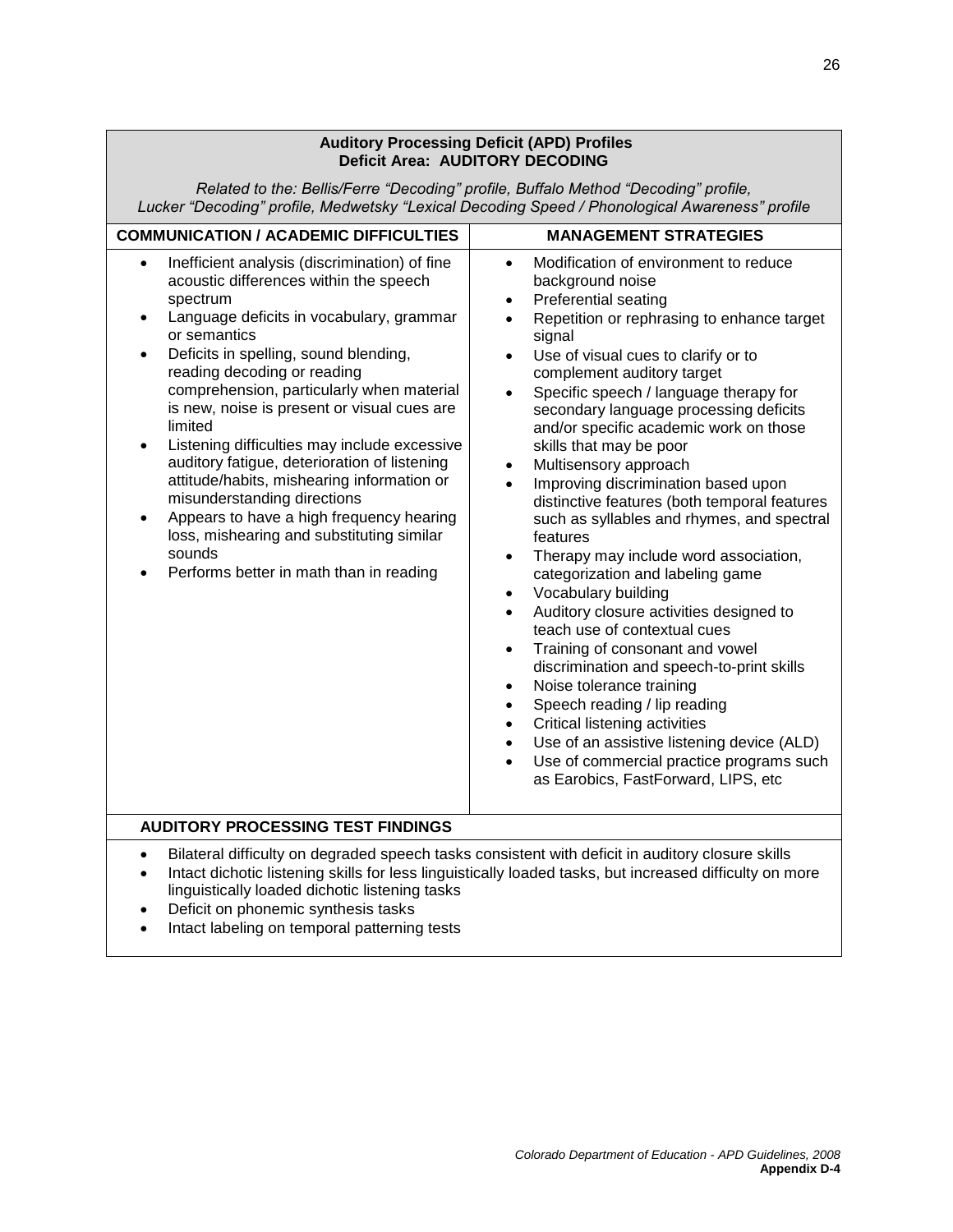| <b>Auditory Processing Deficit (APD) Profiles</b><br><b>Deficit Area: AUDITORY INTEGRATION</b>                                                                                                                                                                                                                                                                                                                                                                                                                                                                                                                                                                                                              |                                                                                                                                                                                                                                                                                                                                                                                                                                                                                                                                                                                                                                                                                                                                                                                                                                                                                                                                                                                                                                               |  |  |  |  |
|-------------------------------------------------------------------------------------------------------------------------------------------------------------------------------------------------------------------------------------------------------------------------------------------------------------------------------------------------------------------------------------------------------------------------------------------------------------------------------------------------------------------------------------------------------------------------------------------------------------------------------------------------------------------------------------------------------------|-----------------------------------------------------------------------------------------------------------------------------------------------------------------------------------------------------------------------------------------------------------------------------------------------------------------------------------------------------------------------------------------------------------------------------------------------------------------------------------------------------------------------------------------------------------------------------------------------------------------------------------------------------------------------------------------------------------------------------------------------------------------------------------------------------------------------------------------------------------------------------------------------------------------------------------------------------------------------------------------------------------------------------------------------|--|--|--|--|
| Related to the: Bellis/Ferre "Integration" profile, Buffalo Method "Integration" profile,<br>Lucker "Integration" profile, Medwetsky "Auditory-Linguistic Integration" profile                                                                                                                                                                                                                                                                                                                                                                                                                                                                                                                              |                                                                                                                                                                                                                                                                                                                                                                                                                                                                                                                                                                                                                                                                                                                                                                                                                                                                                                                                                                                                                                               |  |  |  |  |
| <b>COMMUNICATION / ACADEMIC DIFFICULTIES</b>                                                                                                                                                                                                                                                                                                                                                                                                                                                                                                                                                                                                                                                                | <b>MANAGEMENT STRATEGIES</b>                                                                                                                                                                                                                                                                                                                                                                                                                                                                                                                                                                                                                                                                                                                                                                                                                                                                                                                                                                                                                  |  |  |  |  |
| Difficulty with tasks requiring multi-modality<br>$\bullet$<br>input or output<br>Difficulty with reading, spelling, and/or<br>$\bullet$<br>writing (poor sound-symbol association and<br>sight-recognition skills)<br>Difficulty with symbolic language<br>$\bullet$<br>Difficulty with peer communication<br>$\bullet$<br>(secondary to poor syntactic, semantic, and<br>pragmatic skills)<br>Poor music skills<br>$\bullet$<br>Poor prosodic skills<br>$\bullet$<br>Difficulty listening in background noise or<br>listening to multiple speakers<br>Difficulty completing assignments in a<br>$\bullet$<br>timely manner<br>Difficulty "getting started" on long multi-step<br>$\bullet$<br>assignments | Musical instrument training or singing<br>$\bullet$<br>Dancing or athletic activity that<br>$\bullet$<br>encourages multi-modal, cross-midline<br>actions in a specified pattern<br>Linguistic labeling of tactile stimuli<br>$\bullet$<br>Practice in extracting key words and<br>$\bullet$<br>information from complex messages<br>Classroom setting that includes highly<br>$\bullet$<br>animated teacher with melodic voice (to<br>maximize access to prosodic features of<br>speech)<br>Use of demonstration and examples in the<br>$\bullet$<br>classroom<br>Experiential, well-structured, "hands-on"<br>$\bullet$<br>learning environment<br>Use of multi-modality learning<br>$\bullet$<br>environment with each sensory<br>experience presented sequentially (one<br>modality at a time)<br>Ample repeated practice and review<br>$\bullet$<br>FM technology may be useful as the<br>demands of listening task and<br>environmental noise dictate (the more<br>demanding a listening task, the less noise<br>that can be tolerated) |  |  |  |  |
| <b>AUDITORY PROCESSING TEST FINDINGS</b>                                                                                                                                                                                                                                                                                                                                                                                                                                                                                                                                                                                                                                                                    |                                                                                                                                                                                                                                                                                                                                                                                                                                                                                                                                                                                                                                                                                                                                                                                                                                                                                                                                                                                                                                               |  |  |  |  |
| Adequate performance on degraded speech tests (filtered speech, time-compressed speech,<br>$\bullet$<br>and speech in noise)<br>Poor performance on dichotic listening tasks, often with left-ear suppression (Staggered<br>$\bullet$<br>Spondaic Words, Dichotic Digits, Competing Words, Competing Sentences, and Synthetic<br>Sentence Identification)<br>Poor performance for labeling on temporal patterning task, contrasted with good performance for                                                                                                                                                                                                                                                |                                                                                                                                                                                                                                                                                                                                                                                                                                                                                                                                                                                                                                                                                                                                                                                                                                                                                                                                                                                                                                               |  |  |  |  |

mimicking response on same task (Pitch-Pattern Sequence)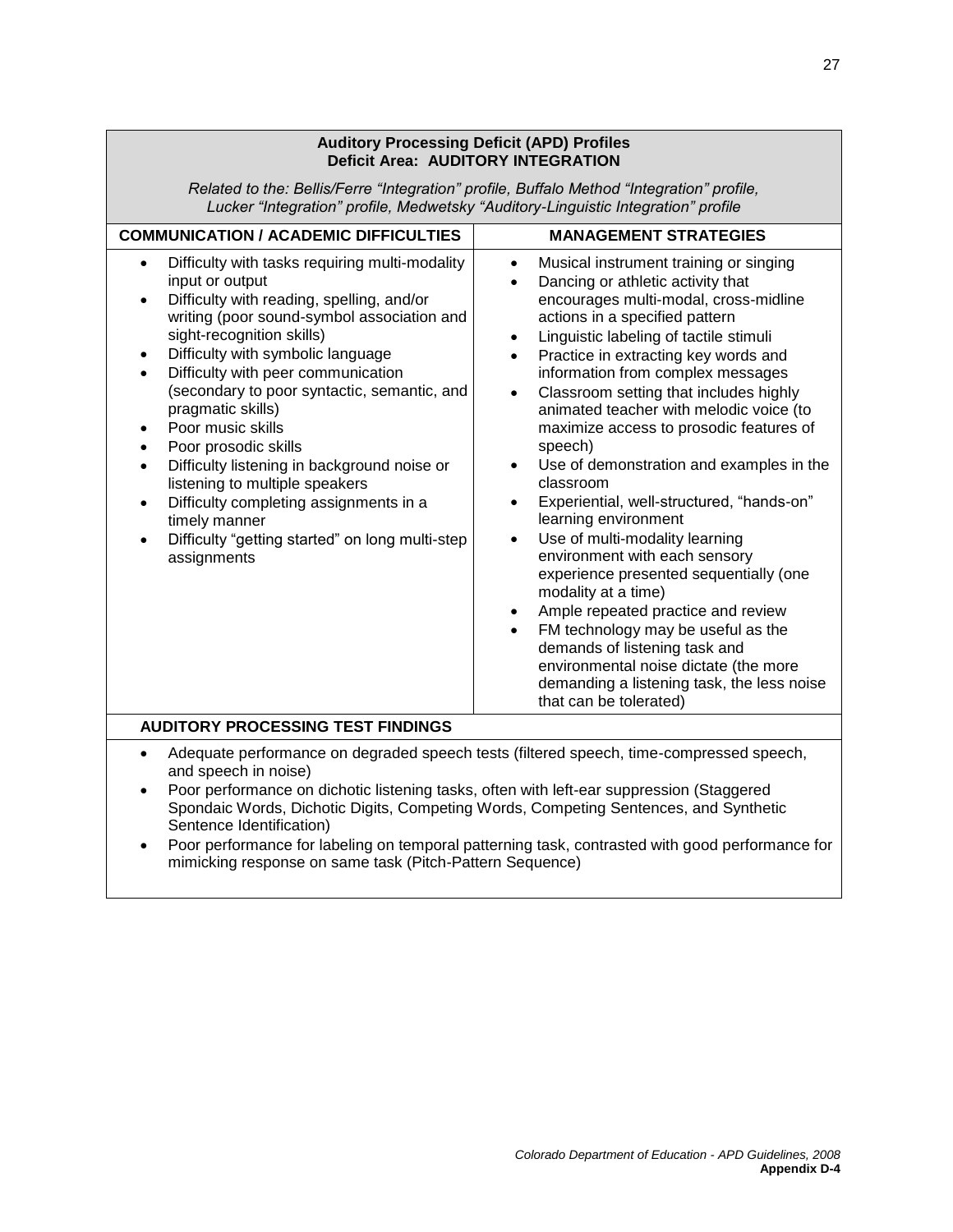| <b>Auditory Processing Deficit (APD) Profiles</b><br><b>Deficit Area: AUDITORY TEMPORAL PROCESSING</b>                                                                                                                                                                                                                                                                                                                                                                                                                                                                                                                                                                                                                                                                                                                                                                                             |                                                                                                                                                                                                                                                                                                                                                                                                                                                                                                                                                                  |  |  |  |  |  |  |
|----------------------------------------------------------------------------------------------------------------------------------------------------------------------------------------------------------------------------------------------------------------------------------------------------------------------------------------------------------------------------------------------------------------------------------------------------------------------------------------------------------------------------------------------------------------------------------------------------------------------------------------------------------------------------------------------------------------------------------------------------------------------------------------------------------------------------------------------------------------------------------------------------|------------------------------------------------------------------------------------------------------------------------------------------------------------------------------------------------------------------------------------------------------------------------------------------------------------------------------------------------------------------------------------------------------------------------------------------------------------------------------------------------------------------------------------------------------------------|--|--|--|--|--|--|
| Related to the: Bellis/Ferre "Prosodic" profile                                                                                                                                                                                                                                                                                                                                                                                                                                                                                                                                                                                                                                                                                                                                                                                                                                                    |                                                                                                                                                                                                                                                                                                                                                                                                                                                                                                                                                                  |  |  |  |  |  |  |
| <b>COMMUNICATION / ACADEMIC DIFFICULTIES</b>                                                                                                                                                                                                                                                                                                                                                                                                                                                                                                                                                                                                                                                                                                                                                                                                                                                       | <b>MANAGEMENT STRATEGIES</b>                                                                                                                                                                                                                                                                                                                                                                                                                                                                                                                                     |  |  |  |  |  |  |
| Difficulty recognizing the "ebb and flow" of<br>multiple acoustic cues in a stream of<br>speech (acoustic contours or patterns)<br>Difficulty using salient features of a target<br>signal to "get the message"; speech can be<br>perceived as a "blur"<br>Difficulty perceiving and attaching meaning<br>$\bullet$<br>to timing cues in speech (i.e., pacing and<br>segmentation)<br>Difficulty sequencing critical elements<br>$\bullet$<br>within a message<br>Adverse effect on reading and spelling,<br>listening in noise, direction-following, note-<br>taking, auditory attention skills, and<br>processing speed<br>"Flat" monotone readers<br>Difficulty understanding sarcasm and/or<br>using heteronyms<br>Difficulty recognizing and using non-verbal,<br>pragmatic language cues such as facial<br>expressions, body language, and gestures<br>Music-based skills may be compromised | A classroom experience that includes an<br>$\bullet$<br>experiential, well-structured, "hands-on"<br>learning environment is beneficial<br>An animated teacher who uses<br>$\bullet$<br>demonstration and examples in her<br>teaching<br>Frequent repetition of information with<br>$\bullet$<br>emphasis on key words and liberal use of<br>associated visual cues<br>Therapeutic use of prosody training<br>٠<br>Instruction in extraction of key words<br>$\bullet$<br>Frequent reading aloud with emphasis on<br>$\bullet$<br>intonation, stress, and rhythm |  |  |  |  |  |  |
| <b>AUDITORY PROCESSING TEST FINDINGS</b>                                                                                                                                                                                                                                                                                                                                                                                                                                                                                                                                                                                                                                                                                                                                                                                                                                                           |                                                                                                                                                                                                                                                                                                                                                                                                                                                                                                                                                                  |  |  |  |  |  |  |
| Poor performance on degraded speech tests (low-pass filtered speech, speech in noise) with<br>$\bullet$<br>good use of visual cues to assist word recognition<br>Poor performance on temporal patterning tasks (pitch-pattern sequence and duration-pattern<br>sequence) whether responses are verbal labels or mimicked responses<br>Poor performance on dichotic listening tasks (Staggered Spondaic Words and Dichotic Digits)                                                                                                                                                                                                                                                                                                                                                                                                                                                                  |                                                                                                                                                                                                                                                                                                                                                                                                                                                                                                                                                                  |  |  |  |  |  |  |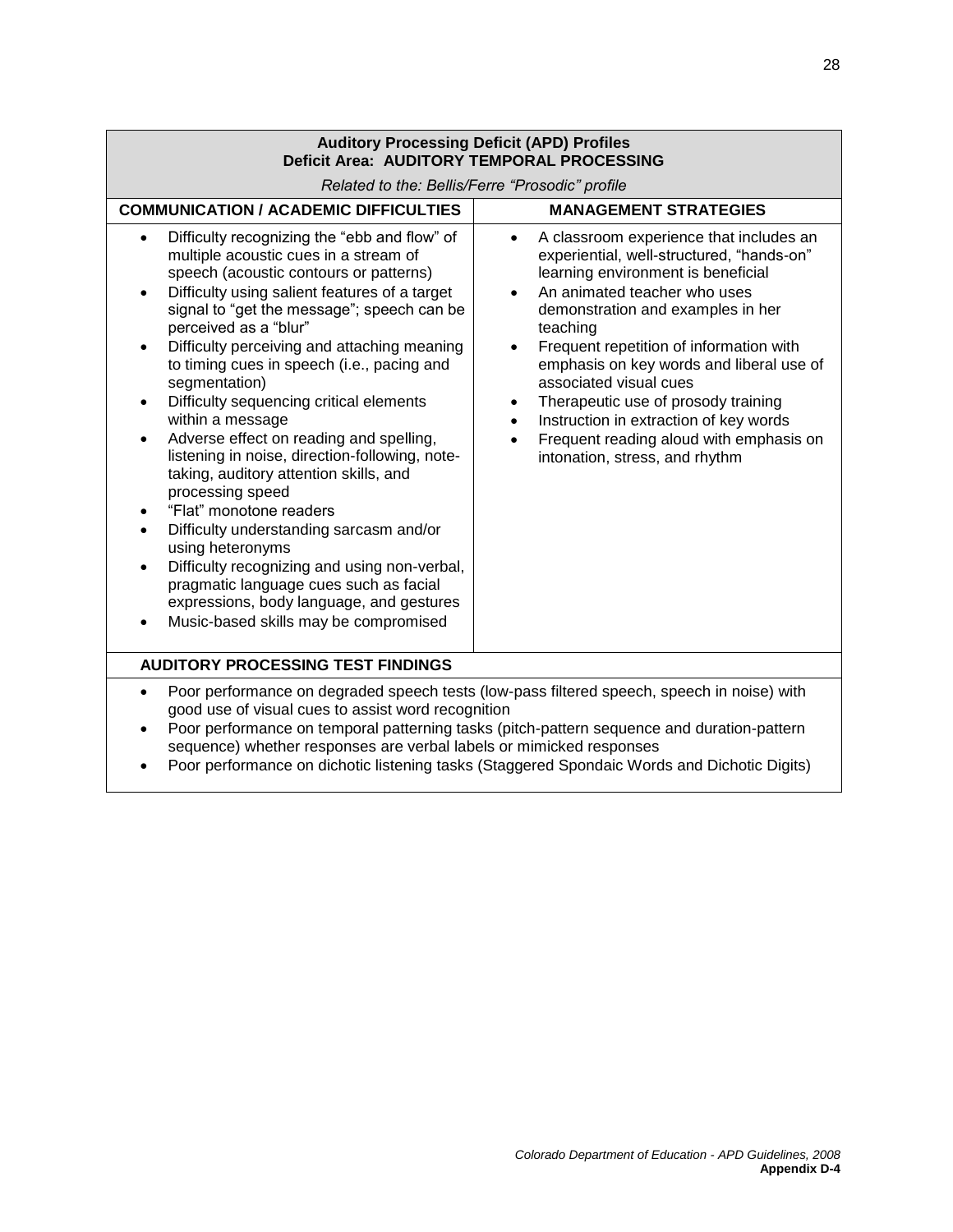| <b>Auditory Processing Deficit (APD) Profiles</b><br><b>Deficit Area: ORGANIZATION</b>                                                                                                                                                                                                                                                                                                                                                                                                                                                                                                                                                                                                                                                                                                                                                                                                     |                                                                                                                                                                                                                                                                                                                                                                                                                                                                                                                                                                                                                                                                                                                                                                                                                     |  |  |  |  |
|--------------------------------------------------------------------------------------------------------------------------------------------------------------------------------------------------------------------------------------------------------------------------------------------------------------------------------------------------------------------------------------------------------------------------------------------------------------------------------------------------------------------------------------------------------------------------------------------------------------------------------------------------------------------------------------------------------------------------------------------------------------------------------------------------------------------------------------------------------------------------------------------|---------------------------------------------------------------------------------------------------------------------------------------------------------------------------------------------------------------------------------------------------------------------------------------------------------------------------------------------------------------------------------------------------------------------------------------------------------------------------------------------------------------------------------------------------------------------------------------------------------------------------------------------------------------------------------------------------------------------------------------------------------------------------------------------------------------------|--|--|--|--|
| Related to the: Buffalo Method "Organization" profile,<br>Lucker "Organization" profile, Medwetsky "Sequencing/Organization" profile                                                                                                                                                                                                                                                                                                                                                                                                                                                                                                                                                                                                                                                                                                                                                       |                                                                                                                                                                                                                                                                                                                                                                                                                                                                                                                                                                                                                                                                                                                                                                                                                     |  |  |  |  |
| <b>COMMUNICATION / ACADEMIC DIFFICULTIES</b>                                                                                                                                                                                                                                                                                                                                                                                                                                                                                                                                                                                                                                                                                                                                                                                                                                               | <b>MANAGEMENT STRATEGIES</b>                                                                                                                                                                                                                                                                                                                                                                                                                                                                                                                                                                                                                                                                                                                                                                                        |  |  |  |  |
| Disorganized (poor note-taking skills and<br>$\bullet$<br>poor assignment completion skills)<br>Impulsive<br>$\bullet$<br>Poor planner<br>$\bullet$<br>Difficulty with expressive language and<br>$\bullet$<br>word retrieval, including poor syntactic<br>skills<br>Motor planning difficulties (articulation<br>$\bullet$<br>deficits, fine and gross motor skills)<br>Difficulty following oral directions<br>$\bullet$<br>Poor sequencing and follow through such<br>$\bullet$<br>as remembering assignments<br>Difficulty acting on incoming information<br>$\bullet$<br>May demonstrate good reading<br>٠<br>comprehension but spelling and writing<br>may be poor due to the multi-element<br>nature of the task<br>Difficulty getting started<br>$\bullet$<br>Difficulty with open ended tasks<br>May have difficulty hearing in noise but will<br>still complain when it is quiet | Highly structured, systematic, rule-based<br>$\bullet$<br>environment<br>Training and practice in the rules for<br>$\bullet$<br>organization<br>Training in use of external organizational<br>$\bullet$<br>aids (lists, planners, PDA)<br>Avoid situations requiring self-monitoring<br>$\bullet$<br>of learning behavior<br>Metacognitive strategies<br>$\bullet$<br>Break information into smaller units<br>$\bullet$<br>Strategies for study skills, note taking, test<br>$\bullet$<br>taking<br>Speech language therapy focusing on<br>$\bullet$<br>expressive language and word retrieval<br>deficits<br>May do better with written instructions<br>May require occupational or physical<br>$\bullet$<br>therapy to address motor planning and<br>execution skills<br>Alphabet games, drama, follow the leader |  |  |  |  |
| <b>AUDITORY PROCESSING TEST FINDINGS</b>                                                                                                                                                                                                                                                                                                                                                                                                                                                                                                                                                                                                                                                                                                                                                                                                                                                   |                                                                                                                                                                                                                                                                                                                                                                                                                                                                                                                                                                                                                                                                                                                                                                                                                     |  |  |  |  |
| Normal phonemic decoding<br>$\bullet$<br>Normal monaural low redundancy speech tests<br>$\bullet$<br>$\bullet$<br>Sentences)<br><b>Reversals</b><br>Normal temporal tests                                                                                                                                                                                                                                                                                                                                                                                                                                                                                                                                                                                                                                                                                                                  | Deficit on any task requiring report of more than two critical elements (Dichotic Digits, Staggered<br>Spondaic Words, Pitch-Pattern Sequence Test, Duration-Pattern Sequence Test, Competing                                                                                                                                                                                                                                                                                                                                                                                                                                                                                                                                                                                                                       |  |  |  |  |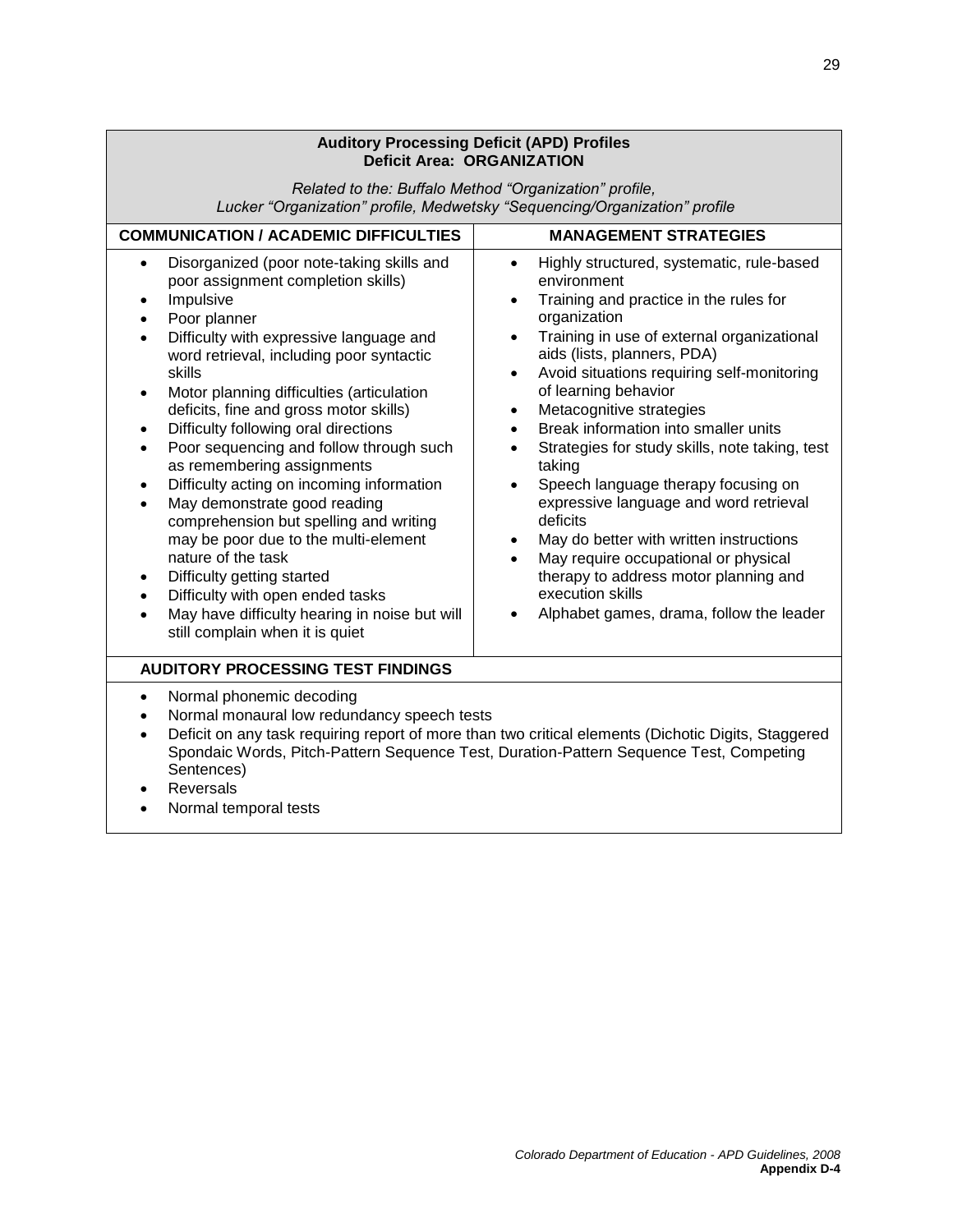| <b>Auditory Processing Deficit (APD) Profiles</b><br><b>Deficit Area: AUDITORY MEMORY</b>                                                                                                                                                                                                                                                                                                                                                                                                                                                                                                                                                                                                                                                                                                                                                                                                   |                                                                                                                                                                                                                                                                                                                                                                                                                  |  |
|---------------------------------------------------------------------------------------------------------------------------------------------------------------------------------------------------------------------------------------------------------------------------------------------------------------------------------------------------------------------------------------------------------------------------------------------------------------------------------------------------------------------------------------------------------------------------------------------------------------------------------------------------------------------------------------------------------------------------------------------------------------------------------------------------------------------------------------------------------------------------------------------|------------------------------------------------------------------------------------------------------------------------------------------------------------------------------------------------------------------------------------------------------------------------------------------------------------------------------------------------------------------------------------------------------------------|--|
| Related to the: Buffalo Method "Tolerance Fading Memory" profile, Lucker "Memory" profile,<br>Medwetsky "Fading Memory" profile                                                                                                                                                                                                                                                                                                                                                                                                                                                                                                                                                                                                                                                                                                                                                             |                                                                                                                                                                                                                                                                                                                                                                                                                  |  |
| <b>COMMUNICATION / ACADEMIC DIFFICULTIES</b>                                                                                                                                                                                                                                                                                                                                                                                                                                                                                                                                                                                                                                                                                                                                                                                                                                                | <b>MANAGEMENT STRATEGIES</b>                                                                                                                                                                                                                                                                                                                                                                                     |  |
| Exhibit a tendency to forget earlier<br>$\bullet$<br>presented items and to retain what was<br>heard most recently<br>Difficulty following and retaining<br>conversation and instructions especially if<br>the information is novel and if competing<br>stimuli are present<br>Tend to exhibit reading comprehension<br>$\bullet$<br>problems<br>Possible spelling problems due to<br>$\bullet$<br>difficulties in retention of visual<br>orthographic representation of words<br>Limited amount of information can be held<br>$\bullet$<br>at one time<br>Easily over-stimulated<br>٠<br>Sensitive to loud sounds<br>Handwriting problems due to motor<br>planning problems<br>Easily distracted<br>$\bullet$<br>Adequate decoding skills<br>$\bullet$<br>Spoken language is often "cluttered"<br>$\bullet$<br>Weak receptive language skills<br>$\bullet$<br>Difficulty making inferences | Improve signal to noise ratio (FM system<br>$\bullet$<br>or classroom amplification)<br>Strategies to improve memory such as<br>$\bullet$<br>chunking, verbal chaining, mnemonics,<br>rehearsal, reauditorization, paraphrasing,<br>summarizing<br>Preferential seating<br>$\bullet$<br>Tape record class<br>$\bullet$<br>Pre-teach information<br>$\bullet$<br>Note taker or copy of teacher notes<br>$\bullet$ |  |
| <b>AUDITORY PROCESSING TEST FINDINGS</b>                                                                                                                                                                                                                                                                                                                                                                                                                                                                                                                                                                                                                                                                                                                                                                                                                                                    |                                                                                                                                                                                                                                                                                                                                                                                                                  |  |
| Staggered Spondaic Words (SSW) excessive errors on left competing condition<br>$\bullet$<br>SSW High/Low order effect (more errors on first spondee due to impulsivity)<br>٠<br>SSW Low/High ear effect (more errors on items to the left ear first due to impulsivity)<br>$\bullet$<br>Qualitative errors of quick responses on Phonemic Synthesis test<br>$\bullet$<br>Difficulty on Speech in Noise tests                                                                                                                                                                                                                                                                                                                                                                                                                                                                                |                                                                                                                                                                                                                                                                                                                                                                                                                  |  |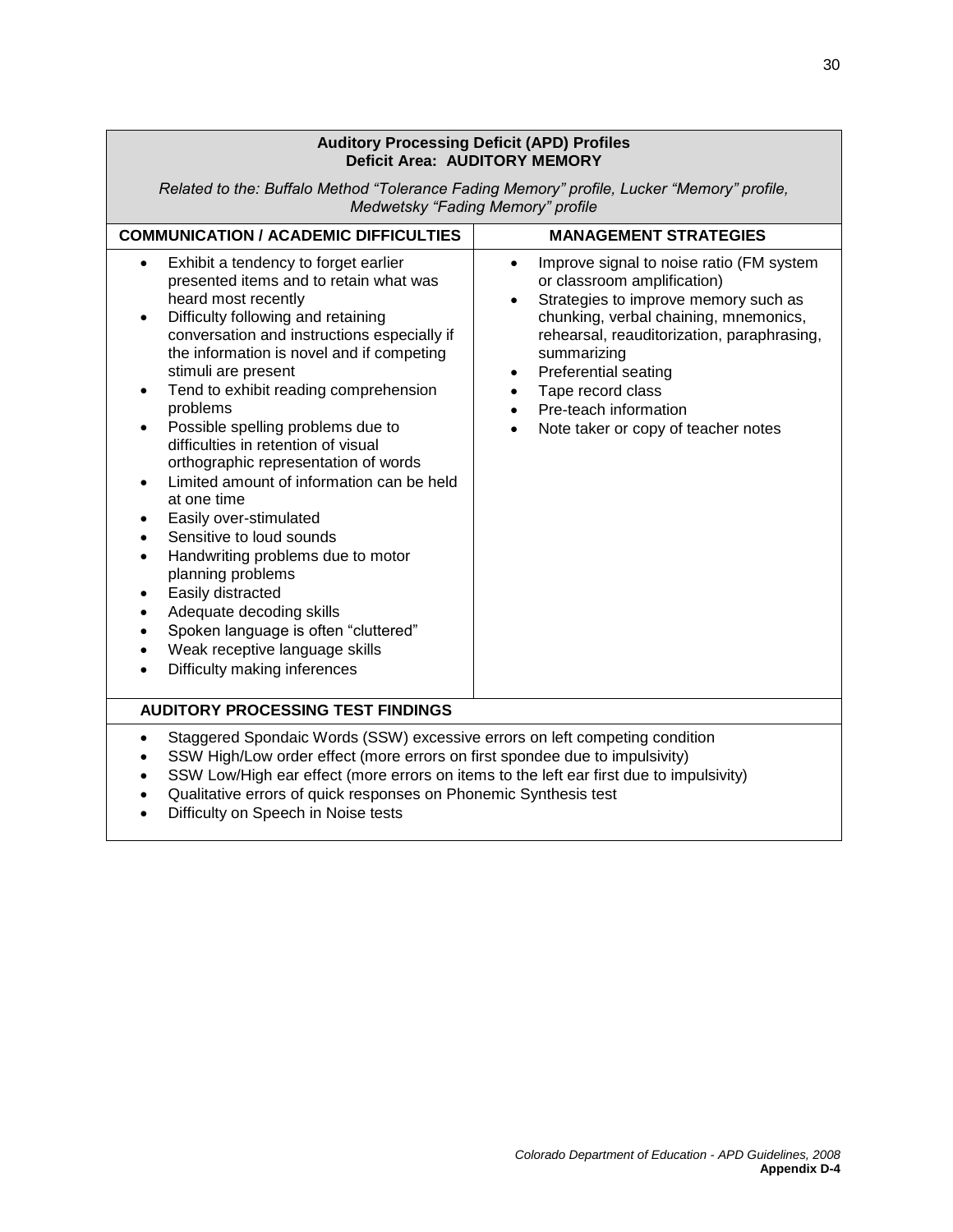#### **Auditory Processing Deficit (APD) Profiles Deficit Area: AUDITORY ATTENTION** *Related to the: Lucker "Attention" profile, Medwetsky "Deficiencies in Attention" profile* **COMMUNICATION / ACADEMIC DIFFICULTIES MANAGEMENT STRATEGIES** Difficulty choosing what to attend to (inability to correctly determine the target) Distractibility (inability to selectively attend to a target) Poor listening skills (inability to allocate attentional resources effectively) Difficulty hearing in background noise (inability to block out competing stimuli while attending to a target) Difficulty taking notes effectively (requires attending to multiple stimuli) Difficulty following oral instructions Difficulty maintaining attention over time (limited attention span) Difficulty attending to an intermittent target *Auditory attention deficits are often confused with the global attention deficit present in ADHD. APD students with auditory attention issues have difficulties described above. As opposed to APD, ADHD students are commonly referred to as hyperactive, fidgety, restless, hasty, impulsive, intrusive and interrupting.*  • Metacognitive Strategies - Attending Skills Eye contact Identifying and inhibiting external and internal distractions Identifying verbal cues that signal important auditory information (i.e., stress, repetition, key words) Waiting for direction before beginning Initiating clarification of unfamiliar words or words that cannot be heard **AUDITORY PROCESSING TEST FINDINGS** Difficulty on both portions of Auditory Continuous Performance Test, even with well controlled ADHD

• Difficulty on dichotic tasks

31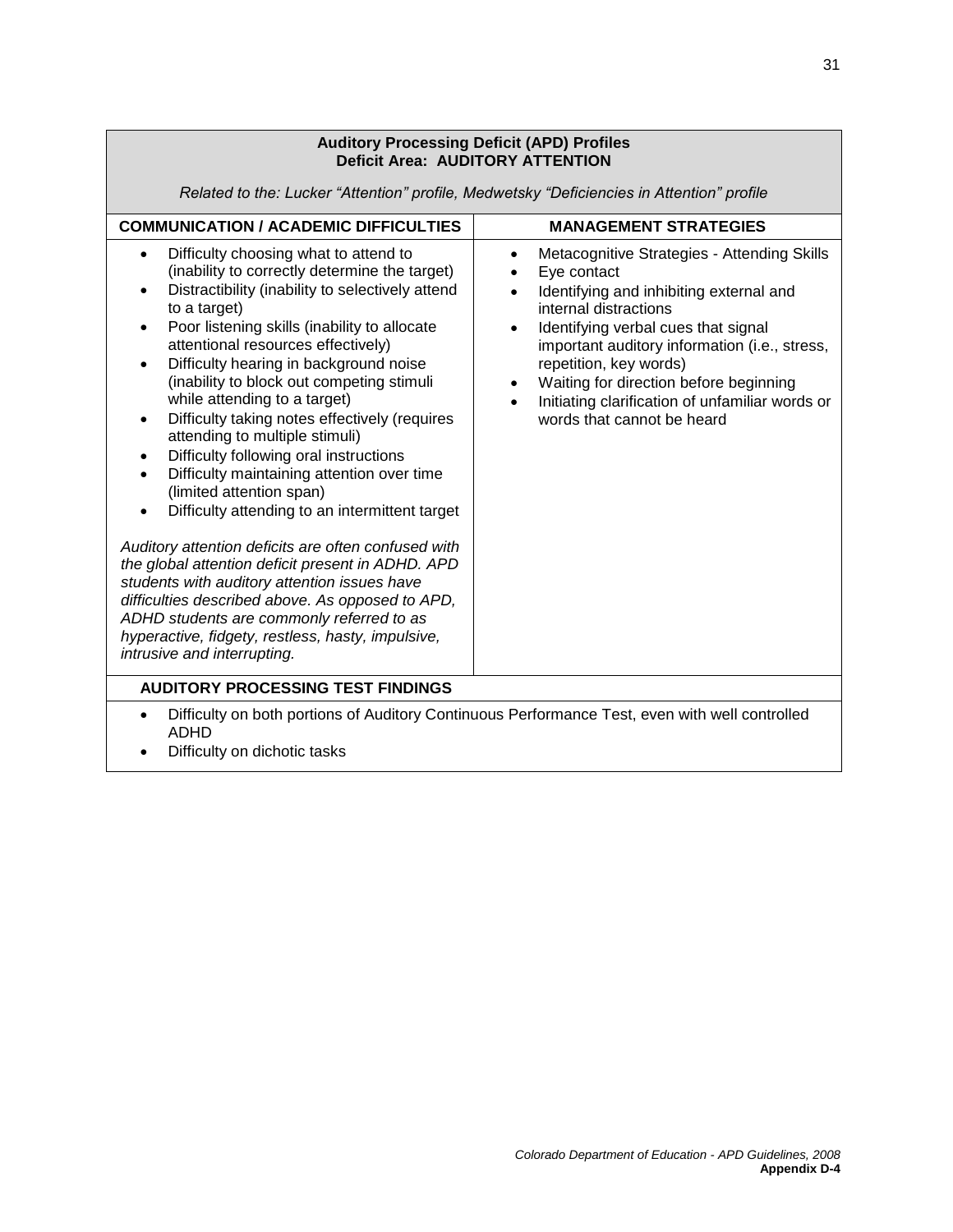## **APPENDIX E. MANAGEMENT AND INTERVENTION OF SUSPECTED & DIAGNOSED AUDITORY PROCESSING DEFICITS**

#### **Multi-Tiered Model of Instruction & Intervention**

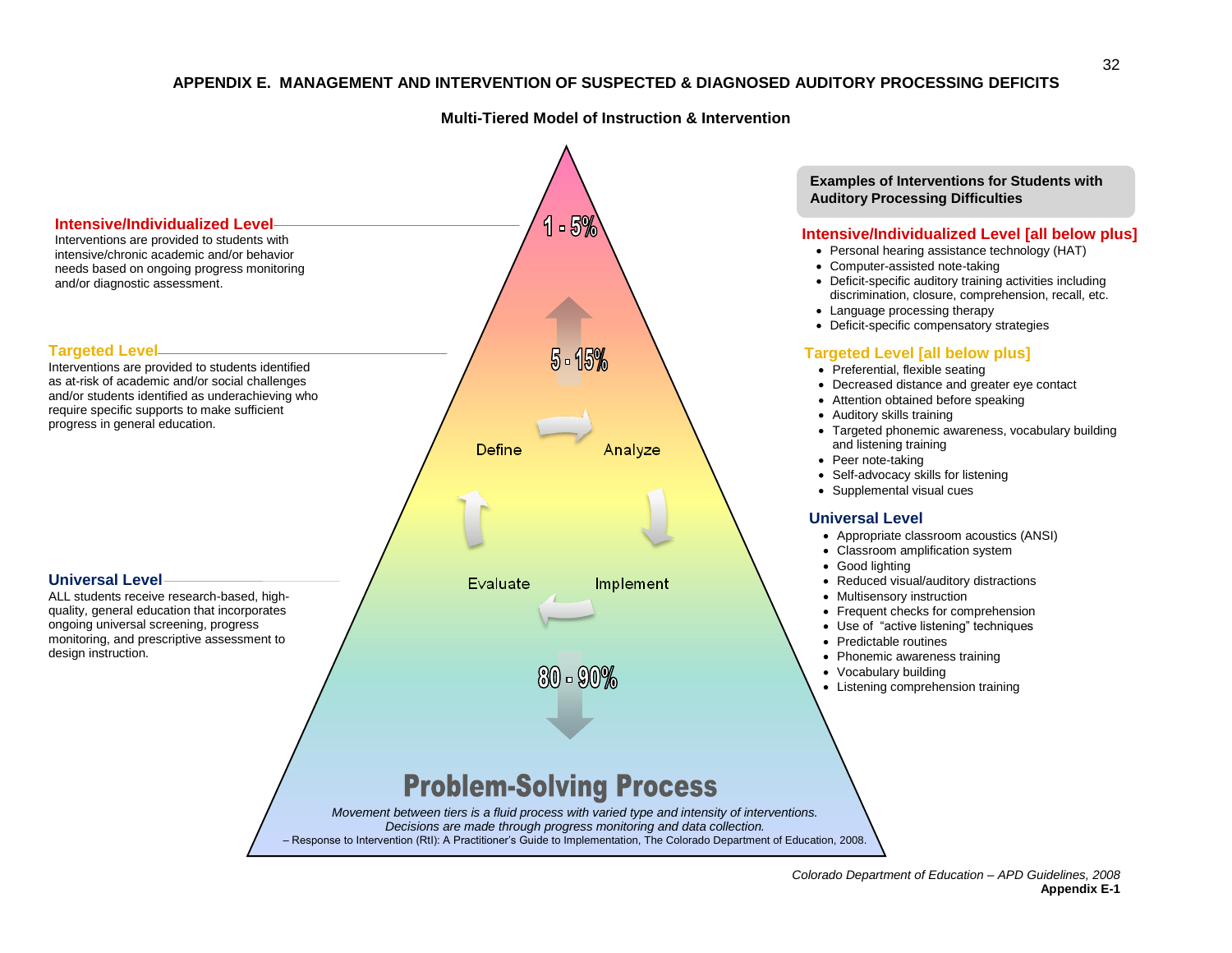### **Managing the Physical and Acoustical Environment**

#### **Classroom Acoustics & Auditory Processing**

The negative effects of excessive classroom noise and reverberation on learning have been well documented. It should come as no surprise that students with developing language skills, attention problems, and emerging or delayed auditory skills would be particularly impacted by classrooms with poor acoustics given the difficulties these students may have with auditory attention, auditory discrimination, localization, auditory closure, or auditory figure-ground.

The American Speech-Language-Hearing Association published guidelines for optimal acoustics in learning environments first in 1995 and most recently in 2005<sup>1</sup>. Yet, as early as 1950 Knudsen and Harris<sup>2</sup> stated that unoccupied noise levels should not exceed 35 dBA "in classrooms in which a quiet environment is especially desirable and 40 dBA in ordinary classrooms." Current terminology refers to these enclosures as core learning spaces and ancillary learning spaces respectively (ANSI, 2002). Noise levels greater than 35-40 dBA interfere with receptive communication primarily by acoustically masking the phonemes of speech. Sources of noise may be intrinsic to the classroom such as HVAC systems, noisy light fixtures or may be extrinsic in nature such as noise from adjacent classrooms, traffic, or airport noise.

The deleterious effects of background noise are exacerbated by excessive classroom reverberation times. Noise and reverberation appear to act synergistically to reduce speech intelligibility. Reverberation compromises receptive communication via temporal masking. This is, in effect, a "smearing" of the speech signal over time. In a highly reverberant environment, speech sounds do not decay rapidly enough for accurate perception of subsequent speech sounds. Regardless of the source, poor classroom acoustics compromise students' access to direct and indirect instruction.

School architects and facility planners have historically employed a number of strategies to reduce the ambient noise and reverberation in classrooms with varying levels of success. These strategies have included:

- bringing walls to deck (leaving no gaps at floors/ceilings)
- sealing other penetrations between classrooms
- providing boots on return air pathways between classrooms to reduce sound transfer
- installing acoustical ceiling tile, using acoustical panels/diffusers
- providing carpeted classrooms
- using low speed/high volume heating and air conditioning (HVAC) units.

Classroom amplification systems may be incorporated or retrofitted to provide students with improved access to direct instruction.

These strategies, while helpful, have not necessarily ensured that optimal acoustical characteristics are necessarily attained for a given learning space. Therefore, in response to parent/professional requests, the Acoustical Society of America, under the auspices of the American National Standards Institute (ANSI), developed standards for noise and reverberation in core and ancillary learning spaces. The standards were submitted and approved by ANSI as ANSI S12.6-2002 "Acoustical Performance Criteria, Design Requirements and Guidelines for Schools" – the first such standard for classroom acoustics in U.S. history. The complete document is available at no charge at http://asastore.aip.org.

| The ANSI S12.6-2002 standard for core learning spaces: |                    |               |
|--------------------------------------------------------|--------------------|---------------|
| Core Learning Space                                    | Noise level (dB) ∖ | Reverberation |
| Vol. up to 20,000 cubic ft.                            | 35 dBA             | .6-.7 seconds |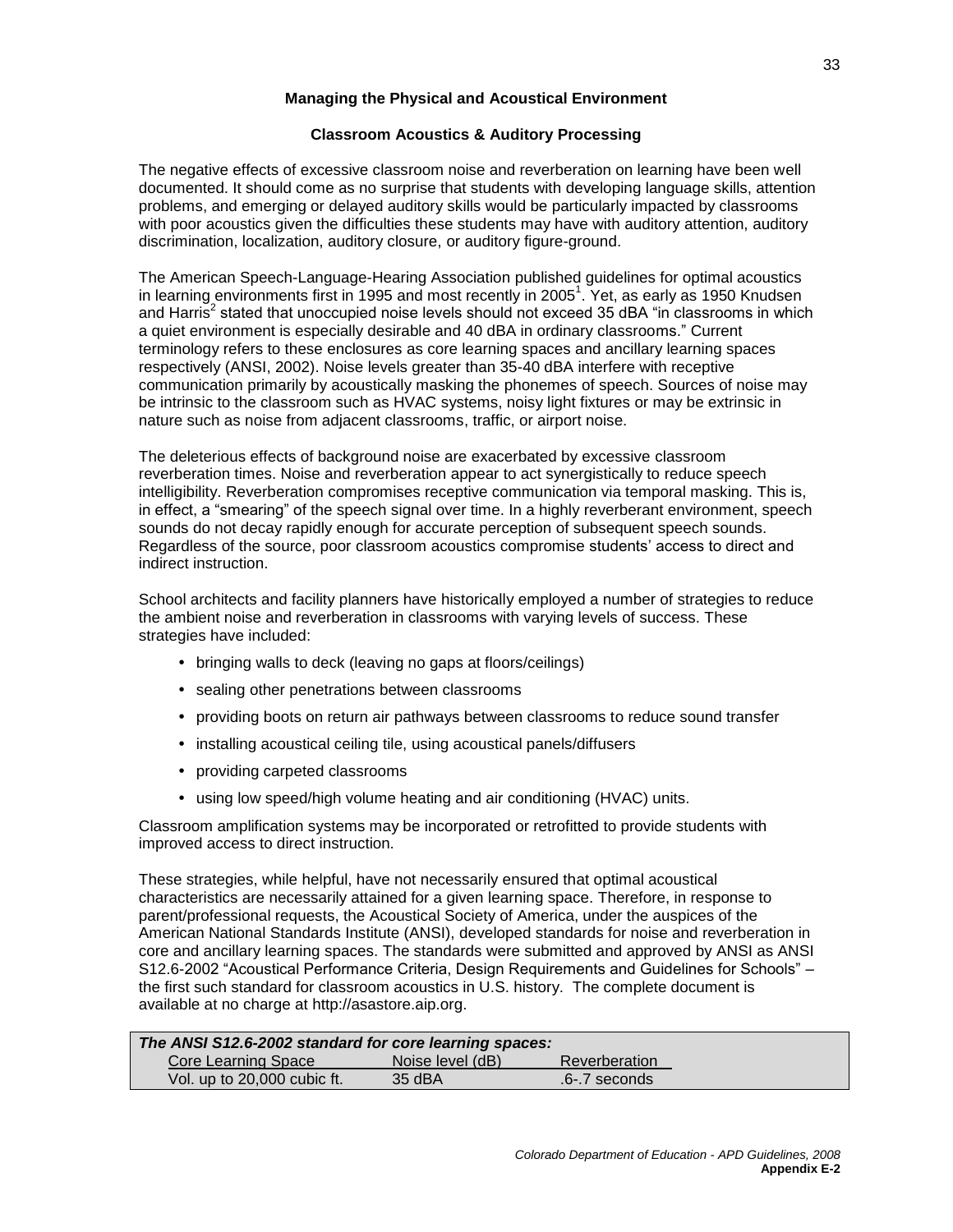Expertise is accessible to school districts in Colorado to incorporate appropriate predictive metrics during the design phases of construction, as well as to appropriately measure the acoustical properties of existing enclosures as per the ANSI standard. Any use of classroom amplification should include analysis of the enclosure prior to implementation. Strategies that can be used as short-term solutions to address classroom noise and acoustical problems include:

| <b>STRATEGY</b>                                | <b>BENEFIT</b>                           |
|------------------------------------------------|------------------------------------------|
| Place carpet or rugs on floors; put rubber     | reduces noise created when students      |
| tips or balls on the bottom of table and chair | move their chairs or tables to minimize  |
| legs                                           | auditory distractions during instruction |
| Cover walls with sound absorbing material      | increases absorptive wall surfaces in a  |
| such as heavy fabric and bulletin boards;      | room to reduce noise level and           |
| some rooms may require strategically           | reverberation                            |
| placed acoustical panels on walls              |                                          |
| Locate noise sources in one part of the        | minimizes impact of noise interruptions  |
| room that is away from primary instructional   |                                          |
| areas (pencil sharpeners, aquariums,           |                                          |
| computer printers)                             |                                          |
| Divide room into smaller spaces using          | creates smaller learning spaces          |
| bookshelves or other furniture                 |                                          |
| Close the door(s) and windows of the           | reduces external noise from sources such |
| learning environment                           | as hallways, playground, and traffic     |

- 1. American Speech-Language-Hearing Association. (2005). *Guidelines for Addressing Acoustics in Educational Settings* [Guidelines]. Available from www.asha.org/policy.
- 2. Knudsen, V., & Harris C (1978). *Acoustical design in architecture.* American Institute of Physics-Acoustical Society of America.
- 3. American National Standards Institute. (2002). *ANSI S12.60-2002, Acoustical performance criteria, design requirements and guidelines for schools.* Melville, NY: Acoustical Society of America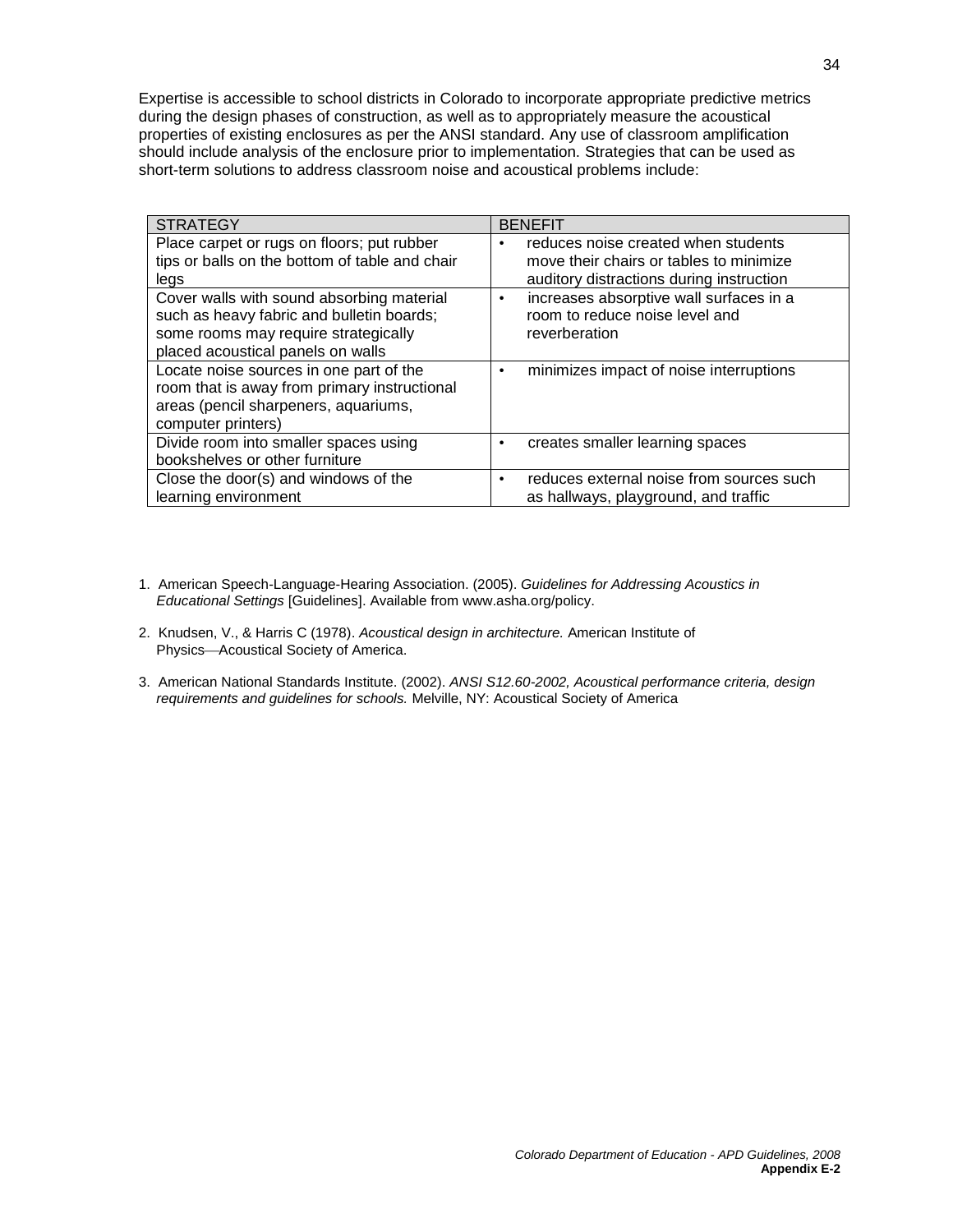### **Instructional Interventions for Students with APD**

Instructional modifications and accommodations consist of purposeful adaptations made by the educator to improve the student's opportunity to learn**.** All students, including those with auditory processing deficits (APD), require an optimum listening environment. Classroom management suggestions identified for a student with an APD should be based on the student's individual profile of auditory processing strengths and weaknesses. The audiologist should select those strategies most appropriate for the student's needs.

## **UNIVERSAL LEVEL**

| ISTRATEGY                                                                                                                                                                                                                                                                                                                                             | <b>BENEFIT</b>                                                                                                                                                               |
|-------------------------------------------------------------------------------------------------------------------------------------------------------------------------------------------------------------------------------------------------------------------------------------------------------------------------------------------------------|------------------------------------------------------------------------------------------------------------------------------------------------------------------------------|
| Teach and cue students to "look and listen"                                                                                                                                                                                                                                                                                                           | improves students' comprehension by watching person<br>who is speaking                                                                                                       |
| Check students' comprehension of verbal<br>information by asking open-ended questions                                                                                                                                                                                                                                                                 | determines students' level of understanding information<br>identifies information that needs to be restated<br>verifies when students are ready to move into new<br>material |
| $ S $ = state the topic to be discussed<br>$ P $ = pace your conversation at a moderate speed with<br>occasional pauses to permit comprehension<br>$E$ = enunciate clearly, without exaggerated lip movements<br>$E$ = enthusiastically communicate, using body language and<br>natural gestures<br>$CH =$ check comprehension before changing topics | provides a mnemonic device for highlighting basic<br>strategies dealing with attending, memory, and receptive<br>language deficits                                           |
| Provide multisensory instruction                                                                                                                                                                                                                                                                                                                      | increases instructional access through the use of<br>٠<br>multiple learning modalities<br>allows sustained reference to instruction when visual<br>supplements are utilized  |

## **TARGETED LEVEL**

| (includes all of the above plus those below) |
|----------------------------------------------|
|----------------------------------------------|

| <b>STRATEGY</b>                                                                                              | <b>BENEFIT</b>                                                                                                                                                                                            |
|--------------------------------------------------------------------------------------------------------------|-----------------------------------------------------------------------------------------------------------------------------------------------------------------------------------------------------------|
| Seat student near teacher or speaker with<br>full face to face view                                          | provides louder, less reverberant signal<br>$\bullet$<br>provides advantage of visual instruction aids<br>provides access to visual spoken language<br>helps maintain attention and interest to task<br>٠ |
| Decrease distance and obtain eye contact while redirecting                                                   | improves audibility<br>$\bullet$<br>gains auditory attention                                                                                                                                              |
| Obtain student's attention through visual, auditory, or tactile<br>cues as appropriate                       | prepares student for listening<br>$\bullet$                                                                                                                                                               |
| Provide earmuffs or quiet study areas that are free from visual<br>distractions during independent work time | helps to minimize problems with auditory and visual<br>$\bullet$<br>distractions in the environment to improve concentration<br>and productivity                                                          |
| Monitor student for fatigue and length of attending time,<br>providing breaks when necessary                 | permits student to have "downtime" and then redirects<br>attention                                                                                                                                        |
| Assign peer note-taker                                                                                       | permits student to have access to additional student<br>$\bullet$<br>notes                                                                                                                                |

## **INTENSIVE / INDIDUALIZED LEVEL**

*(includes all of the above plus those below)*

| <b>STRATEGY</b>                                                                | <b>BENEFIT</b>                              |
|--------------------------------------------------------------------------------|---------------------------------------------|
| Use classroom or personal FM under direction of the<br>educational audiologist | allows for direct access to teacher's voice |
| Make available computer assisted notetaking                                    | provides student with notes of lectures     |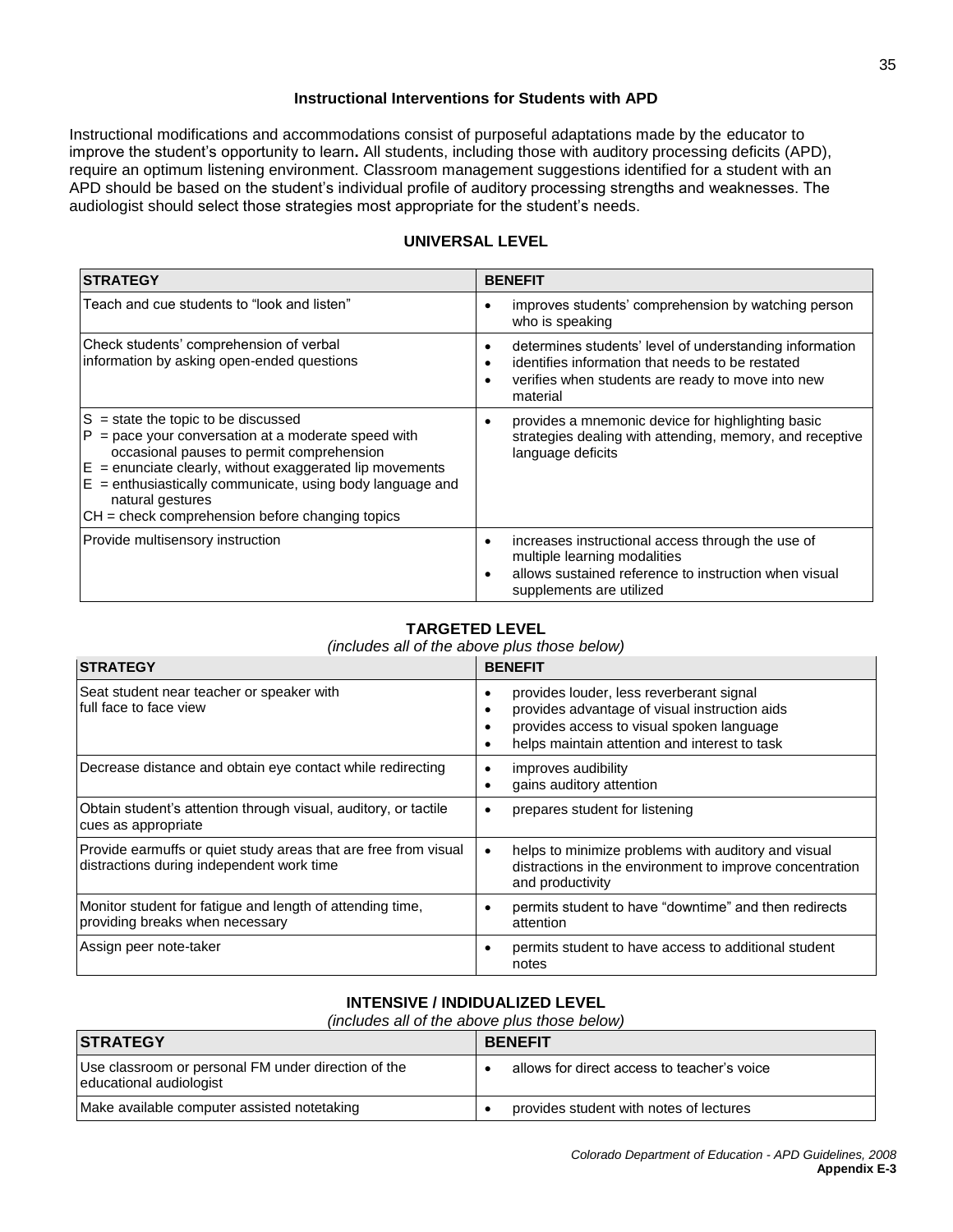## **Therapy and Remediation Techniques for Students with APD<sup>1</sup>**

While some educators may select programs that are evidenced based in teaching students skills and implement them at a universal or targeted level, it is recognized that most of the therapy and remediation techniques are considered specialized instruction and will typically be provided at the intensive level. Research from the National Reading Panel (NRP) has identified the importance of phonemic awareness training as one of five critical areas to develop for literacy. As a result of this research, some schools have specifically looked at phonemic awareness training and have included it in both the universal and targeted levels.

### **UNIVERSAL LEVEL**

| <b>TECHNIQUES/ACTIVITIES</b>                                                                                           | <b>BENEFIT</b>                                                                                                                                      |  |
|------------------------------------------------------------------------------------------------------------------------|-----------------------------------------------------------------------------------------------------------------------------------------------------|--|
| Phonological awareness training: multisensory, whisper or<br>PVC phones, sound tapping for sounds from L-R orientation | • Student receives direct explicit and systematic practice for<br>developing phonemic awareness skills necessary for<br>reading (decoding/encoding) |  |
| Vocabulary building: derivatives, rules of English use                                                                 | • Systematic vocabulary instruction                                                                                                                 |  |
| Listening comprehension training:                                                                                      | • Student provided with hands on "graphic organizer" to                                                                                             |  |
| Note taking skills                                                                                                     | facilitate listening and retelling stories, take notes, etc.                                                                                        |  |
| Active listening: Body Basics/High Five Listeners, etc. signal to                                                      | • Teaches elements of good listening behaviors and active                                                                                           |  |
| be used in multiple setting with school staff                                                                          | listening                                                                                                                                           |  |
| <b>COMMERCIALLY AVAILABLE MATERIALS</b>                                                                                |                                                                                                                                                     |  |
| Phonemic awareness training:                                                                                           | • Student receives direct explicit and systematic practice for                                                                                      |  |
| Lindamood-Bell (LIPS), LEXIA, Fast ForWord,                                                                            | developing phonemic awareness skills necessary for                                                                                                  |  |
| Fundations (K-1), Systematic Sequential Phonics                                                                        | reading (decoding/encoding)                                                                                                                         |  |
| Vocabulary building: Words Their Way                                                                                   | • Systematic vocabulary instruction                                                                                                                 |  |
| Listening comprehension training: Story Grammar Marker,                                                                | • Student provided with tools to enhance listening skills                                                                                           |  |
| Visualization (Lindamood-Bell)                                                                                         | (multisensory or visualization techniques)                                                                                                          |  |
| Active listening: 125 Ways to Be a Better Listener, 125 Ways to                                                        | • Student provided with strategies to improve listening skills                                                                                      |  |
| Be a Better Student, Classroom Listening and Speaking CLAS                                                             | in different settings                                                                                                                               |  |

#### **TARGETED LEVEL** *(includes all of the above plus those below)*

| <b>TECHNIQUES/ACTIVITIES</b>                                                                                                                                                        | <b>BENEFIT</b>                                                                                                                                       |  |
|-------------------------------------------------------------------------------------------------------------------------------------------------------------------------------------|------------------------------------------------------------------------------------------------------------------------------------------------------|--|
| Phonemic awareness training, vocabulary building, listening<br>Comprehension, Active Listening (as listed above)                                                                    | • Student receives direct explicit and systematic practice for<br>developing phonemic awareness and listening skills                                 |  |
| Listening comprehension training: download podcasts for<br>listening, summarize/retell. Use read aloud with follow-up<br>activity such as drawing picture to convey what was heard. | • Student receives direct explicit and systematic practice for<br>improving listening comprehension                                                  |  |
| <b>COMMERCIALLY AVAILABLE MATERIALS</b>                                                                                                                                             |                                                                                                                                                      |  |
| Phonemic awareness training: Star Fall, Earobics, Fast<br>ForWord, Funnel Toward Phonics, Start-In, LANGUAGE!                                                                       | • Student receives direct explicit and systematic practice for<br>developing phonemic awareness skills necessary for<br>reading (decoding,/encoding) |  |
| Vocabulary building: Bringing Words to Life                                                                                                                                         | • Systematic vocabulary instruction                                                                                                                  |  |

l

<sup>&</sup>lt;sup>1</sup> Therapy resources include: *Bringing Words to Life* (guilford.com), Cognitive Concepts (earobics.com), Communication Skill Builders (800-866-4446), Language! (sopriswest.com), Lexia Learning (lexialearning.com), Lindamood-Bell (lindamoodbell.com), LinguiSystems, Inc. (linguisystems.com), Mindwing Concepts, Inc. (mindwingconcepts.com), Scientific Learning (scilearn.com), Starfall Education (starfall.com), Super Duper Publications (superduperinc.com), Wilson Language Training (fundations.com), *Words Their Way* (pearsonschool.com); Game manufacturers include: Hasbro, Mattel, Milton Bradley.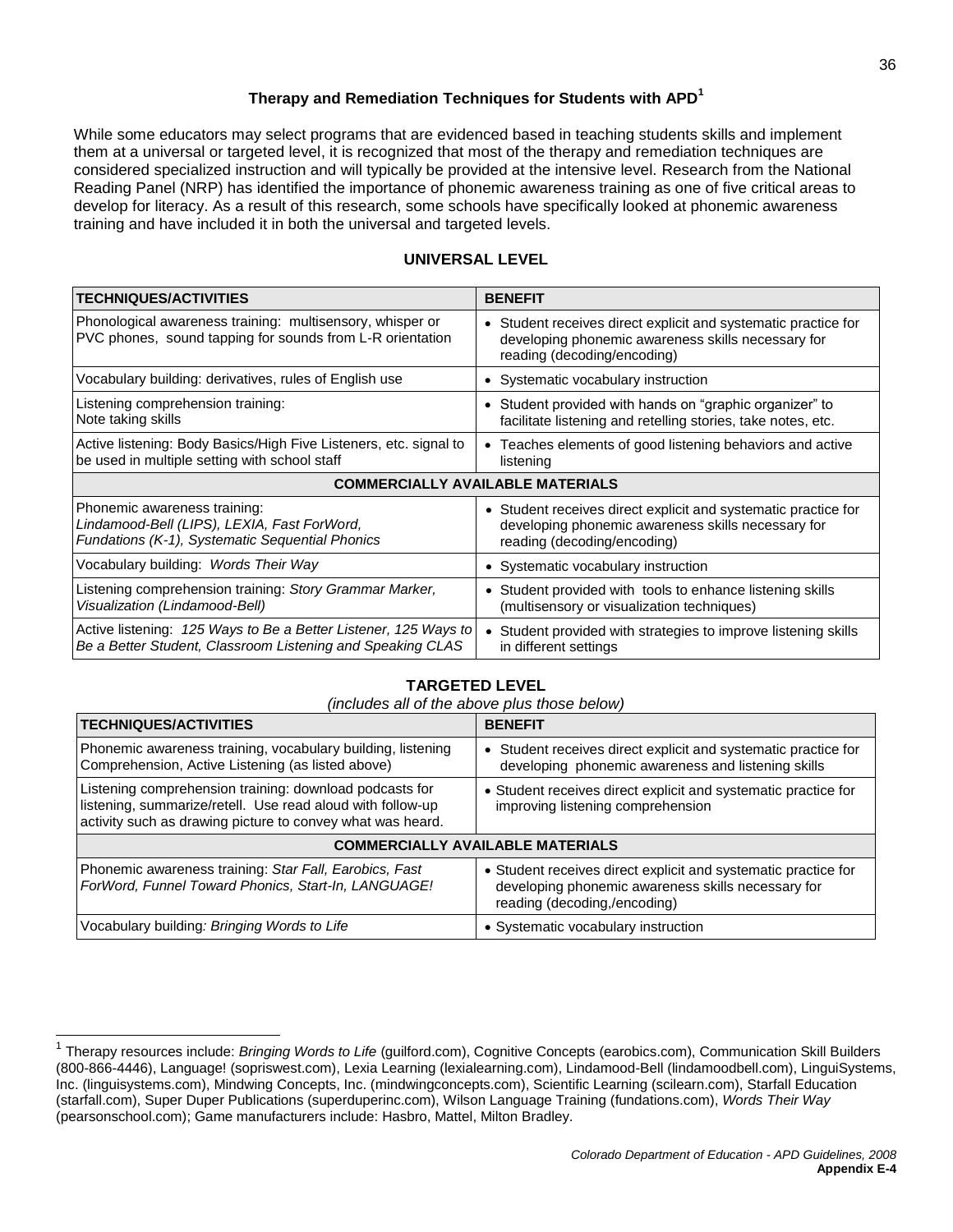## **INTENSIVE LEVEL**

| Auditory Closure: Sound/Syllable Level                                                                                                               |                                                                                                                                                                |  |
|------------------------------------------------------------------------------------------------------------------------------------------------------|----------------------------------------------------------------------------------------------------------------------------------------------------------------|--|
| <b>TECHNIQUES/ACTIVITIES</b>                                                                                                                         | <b>BENEFIT</b>                                                                                                                                                 |  |
| Auditory closure: missing phoneme(s)                                                                                                                 | • Student accesses instruction when message is not<br>audible/intelligible, e.g., After Friday comes (S)aturday                                                |  |
| Vowel training (long and short vowels)                                                                                                               | • Student improves identification and discrimination of<br>vowels<br>• Student improves understanding of effect of other<br>phonemes on vowel sounds (closure) |  |
| Blend and diagraph training                                                                                                                          | • Student improves identification and discrimination of<br>blends and diagraphs                                                                                |  |
| Diphthong training                                                                                                                                   | • Student improves identification and discrimination of<br>diphthongs                                                                                          |  |
| Auditory closure: missing syllable/phoneme                                                                                                           | • Student improves ability to use context to fill in missing<br>sounds (Animals: ti---(ger)                                                                    |  |
| Consonant training: minimal pairs contrast (/p//b/)                                                                                                  | • Student improves ability to discriminate between sounds<br>that are sound similar (voicing difference)                                                       |  |
| Speech to print skills: syllable chart technique                                                                                                     | • Student uses consonant stops (p,b,t,d,k,g) in the beginning<br>position to make one syllable words with CVC format                                           |  |
| Hannah's Last Sound Game: each player says a word that<br>begins with the same sound as the last sound in the previous<br>word (shoP - PaT-TiMe-MoM) | • Student improves auditory discrimination and awareness<br>of initial and final sounds in words                                                               |  |
| <b>COMMERCIALLY AVAILABLE MATERIALS</b>                                                                                                              |                                                                                                                                                                |  |
| Phonemic awareness training:<br>Earobics, LANGUAGE!, Fast ForWord                                                                                    | • Student receives direct explicit and systematic practice for<br>developing phonemic awareness skills necessary for<br>reading (decoding,/encoding)           |  |
| Auditory discrimination and closure:<br>A Rhyme in Time                                                                                              | • Student improves auditory closure and sound<br>discrimination skills                                                                                         |  |

| <b>Auditory Closure: Word Level</b>                                                                                                                                                                             |                                                                                                                                                                           |  |
|-----------------------------------------------------------------------------------------------------------------------------------------------------------------------------------------------------------------|---------------------------------------------------------------------------------------------------------------------------------------------------------------------------|--|
| <b>TECHNIQUES, PROGRAMS, ACTIVITIES</b>                                                                                                                                                                         | <b>BENEFIT</b>                                                                                                                                                            |  |
| Vowel and auditory summation: speech reading, background,<br>message and gestural cues                                                                                                                          | Student supplements auditory information with visual<br>information at the word level                                                                                     |  |
| Vocabulary building: see and say word, contextual derivations,<br>motivation for word learning, immediate question solving and<br>review                                                                        | Student expands vocabulary, activates prior knowledge<br>$\bullet$<br>and promotes use of contextual and other cues to<br>increase access to spoken message/comprehension |  |
| Auditory closure: missing word using nursery rhymes, riddles,<br>etc.                                                                                                                                           | Student improves ability to use contextual cues to<br>$\bullet$<br>increase access to spoken message Jack and Jill went up<br>the $\qquad \qquad$ (hill)                  |  |
| Word classes: description/attribute, function,<br>categories, opposites, synonyms                                                                                                                               | • Student increases knowledge of word classes to promote<br>use of context and ability to comprehend and internalize<br>language presented in auditory mode               |  |
| <b>COMMERCIALLY AVAILABLE MATERIALS</b>                                                                                                                                                                         |                                                                                                                                                                           |  |
| Auditory discrimination & phonological awareness: Auditory<br>Rhyme Fun Deck, Phonemic Awareness Fun Deck, Look<br>Who's Listening, No Glamour Auditory Processing Game, The<br><b>Auditory Processing Game</b> | • Student supplements auditory information with visual<br>information at the word level                                                                                   |  |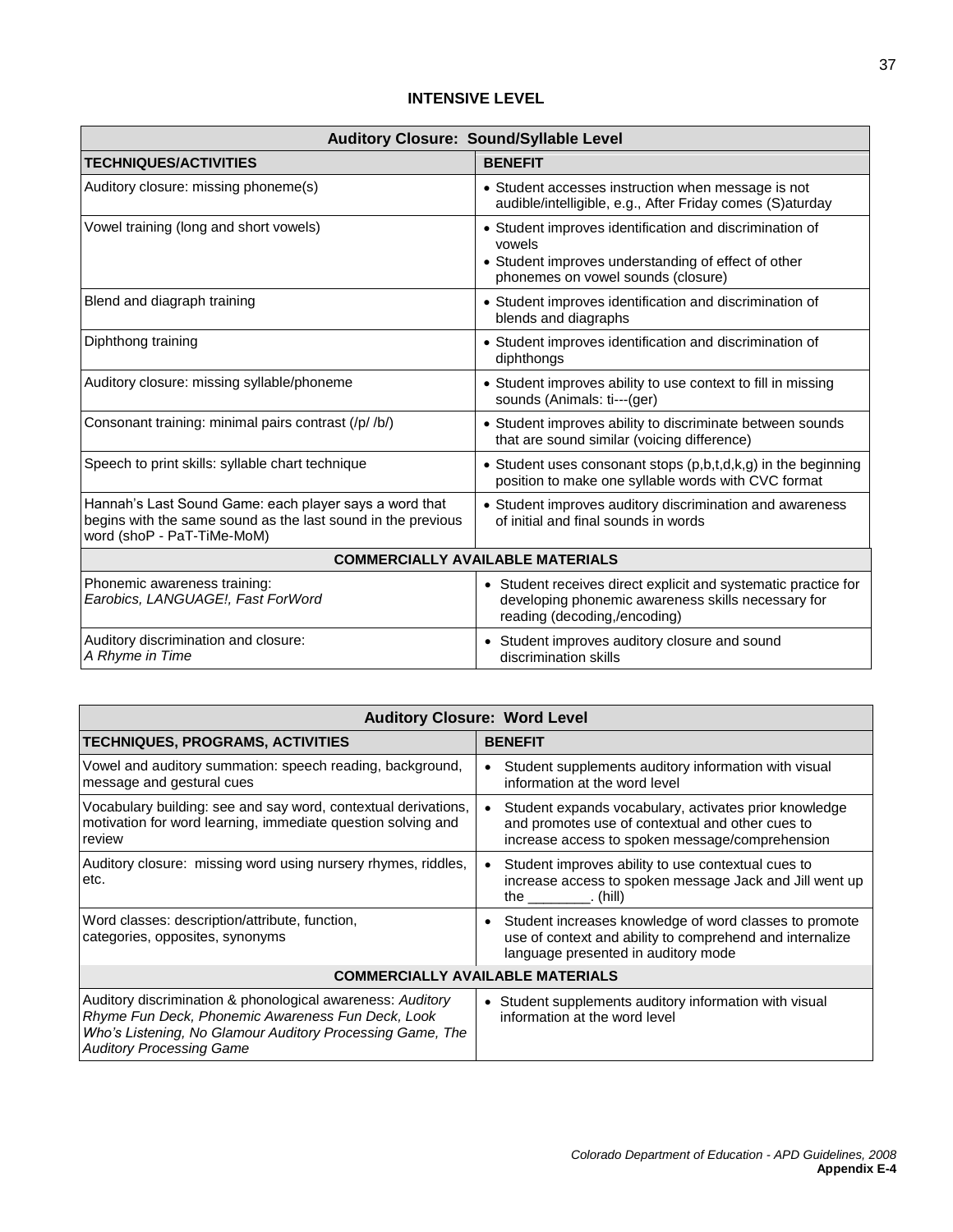| Vocabulary building: Bringing Words to Life, 125 Vocabulary<br>Builders, 100% Curriculum Vocabulary, Spotlight on<br>Vocabulary, More Vocabulary to Go, No Glamour Vocabulary<br>cards, etc. | • Systematic vocabulary instruction                                                                                                           |
|----------------------------------------------------------------------------------------------------------------------------------------------------------------------------------------------|-----------------------------------------------------------------------------------------------------------------------------------------------|
| Auditory closure: Wheel of Fortune                                                                                                                                                           | • Students improve auditory closure skills                                                                                                    |
| Other auditory skills: Scattergories, Catch Phrase, Password,<br>Taboo                                                                                                                       | • Students improve vocabulary, auditory memory, use of<br>contextual cues, integration, metalinguistic strategies,<br>and/or processing speed |

| <b>Auditory Closure: Sentence Level</b>                                                                                                                                                                                                                                                                                                                                                                   |                                                                                                   |
|-----------------------------------------------------------------------------------------------------------------------------------------------------------------------------------------------------------------------------------------------------------------------------------------------------------------------------------------------------------------------------------------------------------|---------------------------------------------------------------------------------------------------|
| <b>TECHNIQUES, ACTIVITIES</b>                                                                                                                                                                                                                                                                                                                                                                             | <b>BENEFIT</b>                                                                                    |
| Following directions: identify action words, important words,<br>steps, temporal information and activities in directions                                                                                                                                                                                                                                                                                 | • Student identifies key words to improve accuracy in<br>following directions                     |
| Following directions: conditional directions, directions with<br>objects, increasing complexity, multiple level directions                                                                                                                                                                                                                                                                                | • Student improves ability to follow directions with increased<br>length or linguistic complexity |
| Interpreting directions: identifying parts/sequence e.g. "What is<br>the second step?"                                                                                                                                                                                                                                                                                                                    | Student analyzes direction in entirety then breaks it down<br>in to sequential steps              |
| Identifying listening cues: first, don't, be sure, before, one<br>thing, reason, finally, etc.                                                                                                                                                                                                                                                                                                            | • Students improves ability to follow directions, instruction at<br>the sentence level            |
| Answer questions: common objects, word classes, attributes,<br>choose appropriate answers                                                                                                                                                                                                                                                                                                                 | • Student listens and identifies correct answer                                                   |
| Ask questions: choose appropriate questions,<br>gather information by asking questions                                                                                                                                                                                                                                                                                                                    | • Students ask questions to learn or to seek clarification                                        |
| <b>COMMERCIALLY AVAILABLE MATERIALS</b>                                                                                                                                                                                                                                                                                                                                                                   |                                                                                                   |
| Conditional Following Directions Fun Deck, Auditory Closure<br>Fun Deck, Learning to Listen (audiocards), Auditory Memory<br>for Rhyming Words in Sentences Fun Deck, Listen for<br>Absurdities Fun Deck, Following Directions Fun Deck,<br>Question the Direction, No Glamour Auditory Processing<br>Game (following directions), The Auditory Processing Game<br>(listen, repeat and follow directions) | • Student supplements auditory information with visual<br>information at the word level           |

| <b>Auditory Comprehension/Recall</b>                                                                                                                                                                                                                                                                                                                                                                                                                |                                                                                                                         |  |
|-----------------------------------------------------------------------------------------------------------------------------------------------------------------------------------------------------------------------------------------------------------------------------------------------------------------------------------------------------------------------------------------------------------------------------------------------------|-------------------------------------------------------------------------------------------------------------------------|--|
| <b>TECHNIQUES, ACTIVITIES</b>                                                                                                                                                                                                                                                                                                                                                                                                                       | <b>BENEFIT</b>                                                                                                          |  |
| Sequencing activities: understand sequences in paragraphs,<br>sequences in stories, answer sequence questions                                                                                                                                                                                                                                                                                                                                       | • Student improves auditory sequential memory skills and<br>accuracy/comprehension of information involving<br>sequence |  |
| Story recall: identify characters, time, places, main idea,<br>remembering details, sequence, retell summary                                                                                                                                                                                                                                                                                                                                        | • Student improves auditory memory for elements of a story<br>as well as ability to summarize and retell                |  |
| Identifying semantic absurdities                                                                                                                                                                                                                                                                                                                                                                                                                    | • Student improves listening skills and use of context to<br>identify information that does not fit                     |  |
| Draw inferences from stories, answer interpretive questions<br>from stories                                                                                                                                                                                                                                                                                                                                                                         | • Student improves listening and problem solving skills                                                                 |  |
| <b>COMMERCIALLY AVAILABLE MATERIALS</b>                                                                                                                                                                                                                                                                                                                                                                                                             |                                                                                                                         |  |
| Auditory memory: Auditory Memory for Quick Stories,<br>Comprehending More Complex Auditory Information, Rapid<br>Recall of Specific Information, Recalling the Sequential Story,<br>Remember Subtle Parts of Story, Look Who's Listening<br>(Auditory Memory: facts with paragraphs, multiple level<br>commands), Auditory Processing Game (Cohesion), No<br>Glamour Auditory Processing Game (Riddles, main idea,<br>details, story comprehension) | • Student improves ability to process and recall information<br>that is presented through the auditory mode             |  |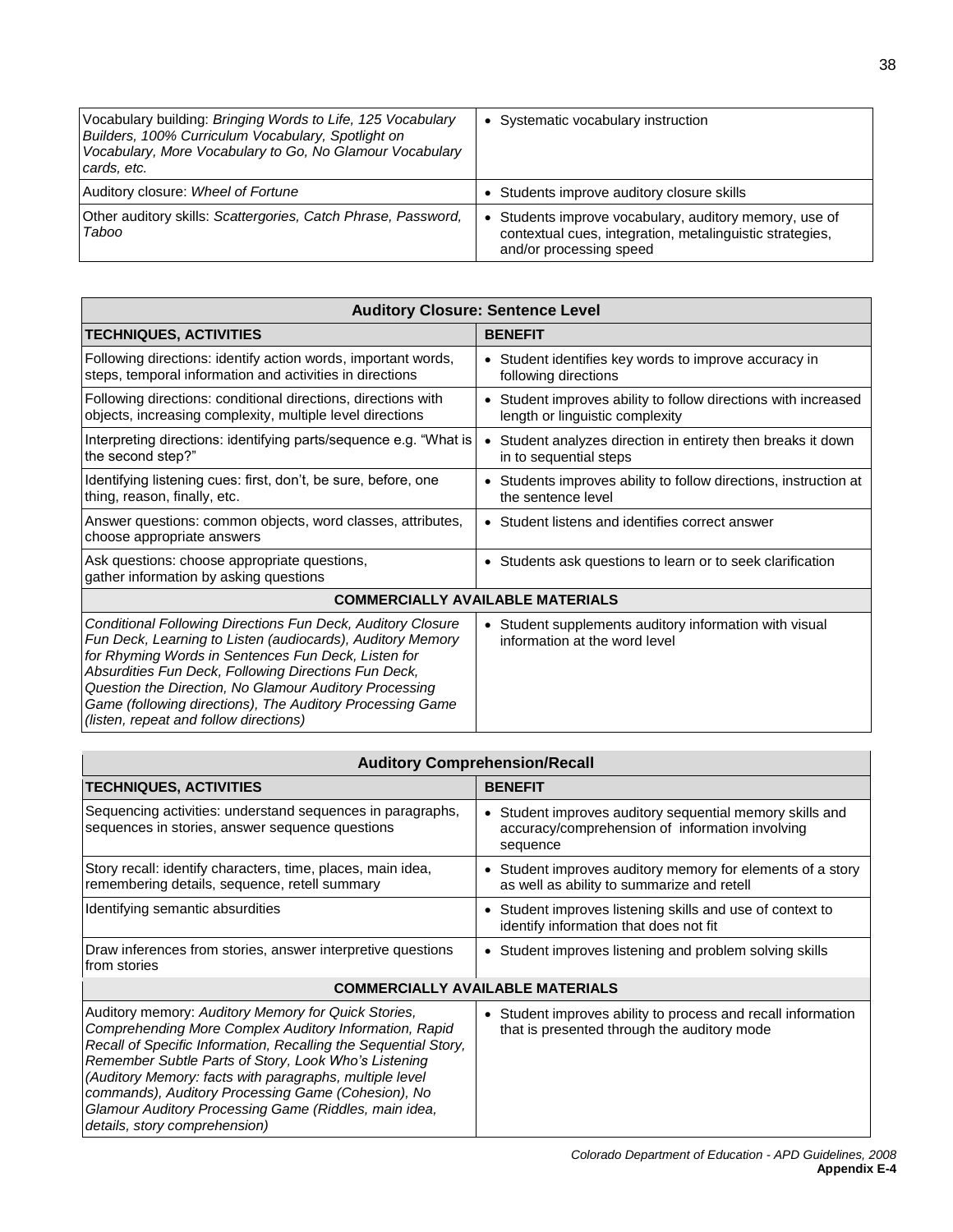| Story recall and listening to details: Story Grammar Marker  | Student improves listening and reading comprehension,<br>and ability to summarize and recall auditory details |
|--------------------------------------------------------------|---------------------------------------------------------------------------------------------------------------|
| Following directions: Question the Direction, 125 Ways to Be | Student improves ability to accurately receive, interpret                                                     |
| A Better Listener, HELP Series                               | and internalize language presented in auditory mode                                                           |

| <b>Prosody Training</b>                                                                                                                                       |                                                                                                                           |
|---------------------------------------------------------------------------------------------------------------------------------------------------------------|---------------------------------------------------------------------------------------------------------------------------|
| <b>TECHNIQUES, ACTIVITIES</b>                                                                                                                                 | <b>BENEFIT</b>                                                                                                            |
| Multiple meaning words with syllable stress<br>change (record vs. record, subject vs. subject)                                                                | • Student improves skills in recognition and use of prosodic<br>aspects of speech, such as rhythm, stress and intonation  |
| Sentences that change meaning with changes in the word<br>stressed/ identifying the stressed word in the sentence. Look<br>out the door vs. Look out the door | • Student improves skills in recognition and use of prosodic<br>aspects of speech, such as rhythm, stress, and intonation |
| Key word extraction: listen for important words                                                                                                               | • Student improves ability to remember and understand<br>complex directions or messages                                   |
| Role playing or charades                                                                                                                                      | • Student improves prosodic and nonverbal expression of<br>emotion                                                        |
| Draw inferences from stories, answer interpretive questions<br>from stories                                                                                   | • Student improves listening and problem solving skills                                                                   |
| <b>PVC</b> pipe phone                                                                                                                                         | • Student increases access to own voice, improves auditory<br>feedback                                                    |
| <b>COMMERCIALLY AVAILABLE MATERIALS</b>                                                                                                                       |                                                                                                                           |
| Whisper Phone, Toobloo                                                                                                                                        | • Student increases access to own voice, improves<br>auditory feedback                                                    |

| <b>Temporal Patterning Training</b>                                                                                                                       |                                                                                                                              |
|-----------------------------------------------------------------------------------------------------------------------------------------------------------|------------------------------------------------------------------------------------------------------------------------------|
| <b>TECHNIQUES, ACTIVITIES</b>                                                                                                                             | <b>BENEFIT</b>                                                                                                               |
| Sequence strings of environmental sounds, speech sounds<br>or words recognizing and then imitate 2-3 patterns (high-low)<br>(long-short); play Marco Polo | • Student improves listening by developing awareness of<br>timing aspects of signal<br>• Student enhances music appreciation |
| Phoneme sequencing and sound blending activities                                                                                                          | • Student enhances discrimination and patterning skills                                                                      |
| Temporal patterning training: clapping patterns                                                                                                           | • Student improves ability to analyze and imitate rhythmic<br>patterns of auditory stimuli                                   |
| <b>COMMERCIALLY AVAILABLE MATERIALS</b>                                                                                                                   |                                                                                                                              |
| Processing Power: A Guide to CAPD Assessment and<br>Management. (Ferre, J.)                                                                               | • Student enhances discrimination and patterning skills                                                                      |
| Central Auditory Processing Disorders: Strategies for Use<br>with Children and Adolescents (Kelly, D.)                                                    | Student improves patterning and temporal processing<br>skills                                                                |
| Lindamood Bell Learning Process (LIPS)                                                                                                                    | Student enhances discrimination and patterning skills                                                                        |
| Boggle, card games, Mad Gab                                                                                                                               | Student improves pattern recognition skills                                                                                  |

| <b>Binaural Processing</b>                                                                                                                                                                                  |                                                                                                                                          |
|-------------------------------------------------------------------------------------------------------------------------------------------------------------------------------------------------------------|------------------------------------------------------------------------------------------------------------------------------------------|
| <b>TECHNIQUES, ACTIVITIES</b>                                                                                                                                                                               | <b>BENEFIT</b>                                                                                                                           |
| Binaural separation activities: listen to live single words,<br>sentences and eventually paragraphs/stories while<br>background noise (music, story, white noise) is presented via<br>earphone to other ear | Student improves listening in background noise, listening<br>during transitions and/or simultaneous large and small<br>group instruction |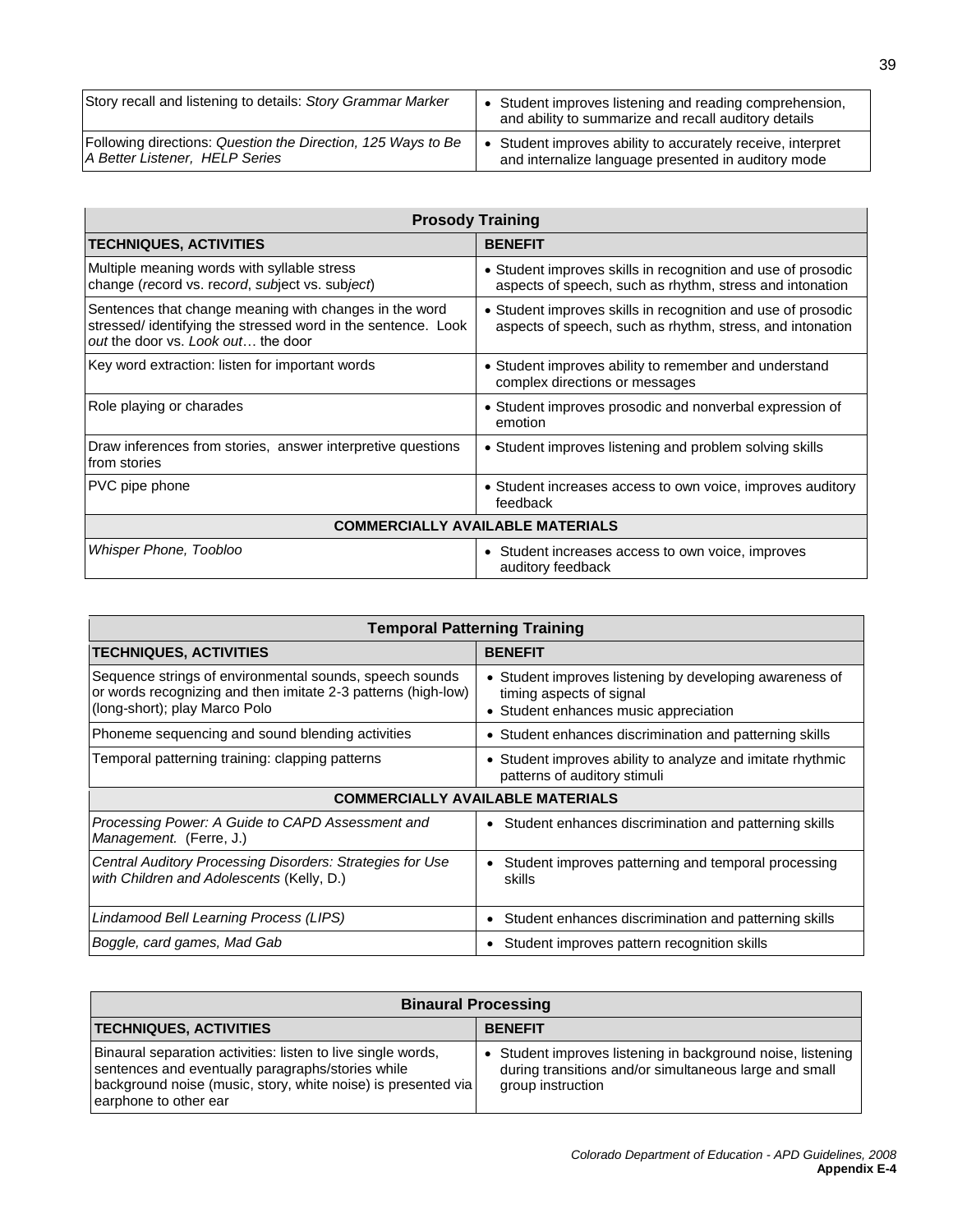| Binaural interaction activities: close eyes and identify where<br>sound is coming from (e.g., keys jingle, play Marco Polo,<br>etc.)    | • Student improves localization skills                                                                                  |  |
|-----------------------------------------------------------------------------------------------------------------------------------------|-------------------------------------------------------------------------------------------------------------------------|--|
| Dichotic listening training: listening to varied signals<br>presented to both ears (listen to both or ignore one)                       | • Student improves binaural integration skills which will<br>help them track one conversation and ignore another<br>one |  |
| <b>COMMERCIALLY AVAILABLE MATERIALS</b>                                                                                                 |                                                                                                                         |  |
| Assessment and Management of Central Auditory<br>Processing Disorders in the Educational Setting: From<br>Science to Practice. (Bellis) | • Student improves listening skills in noise                                                                            |  |
| Bopit, Bopit Extreme, Brain Warp, Boggle, Catch Phrase,<br>Rummikub, Scrabble, Twister, Upwords                                         | • Student improves integration skills                                                                                   |  |
| Dichotic Interaural Intensity Difference training (DIID,<br>Muskiek)                                                                    | Student strengthens weaker ear (pathways)<br>$\bullet$                                                                  |  |

| <b>Interhemispheric Transfer Training</b>                                                                                                                                                                     |                                                                                                                           |
|---------------------------------------------------------------------------------------------------------------------------------------------------------------------------------------------------------------|---------------------------------------------------------------------------------------------------------------------------|
| <b>TECHNIQUES, ACTIVITIES</b>                                                                                                                                                                                 | <b>BENEFIT</b>                                                                                                            |
| Activities that require cross-hemisphere communication:<br>musical instrument training, singing, labeling items that are<br>in a bag, Name That Tune, Simon Says (directions with<br>motor response), Twister | Student improves communication between the two<br>$\bullet$<br>sides of the brain                                         |
| Any bipedal (dancing, jumping, moving with legs) or<br>bimanual activities (tossing ball, signing, etc) or both<br>(Jumping Jacks, Windmills, Follow the Leader-cross<br>midline)                             | Student improves communication between the two<br>sides of the brain                                                      |
| Listen to songs and answer questions about lyrics                                                                                                                                                             | • Student improves multimodality and interhemispheric<br>skills as it requires work from both hemispheres of the<br>brain |

| <b>Auditory Vigilance Training</b>                                                      |                                                           |  |
|-----------------------------------------------------------------------------------------|-----------------------------------------------------------|--|
| <b>TECHNIQUES, ACTIVITIES</b>                                                           | <b>BENEFIT</b>                                            |  |
| Play Red Light-Green Light, Simon Says, Musical Chairs                                  | • Student improves auditory vigilance                     |  |
| <b>COMMERCIALLY AVAILABLE MATERIALS</b>                                                 |                                                           |  |
| Play Bopit, Bopit Extreme, Brain Warp                                                   | • Student improves auditory vigilance                     |  |
| Earobics- Step Two Program (vigilance task that also<br>develops discrimination skills) | • Student improves ability to sustain attention over time |  |

| <b>Speech Recognition in Noise</b>                                                                                                                                          |                                                                                                                                                  |
|-----------------------------------------------------------------------------------------------------------------------------------------------------------------------------|--------------------------------------------------------------------------------------------------------------------------------------------------|
| <b>TECHNIQUES, ACTIVITIES</b>                                                                                                                                               | <b>BENEFIT</b>                                                                                                                                   |
| Listening activities (progress words, sentences, stories,<br>following directions) in presence of background noise such<br>as tape player playing "chatter/cafeteria noise" | • Student improves ability to comprehend speech in<br>noise<br>• Student improves ability to follow directions/instruction<br>during transitions |
| <b>COMMERCIALLY AVAILABLE MATERIALS</b>                                                                                                                                     |                                                                                                                                                  |
| Noise Desensitization Training (Katz)                                                                                                                                       |                                                                                                                                                  |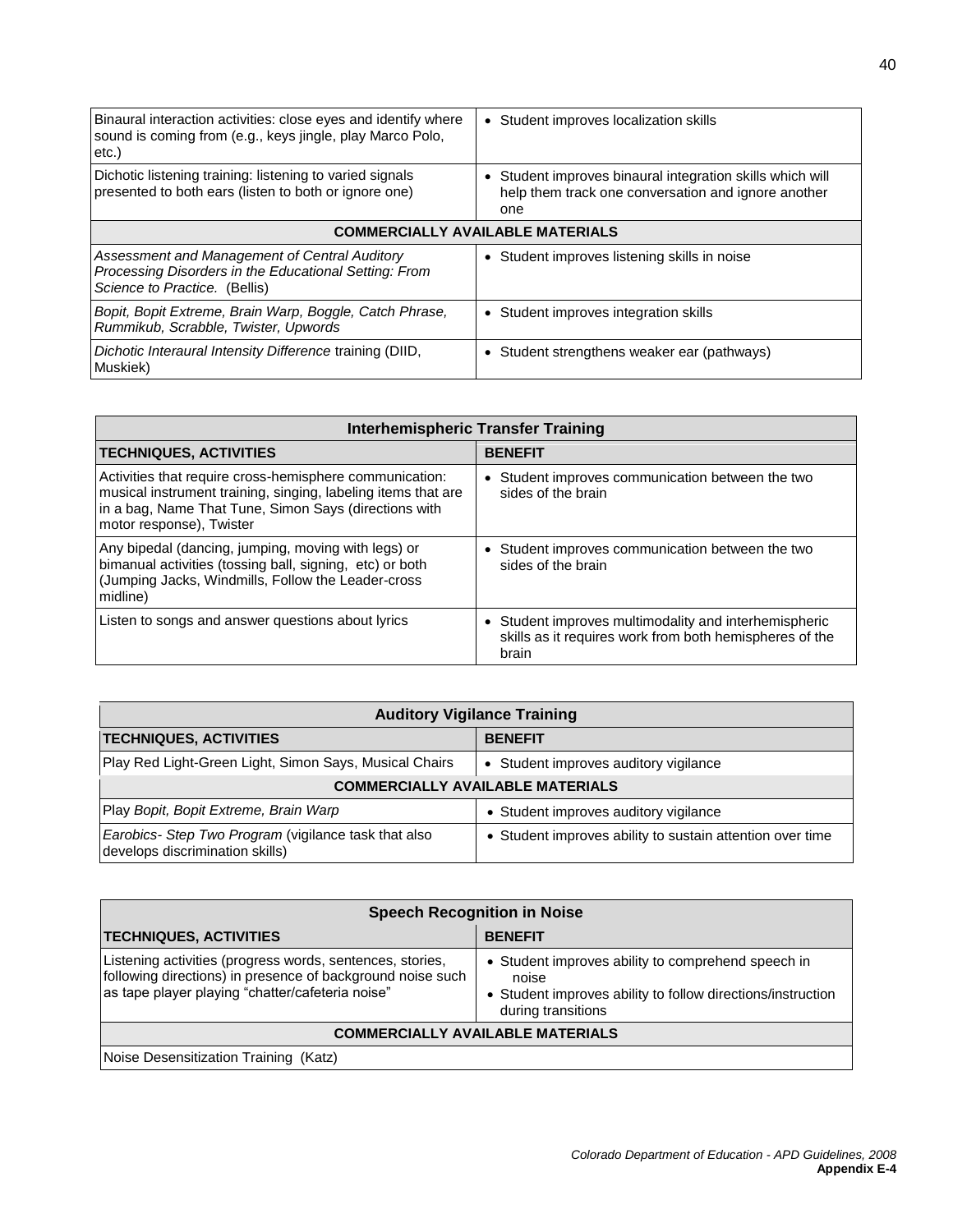## **Compensatory and Metacognitive Strategies for Students with APD<sup>1</sup>**

Students learn to use compensatory and metacognitive strategies to increase their access to auditory instruction at the universal, targeted and intensive levels. Since all students are expected to listen in the classroom, there are skills that the regular classroom teacher or other professional can model and teach. Organization, active listening and self advocacy are skills that all students need. As students' needs become more significant, specialized instruction is critical.

## **UNIVERSAL LEVEL**

| <b>STRATEGY</b>                                                                                                                                                                                                                          | <b>BENEFIT</b>                                                                                                                                                                                                                                                                                                                                                            |
|------------------------------------------------------------------------------------------------------------------------------------------------------------------------------------------------------------------------------------------|---------------------------------------------------------------------------------------------------------------------------------------------------------------------------------------------------------------------------------------------------------------------------------------------------------------------------------------------------------------------------|
| Students learn to become active rather than passive listeners to $\bullet$<br>linstruction<br>-Teach students to accept responsibility for<br>listening comprehension<br>-Teach students listening behaviors such<br>as physical posture | Students make connections with what is being heard,<br>increasing retention<br>Students learn how to avoid or prevent pitfalls in the<br>communicative environment<br>Students demonstrate appropriate listening behaviors<br>with peers in discussions as well as teacher directed<br>instruction<br>Students ask questions to seek clarification to enhance<br>learning |

## **TARGETED LEVEL**

*(includes all of the above plus those below)*

| <b>STRATEGY</b>                                                                                                                                              | <b>BENEFIT</b>                                                                                                                   |
|--------------------------------------------------------------------------------------------------------------------------------------------------------------|----------------------------------------------------------------------------------------------------------------------------------|
| Teach and model self-advocacy so student learns to identify<br>obstacles for learning and understands appropriate time and<br>manner to approach the teacher | Student learns how the environment impacts access to<br>instruction and identifies compensatory strategies to<br>increase access |
| Teach and model organizational skills to promote use of<br>planners                                                                                          | Student develops good organizational skills to find<br>materials, manage assignments, and complete work                          |
| Encourage use of visualizing skills                                                                                                                          | Student activates visual modality to supplement<br>auditory modality.                                                            |
| Use of peer note-taker                                                                                                                                       | Student accesses additional student notes                                                                                        |

## **INTENSIVE / INDIDUALIZED LEVEL**

*(includes all of the above plus those below)*

| <b>STRATEGY</b>                                                                                                                                            | <b>BENEFIT</b>                                                                               |
|------------------------------------------------------------------------------------------------------------------------------------------------------------|----------------------------------------------------------------------------------------------|
| Teach awareness of communication breakdown                                                                                                                 | Student learns to recognize need for communication<br>repair strategies                      |
| Teach specific chunking skills                                                                                                                             | Student learns to chunk information from word to<br>complex sentence level                   |
| Teach visualizing skills                                                                                                                                   | Student uses visualization to increase recall and<br>comprehension of auditory information   |
| Teach subvocalizing skills                                                                                                                                 | Student uses subvocalizing skills (auditory rehearsal)<br>to increase auditory recall        |
| Encourage and promote use of technology to increase access<br>to instruction such as personal FM system, note-taking system,<br>voice recorder, captioning | Student is aware of needs and uses technology and<br>other accommodations to increase access |

 1 Hamaguchi, P.M., (2002) *It's Time to Listen: Metacognitive activities for improving auditory processing in the classroom.* Austin, TX: Pro-Ed; Hamaguchi, P.M. (2003) *A Metacognitive Program for Treating Auditory Processing Disorders.* Austin, TX: Pro-Ed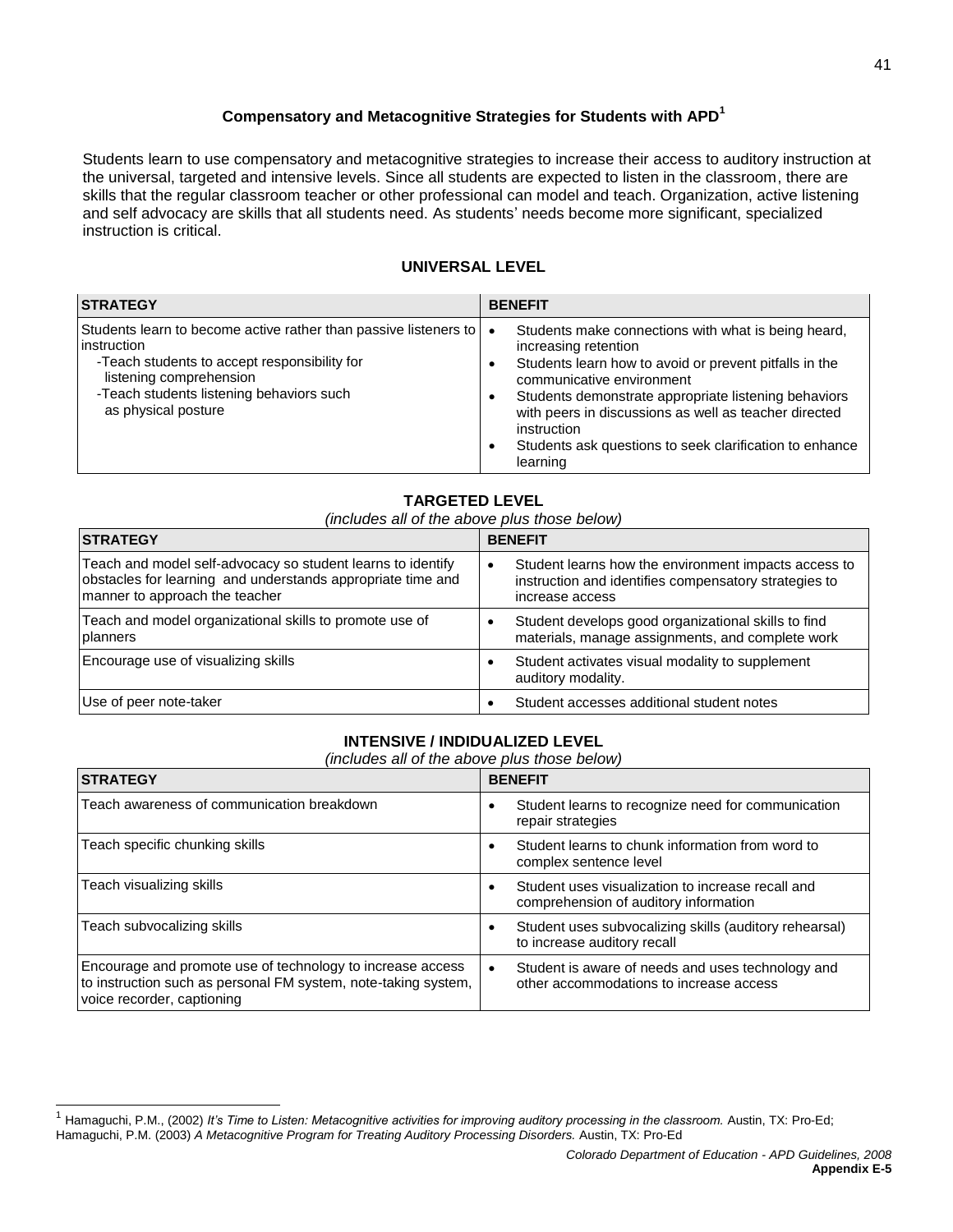## **Parent Tips for Communicating at Home<sup>1</sup>**

- 1. Set aside specific times during the day to work with your child. Let these times be for you and your child to work one on one.
- 2. Start with short work periods and gradually increase them. A good rule is to stop when your child is at the peak of success. Don't push him or her to the point of failure.
- 3. Be as objective and patient as you can. Speak to your child in a quiet, firm voice.
- 4. Give short and simple commands or directions.
- 5. If a task is too difficult for your child, move on to something easier. Then come back to the first task after changing it so that your child can succeed.
- 6. When your child is capable of doing a task, gently insist that he or she finish it.
- 7. Be aware of your child's abilities as well as his or her weaknesses. Don't continue using tasks that are too easy for your child. There should be some challenge to hold your child's attention.
- 8. Praise your child for even the smallest success. Do not emphasize failures.
- 9. Really listen to your child. Be there when he or she needs your help.
- 10. Relax with your child. Enjoy your time together.

l

- 11. Be honest with your child. Don't say there is nothing wrong. No one knows better than your child that something is wrong with the way he or she learns.
- 12. Take a positive approach: "There is help. You can learn. Learning might seem slow for a while. But I'm in this with you."
- 13. The latest and most important tip is this: Be easy on yourself: You didn't create your child's learning disabilities. You can't handle everything at once. You're human. Sometimes you won't have the patience to work with your child. Sometimes you'll feel like giving up. Don't. Ask for help when you need it. Go to your child's doctor, teacher, or school psychologist. Talk regularly with other parents of children with learning disabilities. Remember, *you're not* in this *alone* either.

#### **Specific Difficulties and Helpful Hints For Listening Problems**

- *"There's too much going on at once. It's hard for me to really listen."*
	- 1. Have your child tell you when a sound begins and ends. Stand behind your child and make a noise. Ask your child to raise a hand when the noise stops and to lower it when the noise begins again.
	- 2. Encourage your child to listen for the direction of a sound. While your child is sitting at a table with eyes closed, ring a bell or make another sound. Ask your child to turn toward the direction the sound is coming from. Begin the activity standing close and then move away to different parts of the room.

<sup>&</sup>lt;sup>1</sup> D'Antoni, A. et.al. (1978) *A Parent's Guide to Learning Disabilities: Understanding and Helping Your Child.* Continental Press Educational Publishers, 1978 pp. 22-29.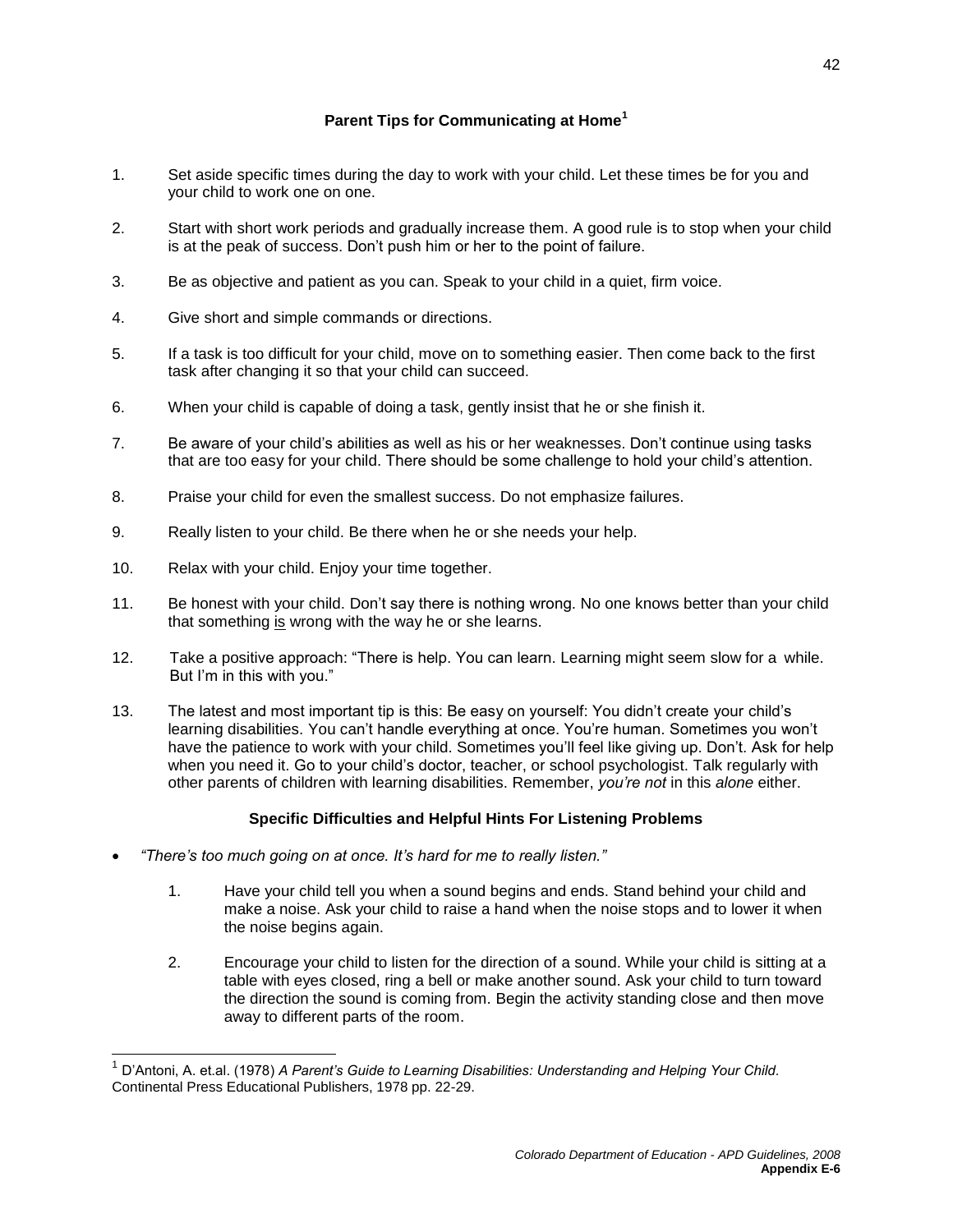- 3. Hum a tune or play notes on a piano or other instrument. Have your child tell you when he or she hears a high sound, a low sound, a soft sound, a loud sound, a group of fast notes, or a group of slow notes.
- 4. Cover small jars (such as baby food jars) with paper. Inside put various things to shake: coins, macaroni, salt, etc. Be sure the things make different sounds. Put a sample of each thing on a table. Then have your child shake each jar and match the sound with the correct sample.
- *"I can't remember what certain things sound like. And I can't tell if sounds are the same or different."*
	- 1. Have your child match sounds with the objects or people that make them.
		- a. Have your child listen to objects that make sounds, such as a doorbell, an alarm clock, or an oven timer. Imitate the sounds and have your child do the same.
		- b. Point to objects around the house that sounds, such as a faucet, a pocket watch, or an electric mixer. Ask you child to imitate the sound of each one.
		- c. On a table, place various objects that make noise. Have your child turn around while you use one of them. For example, blow a whistle, ring a bell, crumble paper, or hit a board with a hammer. Then have your child pick out the correct object and repeat the sound.
		- d. Ask your child to identify familiar voices on the telephone or on tape recordings.
	- 2. Have your child tell you whether two sounds are the same or different. Start with very different sounds, such as a clap and a whistle. Gradually work up to similar sounds, such as a pencil tapping against wood and a pencil tapping against glass.
	- 3. Help your child identify beginning letter sounds.
		- a. Say the beginning sound of a letter, such as "b". Have your child look through an old magazine to find three pictures whose names begin with the "b" sound.
		- b. Say three words (cow, pan, call) and have your child tell which two have the same beginning sound.
		- c. Say three words (tell, talk, run) and have your child tell which one has a different sound.
	- 4. Help your child identify word sounds.
		- a. Say a word, such as sun, and have your child repeat it. Then say three words (horse, play, sun) and have your child clap when he or she hears sun.
		- b. Say three words (barn, run, girl) and have your child clap when he or she hears a word that rhymes with sun.
- *"I can't remember what I hear."*
	- 1. Tap out simple rhythm patterns with your fingers or clap your hands in a pattern. Ask your child to repeat the patterns. Gradually make the patterns more difficult.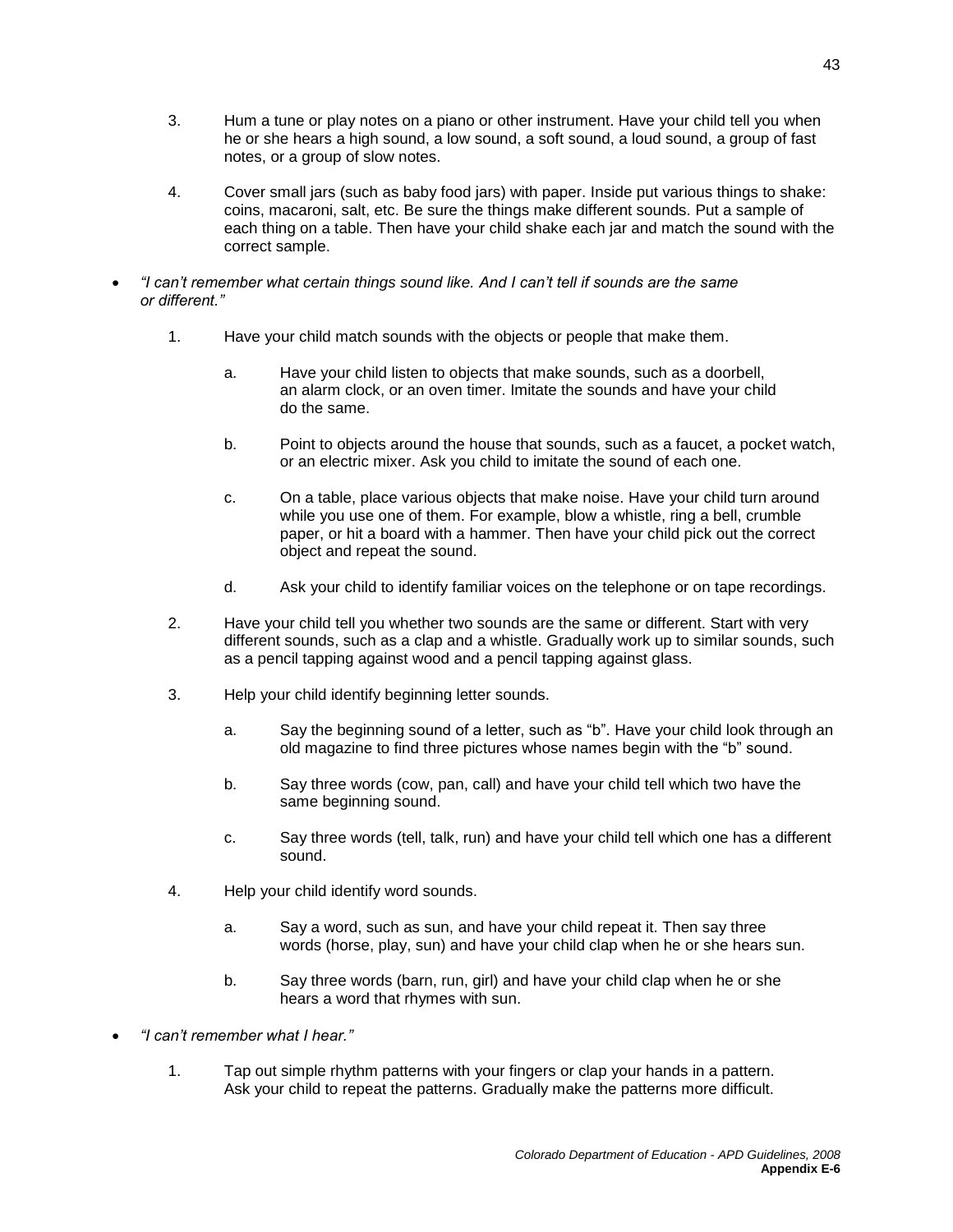- 2. Read a short list of four words to your child. First ask how many words were in the list. Then read the list again and ask what words were in it. Start with related words (milk, apple, cake, bread). Gradually begin to use related words and numbers.
- 3. Have your child listen to a radio or television report and remember to tell you a specific item, such as the time, the weather conditions, the score of a game, etc.
- 4. Go over the words of a short song or a poem very slowly. Ask your child to repeat short phrases after you. Discuss the meaning of difficult words and sentences to be sure your child understands them. Help your child repeat longer phrases until he or she can say the entire song or poem.
- "*I don't always understand what words mean."*
	- 1. Try to face your child when talking. Your expressions will help him or her understand what you mean.
	- 2. Talk with your child about the meaning of jokes and riddles.
	- 3. Read a story with your child every day. Ask questions about the story, letting your child tell you about his or her favorite part, the funniest part, the scariest part, and so on.
	- 4. While reading a familiar story to your child, occasionally insert nonsense sentences or sentences that have nothing to do with the tale. Ask you child to listen for the sentences that do not belong and to tell you about them.
- "*I can't follow directions."*
	- 1. *Tell* your child how to do things instead of *showing* him or her. Use simple, familiar words in your directions and allow enough time for your child to respond. Begin with one direction at a time, building up slowly to a series of directions: "Toast a piece of bread. Spread butter on it. Sprinkle it with cinnamon and sugar."
	- 2. Have your child write simple directions as you give them: "Open the door." "Turn on the light." "Carry out the trash." This exercise will help your child write homework assignments in school. If your child cannot write yet, have him or her draw simple pictures of the series of directions. Then have your child carry them out.
	- 3. Play "Simon Says" with your child. Tell your child to move a certain way (to hop on one foot, take two steps forward, and so on). If you say "Simon Says" first, your child should follow your directions. If you do not say "Simon Says," your child should stand still.
- *"It's hard for me to make my sentences make sense."*
	- 1. Emphasize associations by having your child finish incomplete sentences: "I carry an umbrella when it \_\_\_\_\_\_\_\_\_\_\_\_\_\_. ""I clap with my\_\_\_\_\_\_\_\_\_\_\_." "I went to the grocery store and bought
	- 2. Really talk with your child for a few minutes each day. Give him or her full attention and listen carefully. Ask questions about what your child likes and dislikes, what happened in school, what games your child plays. Remember to encourage the use of complete sentences.
	- 3. Have your child describe the objects and people he or she sees while riding in a car or bus: "Look out the window and see if you can find anything that's big. Tell me in a sentence what you see that is small."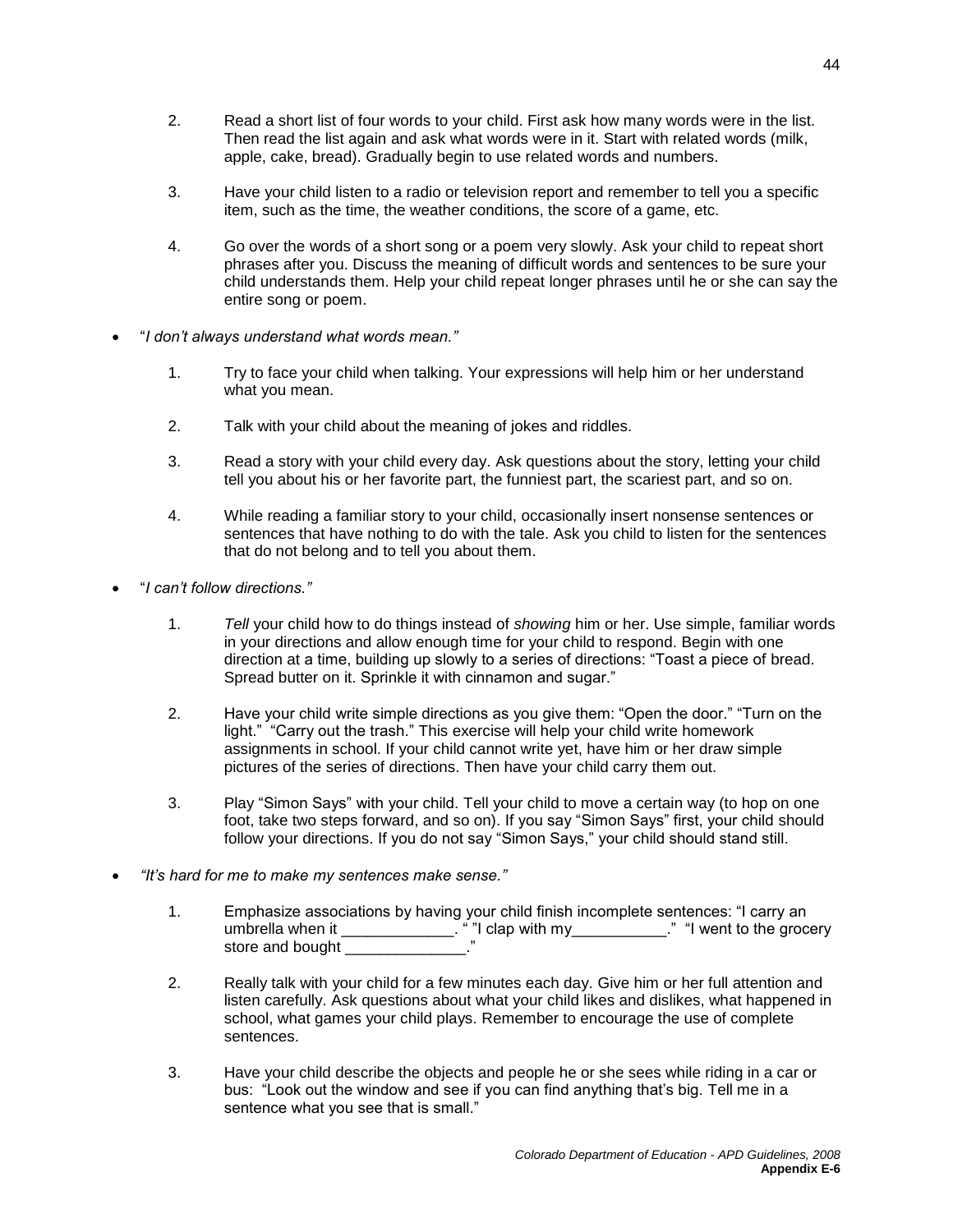## **APPENDIX F. FORMS Auditory Processing Assessment Profile**

| Name: DOB: CA: Date: Date:                                                                                                                                           |  |  |  |  |  |  |  |  |  |  |                        |  |  |  |  |  |
|----------------------------------------------------------------------------------------------------------------------------------------------------------------------|--|--|--|--|--|--|--|--|--|--|------------------------|--|--|--|--|--|
|                                                                                                                                                                      |  |  |  |  |  |  |  |  |  |  | Above Average<br>+2 +3 |  |  |  |  |  |
|                                                                                                                                                                      |  |  |  |  |  |  |  |  |  |  |                        |  |  |  |  |  |
| <b>Standard Score</b> 1 2 3 4 5 6 7 8 9 10 11 12 13 14 15 16 17 18 19<br>55 70 85 100 115 130 130 145<br><b>Percentile Rank</b> 1 5 10 20 30 40 50 60 70 80 90 95 99 |  |  |  |  |  |  |  |  |  |  |                        |  |  |  |  |  |
| <b>Percentile Rank</b>                                                                                                                                               |  |  |  |  |  |  |  |  |  |  |                        |  |  |  |  |  |
| <b>AUDITORY:</b>                                                                                                                                                     |  |  |  |  |  |  |  |  |  |  |                        |  |  |  |  |  |
|                                                                                                                                                                      |  |  |  |  |  |  |  |  |  |  |                        |  |  |  |  |  |
|                                                                                                                                                                      |  |  |  |  |  |  |  |  |  |  |                        |  |  |  |  |  |
|                                                                                                                                                                      |  |  |  |  |  |  |  |  |  |  |                        |  |  |  |  |  |
|                                                                                                                                                                      |  |  |  |  |  |  |  |  |  |  |                        |  |  |  |  |  |
|                                                                                                                                                                      |  |  |  |  |  |  |  |  |  |  |                        |  |  |  |  |  |
|                                                                                                                                                                      |  |  |  |  |  |  |  |  |  |  |                        |  |  |  |  |  |
| <b>LANGUAGE:</b>                                                                                                                                                     |  |  |  |  |  |  |  |  |  |  |                        |  |  |  |  |  |
|                                                                                                                                                                      |  |  |  |  |  |  |  |  |  |  |                        |  |  |  |  |  |
|                                                                                                                                                                      |  |  |  |  |  |  |  |  |  |  |                        |  |  |  |  |  |
| <b>COGNITIVE:</b>                                                                                                                                                    |  |  |  |  |  |  |  |  |  |  |                        |  |  |  |  |  |
|                                                                                                                                                                      |  |  |  |  |  |  |  |  |  |  |                        |  |  |  |  |  |
| <b>SOCIAL/EMOTIONAL:</b>                                                                                                                                             |  |  |  |  |  |  |  |  |  |  |                        |  |  |  |  |  |
|                                                                                                                                                                      |  |  |  |  |  |  |  |  |  |  |                        |  |  |  |  |  |
| <b>EDUCATIONAL:</b>                                                                                                                                                  |  |  |  |  |  |  |  |  |  |  |                        |  |  |  |  |  |
|                                                                                                                                                                      |  |  |  |  |  |  |  |  |  |  |                        |  |  |  |  |  |
| <b>OBSERVATIONS/COMMENTS:</b>                                                                                                                                        |  |  |  |  |  |  |  |  |  |  |                        |  |  |  |  |  |
|                                                                                                                                                                      |  |  |  |  |  |  |  |  |  |  |                        |  |  |  |  |  |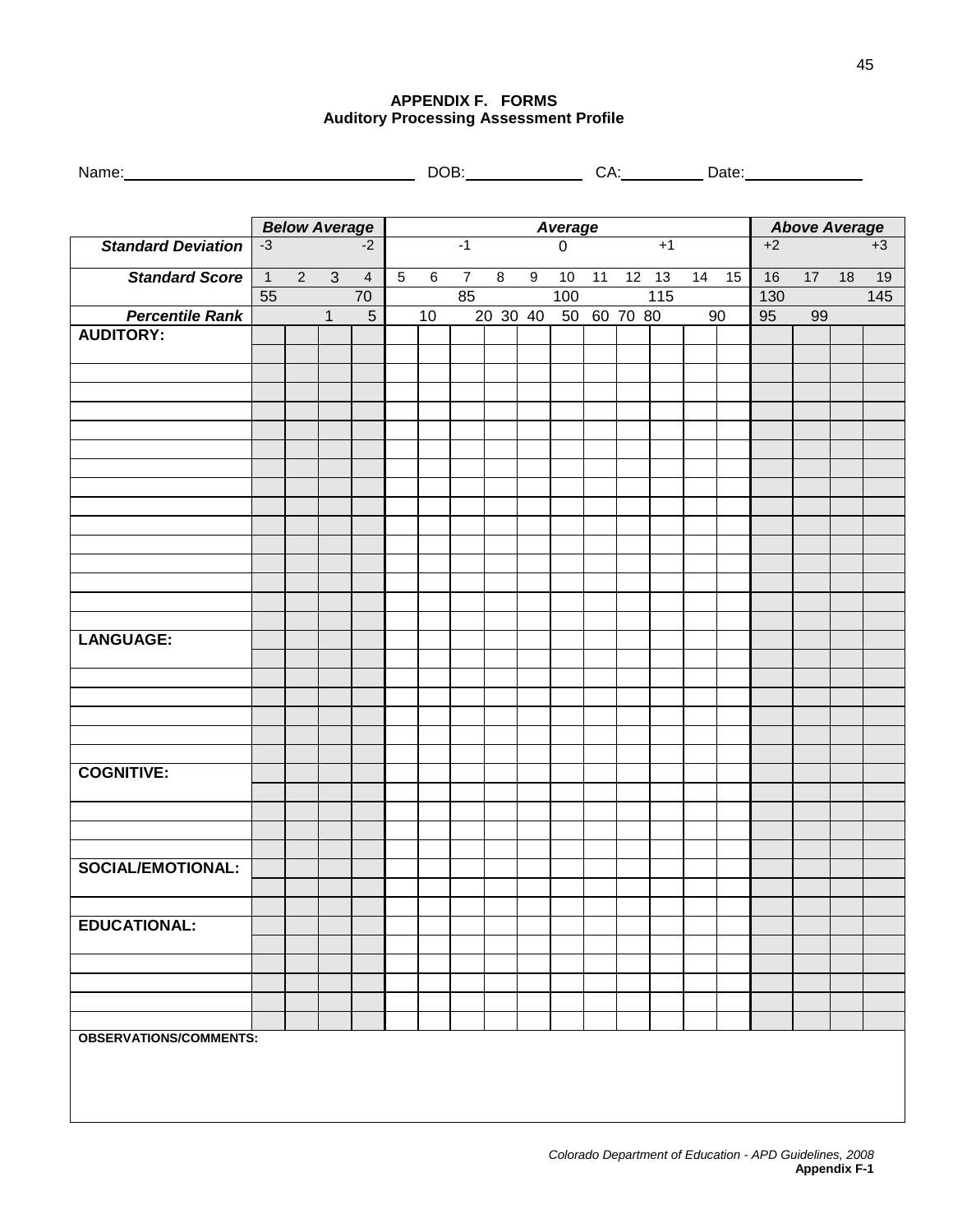### **Referral for Auditory Processing Assessment**

| <b>Student Name</b>                                              |       | School          |            | Date            |
|------------------------------------------------------------------|-------|-----------------|------------|-----------------|
| Date of Birth                                                    | Grade | ID#             | <b>Sex</b> | <b>IEP</b> Date |
| Referred By                                                      |       | <b>Position</b> |            | Phone #         |
| Name and Phone # of person with whom to schedule the appointment |       |                 |            |                 |

When referring for an auditory processing assessment, the following must occur **PRIOR** to the assessment and should be considered **only after the diagnostic evaluations have been conducted and examined.** Please check and complete the following information. All information will be kept confidential. Feel free to attach any additional information which you think may be helpful. Thank you.

#### **REFERRAL CRITERIA**

#### **Please confirm ALL of the following:**

- $\Box$  The student has passed a hearing screening in the past year
- $\Box$  The student is seven years of age or older
- $\Box$  The student is English proficient; APD assessments are normed on native English speakers
- $\Box$  The student has intelligible speech according to the Colorado Severity Rating Scale; if speech is not intelligible, it will be difficult to differentiate a production error from a processing error
- $\Box$  The student's cognitive function (non-verbal scales) is within the average range
- $\Box$  The student has participated in at least two RtI interventions without measurable progress; or the student is already on an IEP but demonstrating limited progress

#### **REFERRAL CHECKLIST**

#### **All of the items below must be ATTACHED to this referral. Please do not submit until all items have been checked off.**

- $\Box$  APD Referral Checklist (this form)
- $\Box$  Auditory checklist completed by the classroom teacher, special educator, and parent
- □ Current speech/language assessment
- $\Box$  Current educational assessment
- $\Box$  Current psychological assessment
- $\Box$  Current health history

#### **Please state specific referral concerns**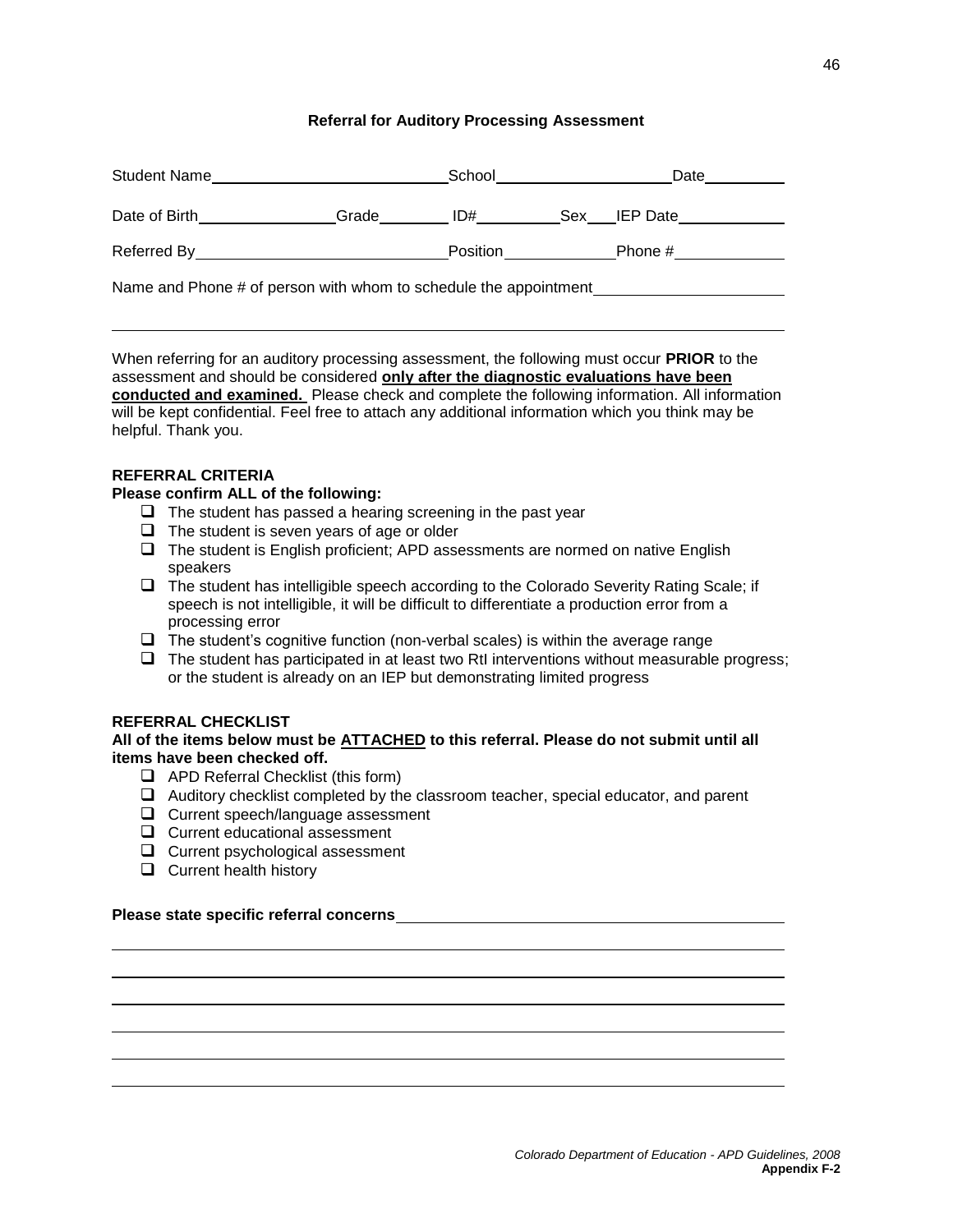## **Classroom Performance / Impact Questionnaire<sup>1</sup>**

|                                                                                                                                                                                                                                                                                                                                                                                                                                                                                                                                                                                                                                                                                                                                                                                                                                                                                                                                                                                                                                                                                                                                                                                                                                                                                                                                                                                                                                                                                                                                                                                                                                                                                                                                | School: Analysis and the second service of the service of the series of the series of the series of the series                                                                        |                                                                                                                                                                                                                                                                                                                                                                                                                                                                                                                                                                                                                                                                                                                                             |                                                                                                                                                                                                                                                                                                                                                   | Date of Birth: ____________Grade: ______Teacher: _______________________________                                                                                                                                                                                                                                                                                                                                                                                                                                                                                                                                                                                                                                                                                      |
|--------------------------------------------------------------------------------------------------------------------------------------------------------------------------------------------------------------------------------------------------------------------------------------------------------------------------------------------------------------------------------------------------------------------------------------------------------------------------------------------------------------------------------------------------------------------------------------------------------------------------------------------------------------------------------------------------------------------------------------------------------------------------------------------------------------------------------------------------------------------------------------------------------------------------------------------------------------------------------------------------------------------------------------------------------------------------------------------------------------------------------------------------------------------------------------------------------------------------------------------------------------------------------------------------------------------------------------------------------------------------------------------------------------------------------------------------------------------------------------------------------------------------------------------------------------------------------------------------------------------------------------------------------------------------------------------------------------------------------|---------------------------------------------------------------------------------------------------------------------------------------------------------------------------------------|---------------------------------------------------------------------------------------------------------------------------------------------------------------------------------------------------------------------------------------------------------------------------------------------------------------------------------------------------------------------------------------------------------------------------------------------------------------------------------------------------------------------------------------------------------------------------------------------------------------------------------------------------------------------------------------------------------------------------------------------|---------------------------------------------------------------------------------------------------------------------------------------------------------------------------------------------------------------------------------------------------------------------------------------------------------------------------------------------------|-----------------------------------------------------------------------------------------------------------------------------------------------------------------------------------------------------------------------------------------------------------------------------------------------------------------------------------------------------------------------------------------------------------------------------------------------------------------------------------------------------------------------------------------------------------------------------------------------------------------------------------------------------------------------------------------------------------------------------------------------------------------------|
| Case Manager:                                                                                                                                                                                                                                                                                                                                                                                                                                                                                                                                                                                                                                                                                                                                                                                                                                                                                                                                                                                                                                                                                                                                                                                                                                                                                                                                                                                                                                                                                                                                                                                                                                                                                                                  | Speech Pathologist: __                                                                                                                                                                |                                                                                                                                                                                                                                                                                                                                                                                                                                                                                                                                                                                                                                                                                                                                             | Provider Interviewed:                                                                                                                                                                                                                                                                                                                             |                                                                                                                                                                                                                                                                                                                                                                                                                                                                                                                                                                                                                                                                                                                                                                       |
| Classroom Concerns (check all that are concerns, then prioritize top 3)<br>listening in large group<br>sustained attention<br>work completion<br>social skills/friendships<br>work accuracy<br>low frustration level<br>risk taking<br>learns poorly from auditory channel (visual is stronger)<br>listening/language processing (check all that apply then prioritize top 3)<br>__ difficulty listening _ small group _ large group _ 1:1<br>__ difficulty understanding age appropriate vocabulary<br>difficulty understanding directions _simple_complex<br>difficulty understanding complex language (longer sentences)<br>difficulty paraphrasing/summarizing<br>difficulty answering questions accurately<br>___ difficulty retelling stories<br>__ needs extra wait time to answer questions<br>difficulty with immediate recall<br>difficulty with immediate recall but will answer later<br>confuses sounds/words with others<br>difficulty localizing sounds<br>difficulty with abstract language (figurative language)<br>difficulty participating or maintaining relevancy in discussions<br>describe accommodations or interventions that are successful (i.e.<br>getting eye contact, moving closer to redirect, cueing transitions, etc.)<br>sustained attention (check all that apply)<br>easily distracted ___noise ___visuals___ items within reach<br>day dreams/stares off<br>gets started but loses focus during task_<br>needs constant prompts/reminders to complete work<br>difficulty following directions during transitions<br>doesn't pay attention to detail __ auditory __ visual<br>loses train of thought while talking<br>describe typical distracters and accommodations that are successful | participation in large group<br>___ memory/retention<br>__ homework completion<br>cognitive shift/flexibility<br>organizational skills<br>anxiety<br>__ impulsive/ lack of inhibition | working memory (check all that apply)<br>__ difficulty repeating directions with slight delay<br>__ difficulty recalling information auditorally when delayed<br>__ difficulty recalling order __first __last __middle<br>__ long term memory concerns<br>thinking/reasoning concerns<br>__ difficulty with abstract concepts<br>___ difficulty solving problems<br>difficulty reading non-verbal cue<br>___ difficulty generalizing concept<br>reading concerns<br>math concerns<br>$\equiv$ difficulty with visual relationships (i.e., \$=dollar signs)<br>___ difficulty using space<br>writing concerns<br>__ difficulty copying<br>__ difficulty planning/formulating ideas<br>difficulty with handwriting<br>retention is a concern) | difficulty repeating directions __simple __complex<br>difficulty recalling details _ auditory _ visual<br>memorization of rote facts _auditory _visual<br>difficulty recalling usual details _ auditory _visual<br>difficulty understanding cause/effect<br>difficulty aligning numbers (computation)<br>difficulty with organization and content | difficulty remembering instructional sequences (e.g. long division)<br>difficulty following classroom procedures/knowing routines<br>_phonics ___decoding/word attack ___vocabulary ___sight words<br>comprehension (indicate which is most impacted) __fluency<br>describe interventions (especially if phonics/word attack is checked)<br>describe impact of environment, length of text on comprehension<br>__ difficulty with spelling (describe errors: __ words sounded out<br>___ words have beginning/end sounds but errors in middle<br>___ some recognizable error patterns ___ consonants ___ vowels<br>no recognizable error patterns but words have correct length)<br>describe interventions (especially if spelling is checked or if lack of progress/ |

1 CPI Questionnaire © 2008 Donna Massine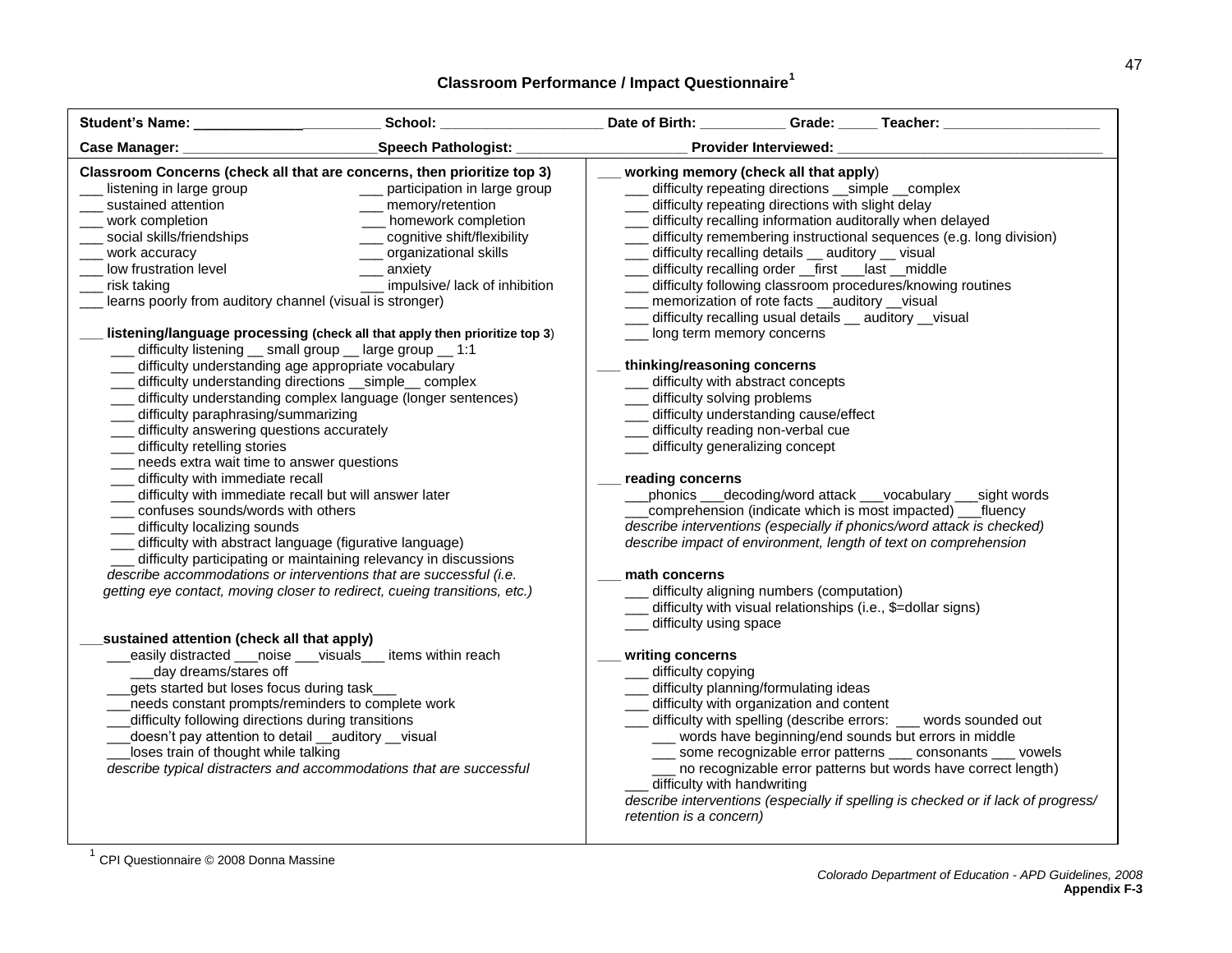| metacognition (check all that apply)<br>unaware when not understanding instruction<br>unaware when not following directions accurately<br>gets stuck on one approach/solution<br>unaware of resources or ways to seek help<br>doesn't attempt to resolve problems, waits for help<br>doesn't check or edit work<br>task initiation (check all that apply)<br>difficulty getting started but completes task once it is begun<br>_ needs redirection (__can't repeat ___can repeat, ___doesn't start)<br>difficulty starting task with incomplete previous task<br>_ difficulty following directions during transitions<br>_ watches peers for additional cues to begin work<br>needs assurance before starting (hesitates with taking risks)<br>waits for personal redirection before starting (learned behavior)<br>organization concerns<br>difficulty tracking assignments<br>___ difficulty remembering order/sequence<br>difficulty finding materials (misses directions)<br>difficulty remembering to write assignments down<br>difficulty keeping belongings neat/appropriate place<br>difficulty keeping backpack organized<br>difficulty with home/school communication | emotional regulation/self control/ inhibition concerns<br>becomes easily upset<br>acts impulsively (verbally or physically)<br>interrupts others<br>difficulty waiting for turn<br>anxious<br>motor concerns<br>difficulty with writing (legibility)<br>awkward, clumsy (bumps into things)<br>balance<br>difficulty crossing midline<br>environment issues<br>classroom placement next to noisy area (gym, band/music room)<br>classroom located in portable<br>classroom has poor acoustics (i.e. no carpet, HVAC, windows, hall noise)<br>number of students in classroom ___ single grade<br>multi grade<br>current seating arrangement/placement in class<br>Strengths Describe what the student can do well. |
|---------------------------------------------------------------------------------------------------------------------------------------------------------------------------------------------------------------------------------------------------------------------------------------------------------------------------------------------------------------------------------------------------------------------------------------------------------------------------------------------------------------------------------------------------------------------------------------------------------------------------------------------------------------------------------------------------------------------------------------------------------------------------------------------------------------------------------------------------------------------------------------------------------------------------------------------------------------------------------------------------------------------------------------------------------------------------------------------------------------------------------------------------------------------------------|--------------------------------------------------------------------------------------------------------------------------------------------------------------------------------------------------------------------------------------------------------------------------------------------------------------------------------------------------------------------------------------------------------------------------------------------------------------------------------------------------------------------------------------------------------------------------------------------------------------------------------------------------------------------------------------------------------------------|
| time management concerns<br>difficulty breaking assignments into smaller steps<br>difficulty developing a timeline (plan)<br>difficulty finishing task in time given<br>difficulty using time efficiently<br>gets started but loses focus during task                                                                                                                                                                                                                                                                                                                                                                                                                                                                                                                                                                                                                                                                                                                                                                                                                                                                                                                           | Describe what approaches/strategies have worked well.                                                                                                                                                                                                                                                                                                                                                                                                                                                                                                                                                                                                                                                              |

**Additional notes/observations:** *(previous history-frequent ear infections, sensory integration/attention issues)*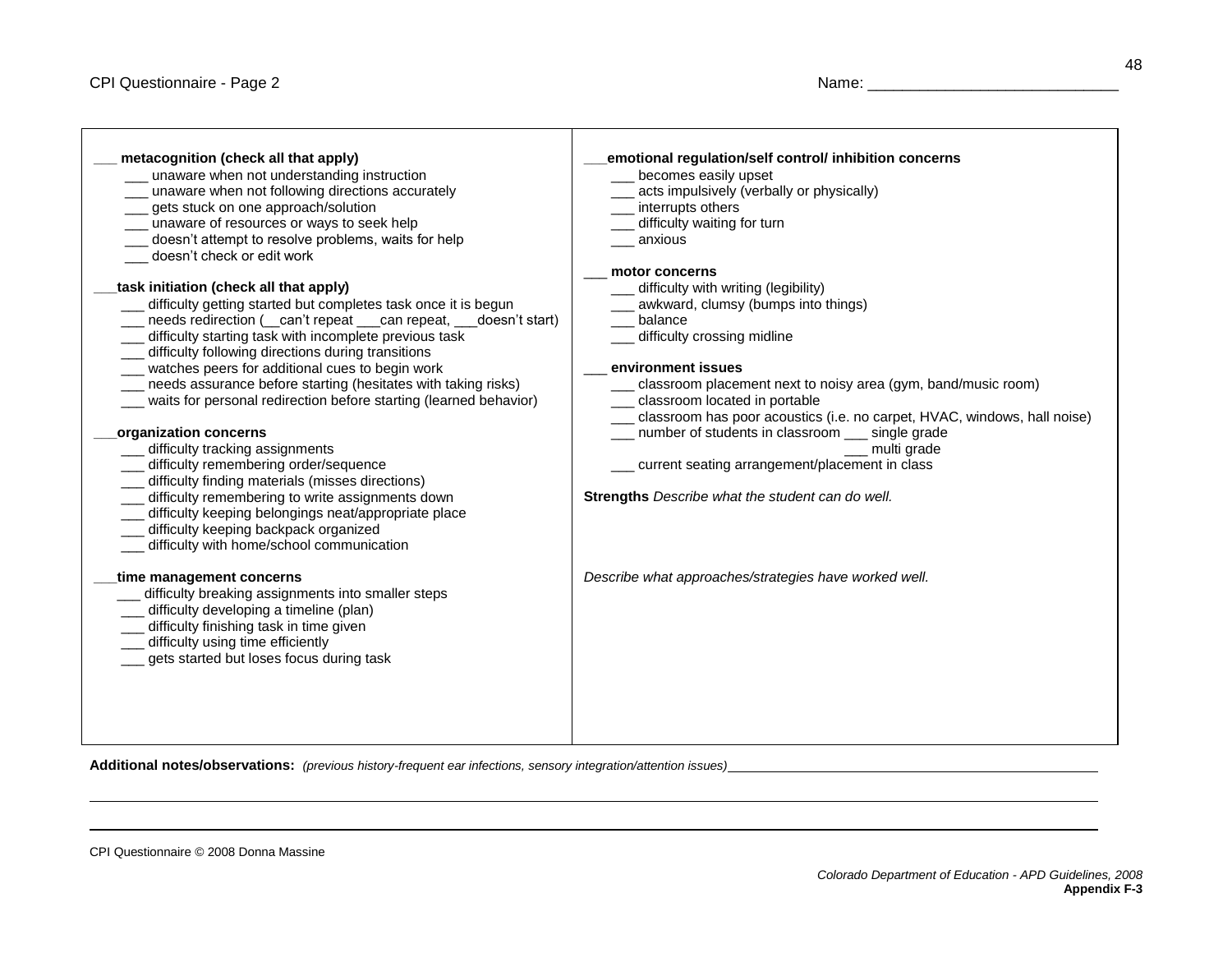| <b>General History</b>                                                                                                                                                                                                                                           |  |
|------------------------------------------------------------------------------------------------------------------------------------------------------------------------------------------------------------------------------------------------------------------|--|
| Student's Name: Manual According to the Control of Birth: Manual Age: Manual Age: Manual Age: Manual Age: Manual Age: Manual Age: Manual Age: Manual Age: Manual Age: Manual Age: Manual Age: Manual Age: Manual Age: Manual A                                   |  |
|                                                                                                                                                                                                                                                                  |  |
|                                                                                                                                                                                                                                                                  |  |
|                                                                                                                                                                                                                                                                  |  |
| City: City: City: City: City: City: City: City: City: City: City: City: City: City: City: City: City: City: City: City: City: City: City: City: City: City: City: City: City: City: City: City: City: City: City: City: City:                                    |  |
|                                                                                                                                                                                                                                                                  |  |
|                                                                                                                                                                                                                                                                  |  |
|                                                                                                                                                                                                                                                                  |  |
| Does anyone in the family (parents, siblings, aunts, uncles, etc) have a similar problem?<br>If yes, please                                                                                                                                                      |  |
|                                                                                                                                                                                                                                                                  |  |
|                                                                                                                                                                                                                                                                  |  |
| <b>Educational Information</b><br>Grade: School: School: School: School: Teacher or school contact: School: School: School: School: School: School: School: School: School: School: School: School: School: School: School: School: School: School: School: Scho |  |
|                                                                                                                                                                                                                                                                  |  |
| Is the student's school performance: Above average_________ Average______________ Below average________                                                                                                                                                          |  |
| Has student repeated a grade? ____Which grade(s)? _________Is student frequently absent from school? ________                                                                                                                                                    |  |
| Does the student struggle in any subjects? __ If yes, please list __________________________________                                                                                                                                                             |  |
|                                                                                                                                                                                                                                                                  |  |
| Does the student receive any special education services? _______ If yes, what services?                                                                                                                                                                          |  |
|                                                                                                                                                                                                                                                                  |  |
| Does the student have any learning problems? ___________ If yes, please explain ____________________                                                                                                                                                             |  |
|                                                                                                                                                                                                                                                                  |  |
|                                                                                                                                                                                                                                                                  |  |
| Does the student have any speech-language problems? ______ If yes, please explain _________________                                                                                                                                                              |  |
|                                                                                                                                                                                                                                                                  |  |
|                                                                                                                                                                                                                                                                  |  |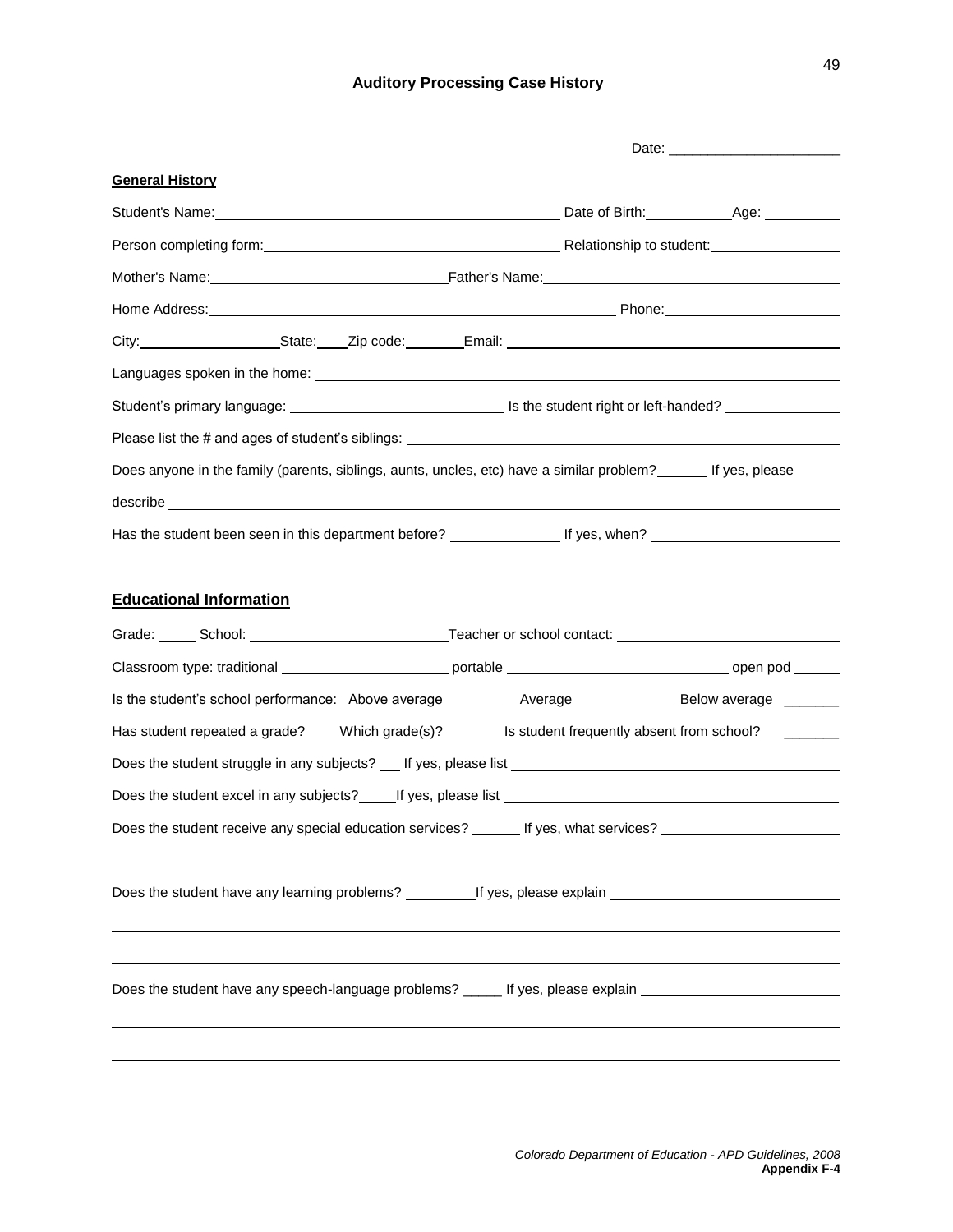#### **Processing Concerns**

Does the student have a problem listening or understanding? \_\_\_\_\_ If yes, please describe the problem: \_\_\_\_\_\_\_

When was the problem first noticed?\_\_\_\_

What treatment has the student received for this problem? \_\_\_\_\_\_

What questions would you like answered about the student's problem?<br>
<u>National consections</u>

#### **Developmental/Medical History**

*Please indicate if the student has experienced any of the following:*

| Premature Birth                        | Currently takes medication                   |
|----------------------------------------|----------------------------------------------|
| Problems before, during or after birth | Known hearing problems                       |
| Hyperbilirubinemia/Jaundice            | Speech-language difficulties                 |
| <b>Bacterial Meningitis</b>            | Sensory Integration Issues                   |
| Congenital or perinatal infections     | Autism Spectrum Disorder                     |
| Asphyxia/lack of oxygen at birth       | Attention Deficit Hyperactivity Disorder     |
| Mechanical ventilation                 | Syndromal abnormality                        |
| Head or neck abnormalities             | Serious illness or accidents                 |
| Fetal Alcohol Syndrome                 | Ear problems (Including: infections, eardrum |
| Delays in development                  | perforations, wax, drainage, ear pain)       |
| Fever over 104 degrees                 | Ear surgeries (i.e. tubes, etc.)             |

If your child has experienced any of the above, please explain (include specific treatment and medications): \_\_\_\_\_\_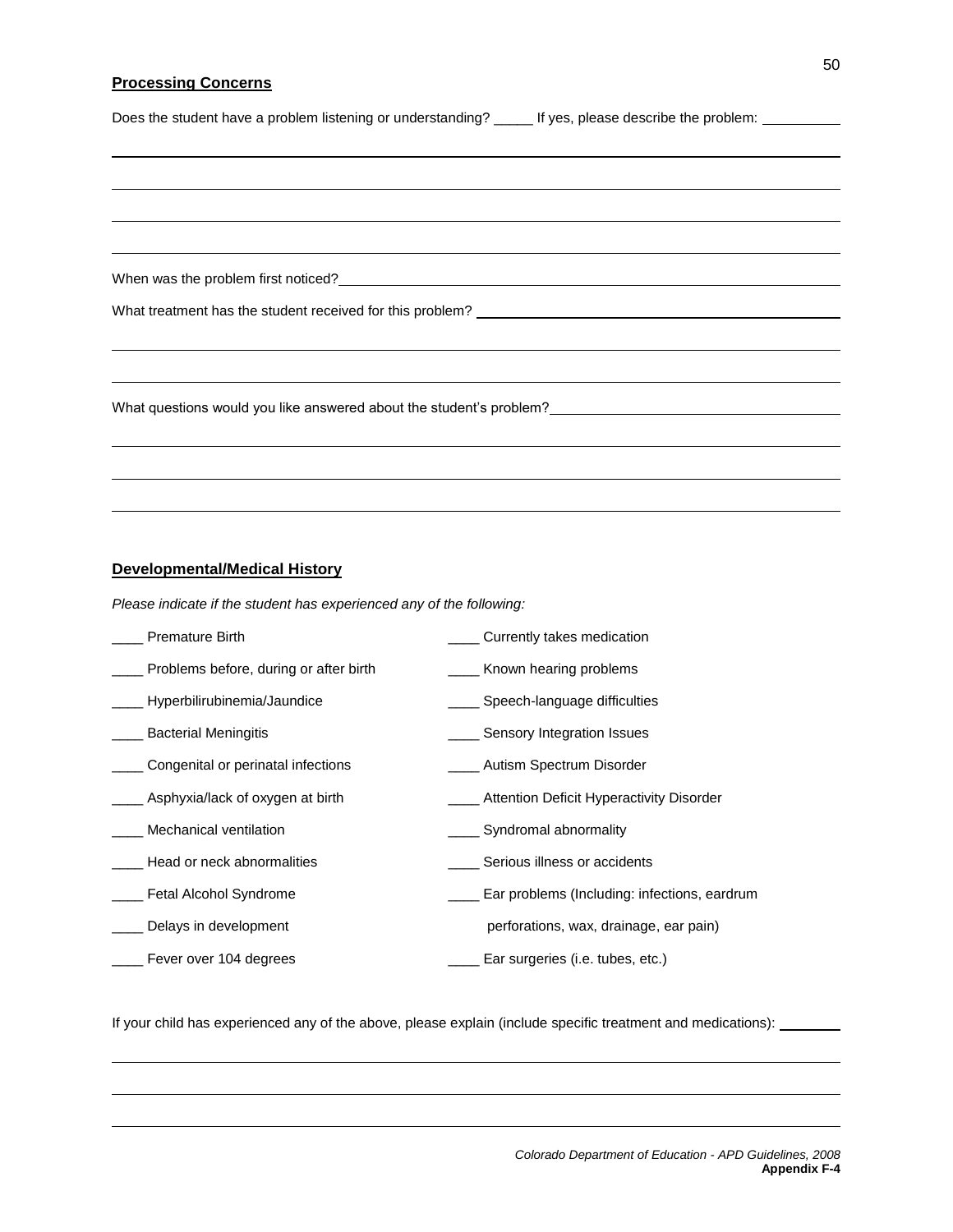### **Behaviors and Characteristics**

*Please indicate if the student exhibits any of the following:*

| Sensitive to loud sounds               | Temper tantrums                               |
|----------------------------------------|-----------------------------------------------|
| Appears to be confused in noisy places | Shy                                           |
| Easily upset by new situations         | Anxious                                       |
| Difficulty following directions        | Lacks self confidence                         |
| Restless/problems sitting still        | Lacks motivation                              |
| Hyperactive                            | Uncooperative                                 |
| Short attention span                   | Disobedient                                   |
| Impulsive                              | Inappropriate social behavior                 |
| Easily distracted                      | Does not complete assignments                 |
| Daydreams                              | Easily frustrated                             |
| Forgetful                              | Tires easily                                  |
| Asks for repetition                    | Irritable                                     |
| Reverses words, numbers or letters     | Dislikes school                               |
| Prefers to play with older children    | Difficulty understanding the meaning of words |
| Prefers to play with younger children  | Difficulty learning new concepts              |
| Prefers to play alone                  | Difficulty with reading                       |
| Seeks attention                        | Difficulty expressing ideas                   |
| Disruptive or rowdy                    |                                               |

*Please provide any additional information to help us understand the student's strengths and challenges.*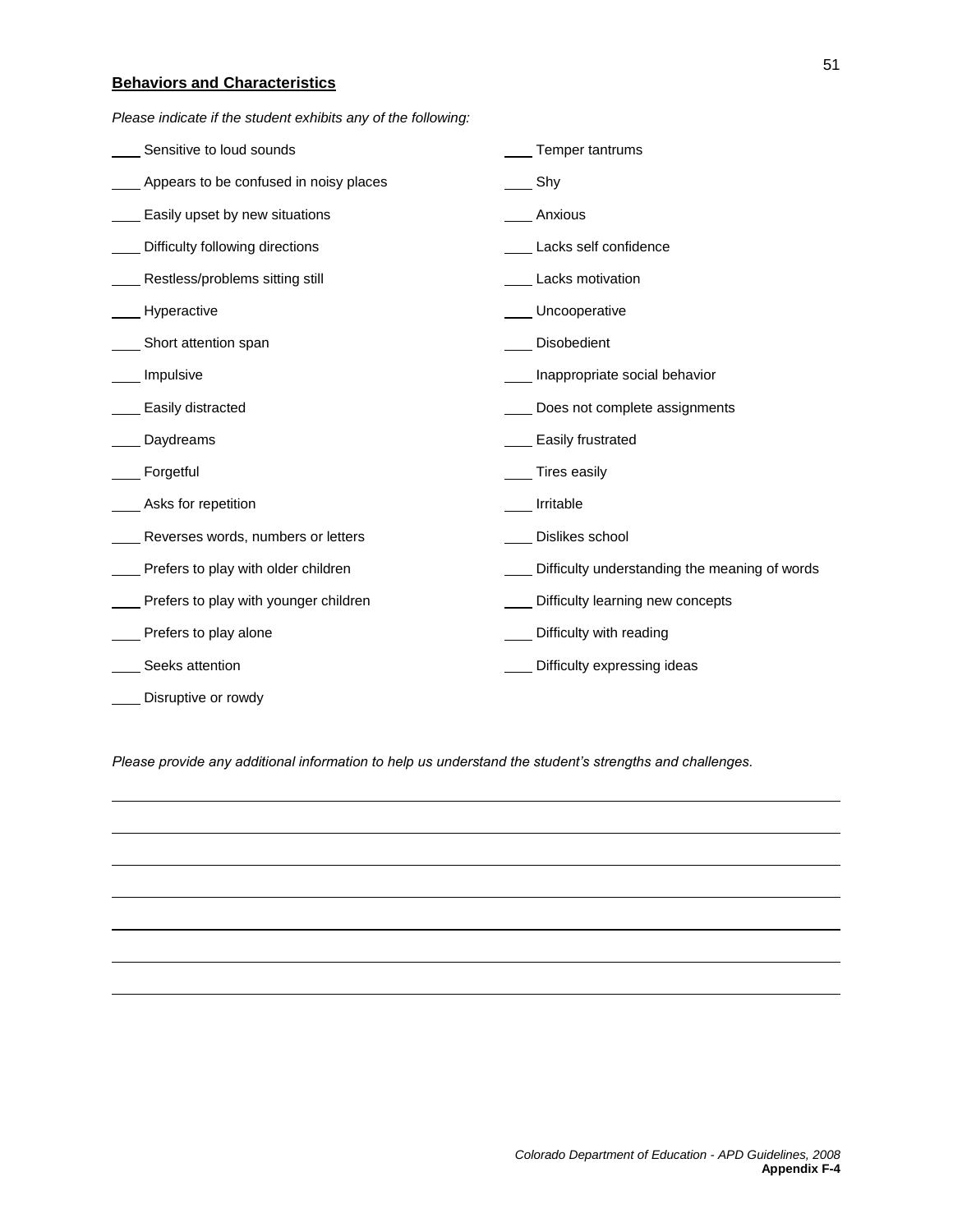## **NAME \_\_\_\_\_\_**\_\_\_\_\_\_\_\_**\_\_\_\_\_\_\_\_\_\_\_\_\_\_\_\_\_\_\_\_\_\_\_\_\_\_\_\_\_\_\_\_\_\_\_\_\_\_\_\_DOB \_\_\_\_\_\_\_\_\_\_\_\_\_\_\_\_DATE \_\_\_\_\_\_\_\_\_\_\_\_\_\_ SCHOOL \_\_\_\_\_\_\_\_\_\_\_\_\_\_\_\_\_\_\_\_\_\_\_\_\_\_\_\_\_\_\_\_\_\_\_\_\_\_\_\_\_\_\_\_\_\_\_\_\_ID \_\_\_\_\_\_\_\_\_\_\_\_\_\_\_\_\_\_GRADE \_\_\_\_\_**\_\_\_\_\_\_\_\_\_\_ The following accommodations and modifications are recommended for this student to improve access to auditory

information and are specific to the student's APD profile. Accommodations are in regular print; modifications are italicized.

## **ENVIRONMENT**

- $\Box$  Quiet, acoustically appropriate classroom
- $\Box$  Reduce/minimize distractions: Visual Auditory Spatial \_\_\_\_\_\_ Movement\_\_\_\_\_\_
- $\Box$  Appropriate seating

## **PACING**

- $\Box$  Decrease rate of speaking and delivery of instructions; use pauses before and after important points, emphasize critical information
- $\Box$  Extend time requirements for processing, responding and task completion
- $\Box$  Send school text, materials home for preview/review

## **PRESENTATION OF MATERIALS**

- $\Box$  Obtain student's attention prior to delivery of information
- $\Box$  Monitor student for fatigue/length of attending time; provide breaks if necessary
- $\Box$  Present demonstrations (model)
- $\Box$  Utilize manipulative/hands-on instruction
- $\Box$  Pre-teach vocabulary
- $\Box$  Use visual sequences/pictorial directions
- $\Box$  Use outlines, overheads, graphic highlighting, organizers (e.g. highly structured)
- $\Box$  Provide animated, expressive teaching
- $\Box$  Repeat; do NOT rephrase information
- $\Box$  Rephrase; do NOT repeat information

## **ASSIGNMENTS**

- $\Box$  Give directions in small, distinct steps
- $\Box$  Use written back-up for oral directions
- $\Box$  Give extra cues or prompts
- *Adapt worksheets, packets according to student's capabilities*

## **MATERIALS**

- $\Box$  Use supplementary materials
- $\Box$  Provide note taking assistance; copy of notes from another student

## **SELF-MANAGEMENT/FOLLOW THROUGH**

- $\Box$  Use visual daily schedule and calendars
- $\Box$  Train students to "look and listen"
- $\Box$  Check often for understanding/review
- $\Box$  Have student repeat directions
- $\Box$  Use study sheets to organize material
- $\Box$  Design/write/use long term assignment timelines
- $\Box$  External organizational aids (e.g., lists, outlines, planners)

## **TESTING ADAPTATIONS**

- $\Box$  Use pictures
- $\Box$  Read test to student
- *Paraphrase instructions and test items*
- $\Box$  Preview language of test questions
- $\Box$  Administer test by resource person
- $\Box$  Extend time frame
- *Vary amount to be tested*
- *Vary grading system*
- *Vary response expectations*

## **SOCIAL INTERACTION SUPPORT**

- $\Box$  Provide peer partners
- $\Box$  Incorporate cooperative learning group
- $\Box$  Utilize home-school communication notebook

## **HEARING ASSISTANCE TECHNOLOGY**

- **U** Use personal system \_\_\_\_\_\_\_\_\_\_\_\_\_\_\_\_\_\_
- $\Box$  Use classroom system

## **OTHER STRATEGIES**

\_\_\_\_\_\_\_\_\_\_\_\_\_\_\_\_\_\_\_\_\_\_\_\_\_\_\_\_\_\_\_\_\_\_\_

\_\_\_\_\_\_\_\_\_\_\_\_\_\_\_\_\_\_\_\_\_\_\_\_\_\_\_\_\_\_\_\_\_\_\_

\_\_\_\_\_\_\_\_\_\_\_\_\_\_\_\_\_\_\_\_\_\_\_\_\_\_\_\_\_\_\_\_\_\_\_

\_\_\_\_\_\_\_\_\_\_\_\_\_\_\_\_\_\_\_\_\_\_\_\_\_\_\_\_\_\_\_\_\_\_\_

\_\_\_\_\_\_\_\_\_\_\_\_\_\_\_\_\_\_\_\_\_\_\_\_\_\_\_\_\_\_\_\_\_\_\_

\_\_\_\_\_\_\_\_\_\_\_\_\_\_\_\_\_\_\_\_\_\_\_\_\_\_\_\_\_\_\_\_\_\_\_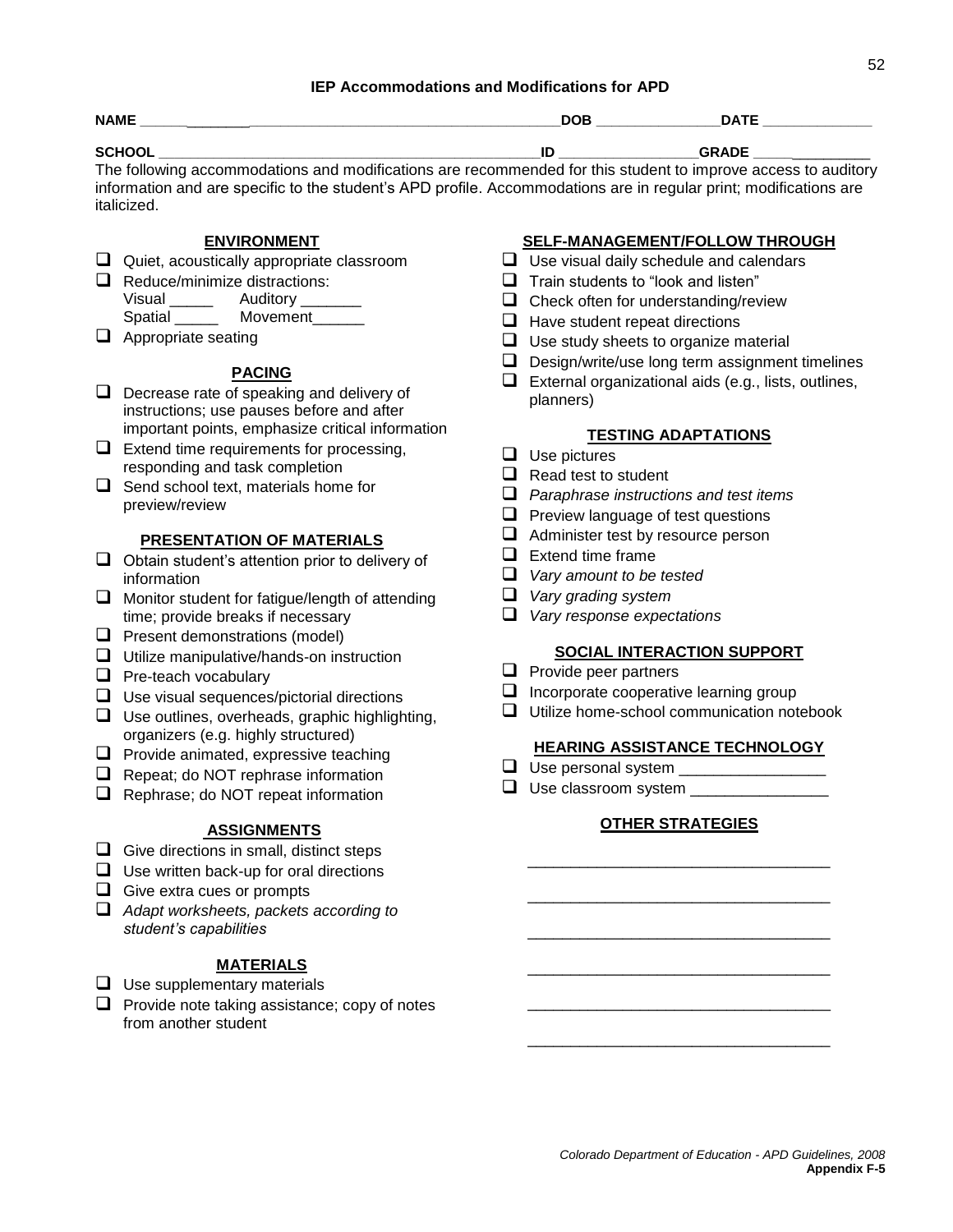#### **Tips for Teachers: Suggestions for Successful Management of Students with Auditory Processing Deficits (APD)**

*The student with a central auditory processing deficit (APD) will respond in a variety of ways to changes within his or her environment and/or instructional program. Management suggestions identified for a student*  with APD should be based on the student's individual profile of auditory processing strengths and *weaknesses. Suggestions in this listing are in the areas of attention, preferential seating, instructions, preview and review, time, classroom adaptations, self-advocacy, and organizational strategies. The audiologist has selected those strategies most appropriate for the student's APD profile.*

STUDENT SCHOOL SCHOOL GRADE:

# **Gain bi-sensory attention**

Gain the student's visual as well as auditory attention before speaking with him or her. Auditory processing is maximized when the same information is received simultaneously through different modalities.

**ATTENTION**

## **Speak at eye level**

Whenever possible, speak at the student's eye level, get close to the student, and face the student to provide clear visual and auditory information.

## **Use cueing**

Develop a cueing system to help students become aware of times when they are not paying attention. These "pre-tuning" techniques help to focus the student's attention on the subject coming up. Use words such as "listen," "ready," and "remember this one."

## **Assign peer partners**

Assign a peer partner to the student with APD. The peer partner can assist the student in activities such as paying attention, getting assignments listed, participating in small group projects, and tuning in for key information. Peer tutoring may also be a part of the buddy system if appropriate.

## **Mark transitions between activities**

Define transitions between activities by clearly identifying the new activity by naming and explaining the sequence of steps needed to accomplish the task. Students with auditory processing difficulties often need more time to make transitions.

## **Review and transition**

Close activities clearly by briefly summarizing what the student should have learned and/or completed before transitioning to the next activity.

### **Q** Provide note-taking assistance

Provide a copy of another student's notes, get a copy of the teacher's notes, have a study guide, and/or be able to tape record the lesson for future reference and study. Watching the teacher and taking notes simultaneously is challenging for students with auditory processing deficits.

#### **FLEXIBLE, PRIORITY SEATING**

## **Provide priority seating distance**

Seat the student near the primary sound source (e.g., teacher, television, computer, center activity area). A distance of three to four feet is best for individual and small group instruction and access to audio sources, but a distance up to six to eight feet for large group instruction should be adequate. This allows the student to derive maximum benefit from both auditory and visual information cues.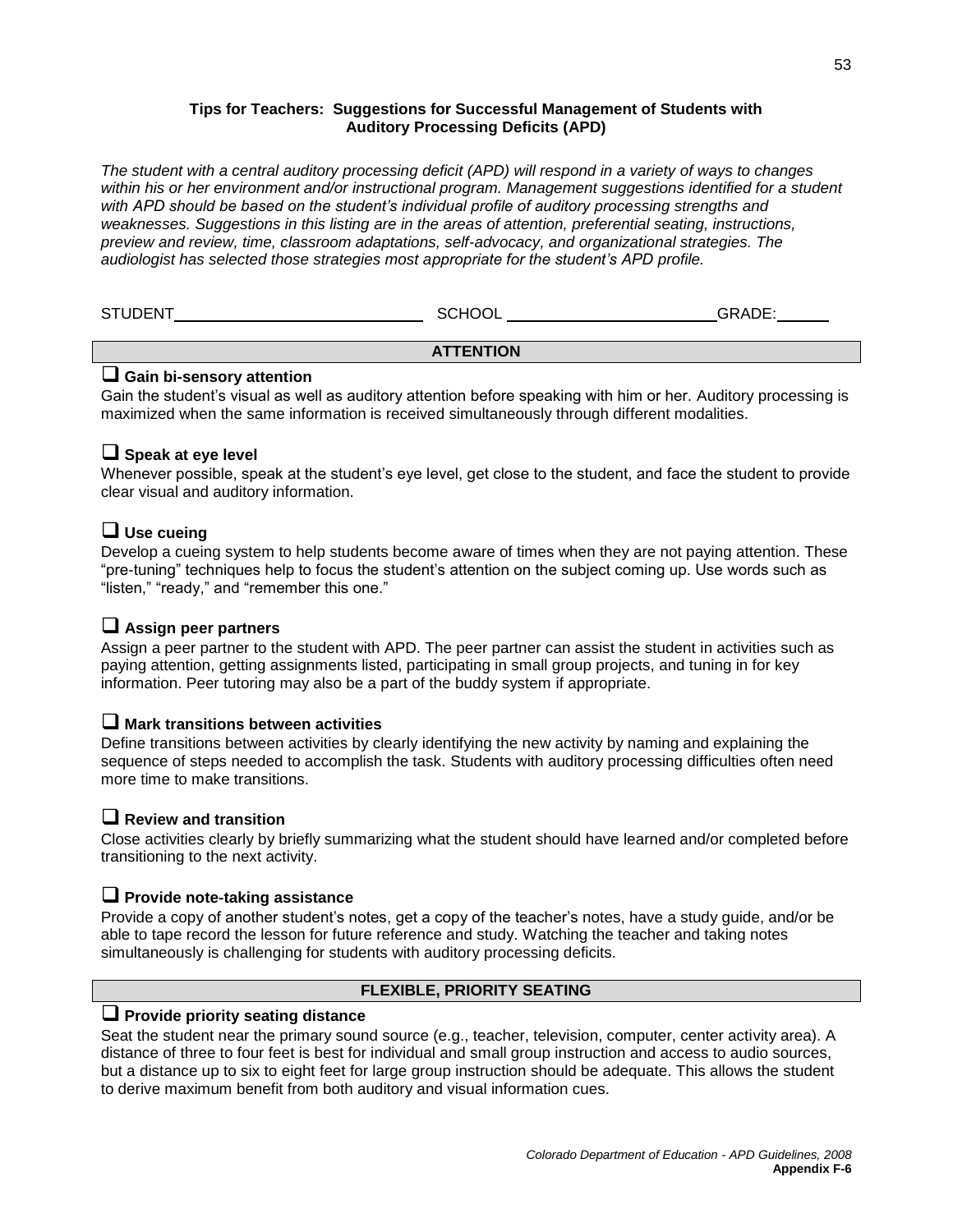## **Avoid seating near noise sources**

Place the student away from competing or distracting noise sources (e.g., external noise sources, bathroom area, telecommunications equipment, and aquarium). Seating away from windows and doorways also will reduce possible sources of distraction.

## **Provide better ear option**

Seat the student so that the better ear, if indicated, is directed toward the primary sound source. (The audiologist will provide this recommendation if appropriate.)

## **Allow flexible seating option**

Permit flexibility in seating to continuously achieve the best seating advantage. This enables the student to attend and actively participate as the classroom activities and the teacher or other primary sound source change location.

## **Provide quiet study/work area**

Make available a "private" or isolated area, such as a study carrel, for individual seatwork, testing, or tutoring. This helps to minimize the student's problems in foreground/ background discrimination.

## **Use daily routines**

Use daily routines or schedules to help keep the student focused and organized.

## **Use earplugs**

Allow the student to use earplugs or earmuffs during individual seatwork time to help tune out distractions. (The audiologist will provide this recommendation if appropriate.)

## **Use FM system**

Use a personal or sound field FM system to improve access to auditory information, if this is indicated by the student's CAP profile. Students with difficulty hearing in noise, integrating information, or organizing information may benefit from FM amplification. An audiologist should make the recommendation for an FM system. The teacher(s) will receive an inservice on the use of the FM system.

#### **INSTRUCTIONS**

## **Speak in a clear, well modulated voice**

Speak distinctly, at comfortably loud level, and at a rate the student can follow easily. Vary loudness to increase the student's attention. Remember not to over-exaggerate your speech. Emphasize important information using intonation and stress. Repeat important words when necessary.

## **Use natural gestures**

Utilize natural gestures that enhance the message. Avoid extraneous gestures and excessive movement while delivering the message if this appears to distract the student.

## **Reduce distractions**

Avoid extraneous noises and visual distractions, especially when giving instructions and teaching new concepts.

## **Alert student**

Before giving instructions, stand close to the student, call the student's name, and gently tap the student's shoulder, or use another cue to make sure you have the student's attention. Using the student's name during teaching time also will help to maintain attention.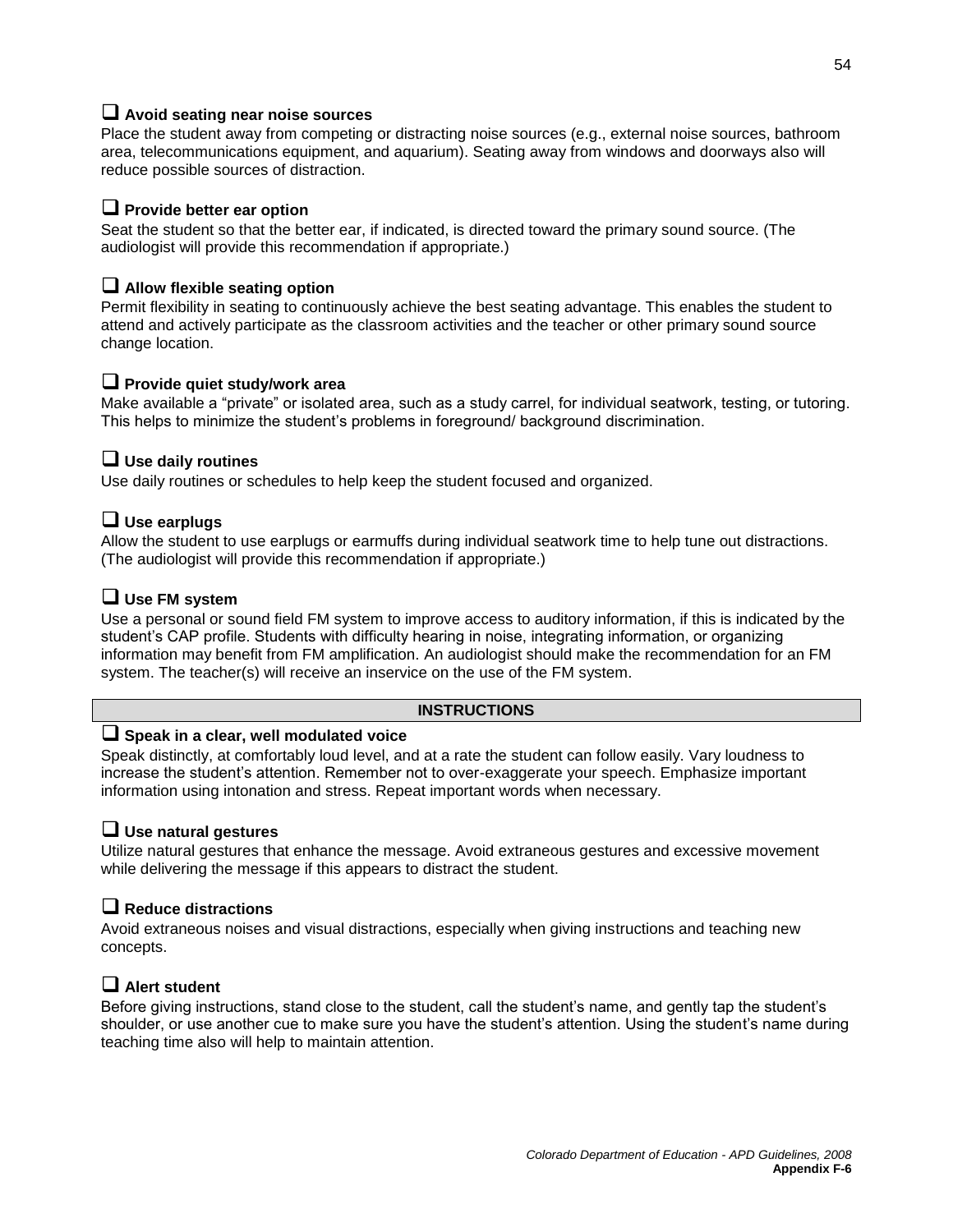## **Reduce motor activities during instruction time**

Reduce motor activities during verbal presentations, which may be helpful for the student with APD, especially if the student has an integration deficit.

## **Define purpose**

State the purpose of each activity clearly and directly before introducing the specific instructions for task completion.



## **Give age and ability-appropriate directions**

Give direct and uncomplicated directions. Use age-appropriate vocabulary that clarifies the logical, timeordered sequence (e.g., first, second, last).

## **Repeat direction and allow ample response time**

Repeat each step of the instruction and allow time between each step for the student to process the information.

## $\Box$  Provide examples

Work on an example together and leave the example on display.

## **Use modeling**

Model or demonstrate to help explain student performance expectations.

### **Identify key words**

Accentuate key words when speaking or writing, especially when presenting new information.

## **Give written and verbal instructions**

Provide both written and verbal instructions to aid the student in following directions and completing tasks.

## **List the steps**

List steps on a reference card to help the student with APD learn multi-step sequences. As the student becomes more familiar with the sequence, steps in the written directions may be omitted gradually and systematically until the student is able to complete the sequence automatically without referring to the written cues.

## **Encourage student to repeat or paraphrase instructions**

Have the student repeat the content of the instructions to provide comprehension feedback. This technique allows the teacher to see which parts of the instruction need to be corrected or repeated. Ask for verbal accounts rather than a "yes" or "no" response.

### **Give positive feedback**

Offer positive feedback to ensure understanding of the message or instruction correctly. Feedback is important even if the student understood only a portion of the message.

## **Boost self-confidence**

Reinforce all work performed successfully. Many students with APD lack of self-confidence due to comparisons made by themselves or others about their performance.

## **Check instruction comprehension**

Check the student's work after the first few items to ensure that the student understood and retained the instructions. The teacher should watch for signs of inattention, decreased concentration, or understanding. Periodic comprehension checks (e.g., paraphrasing instructions, main idea, and key points) are helpful to keep the student on task.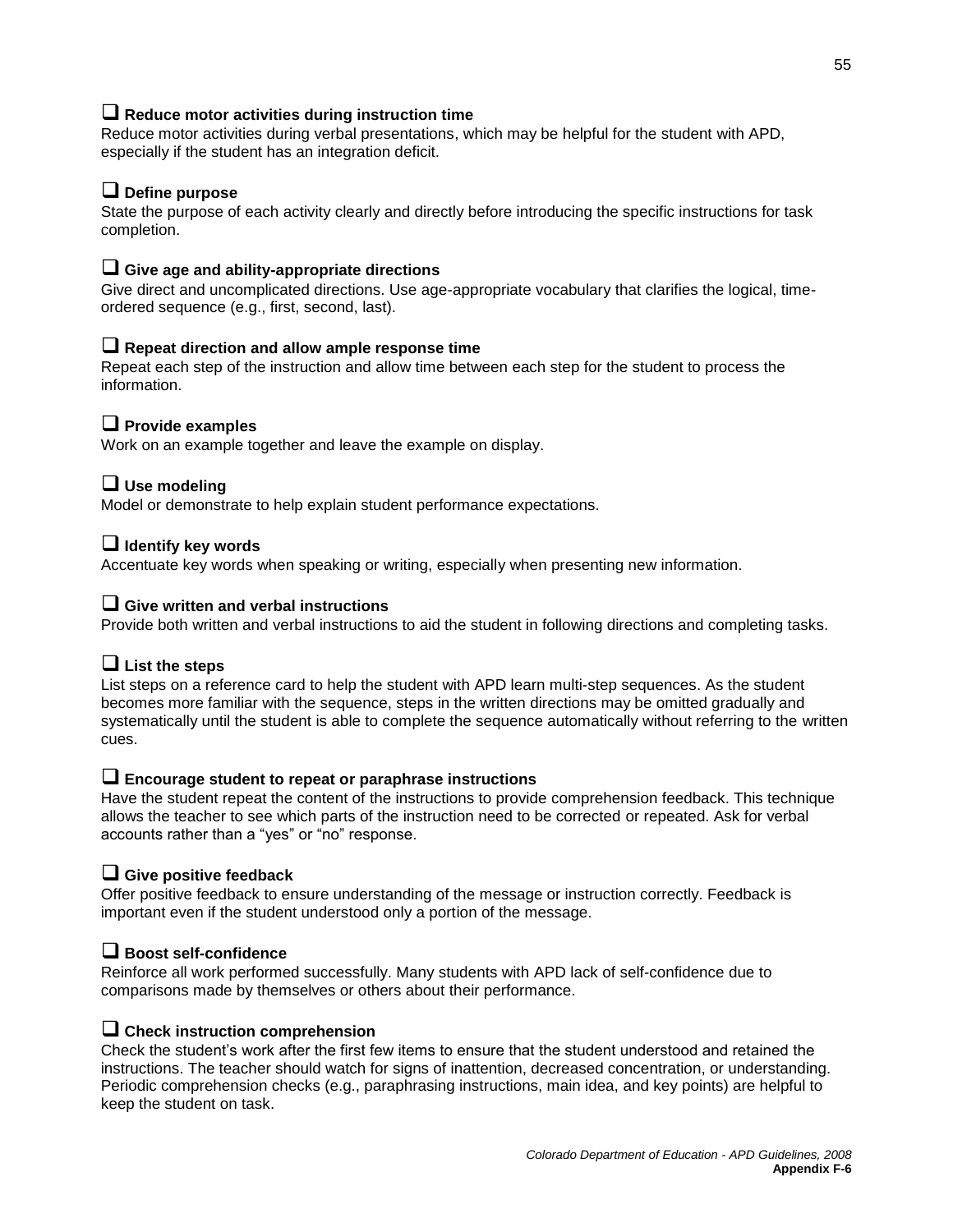## **Allow sub-vocalization**

Permit the student to sub-vocalize while reading, to help with reading comprehension, until such time as this is unnecessary.

## **Allow reauditorization**

Some students have a need to reauditorize information as they formulate their response. This strategy also strengthens the memory trace.

## **PREVIEW AND REVIEW**

## **Review, preview, and summarize class lessons**

For all class lessons, review previous material, preview material to be presented, and help students summarize the material presented. Discuss new and previously introduced vocabulary words and concepts. Whenever possible, relate new information to the student's previous experiences and environment.

## **Provide pre-teaching materials and assignments**

Give pre-assigned readings and home assignments to help introduce new concepts and topics.

## **Avoid divided attention**

Avoid asking the student with APD to divide his/her attention between listening and taking notes at the same time. Allow student to tape record lessons or provide student with a detailed outline of the information presented in the class lesson.

## **Review and orient**

Present a short review statement about the topic(s) to be discussed to orient the student. Write a brief outline and list key vocabulary on the board or an overhead projector. Provide the student with a copy of the outline and key vocabulary to use in following the discussion and for review.

## **Summarize key points frequently**

Repeat and summarize key points frequently. Emphasize key vocabulary words during the discussion.

## **Give salient clues**

Provide salient clues to identify and emphasize important information (e.g., "This is important," "The main points are…," "This could be a test question.").

## **Use verbal review strategies**

Use verbal review strategies to ask questions periodically about the material being presented. This is a helpful topic-maintenance strategy. Verbal review questions should include language required for description, explanation, exemplification, comparison, and relating real events to abstract principles.

## **Give individual attention**

Students with APD often need individual attention. Inform resource personnel and parents of planned vocabulary and curriculum topics to be covered in the classroom to allow opportunity for pre-teaching as a supplement to classroom activities.

## **Provide references for important pages**

Refer students to important textbook pages for less review and preview.

## **Promote class participation**

Encourage participation in expressive language activities related to each lesson. Reading is especially important, since information and knowledge gained through reading help compensate for what may be missed because of auditory difficulties.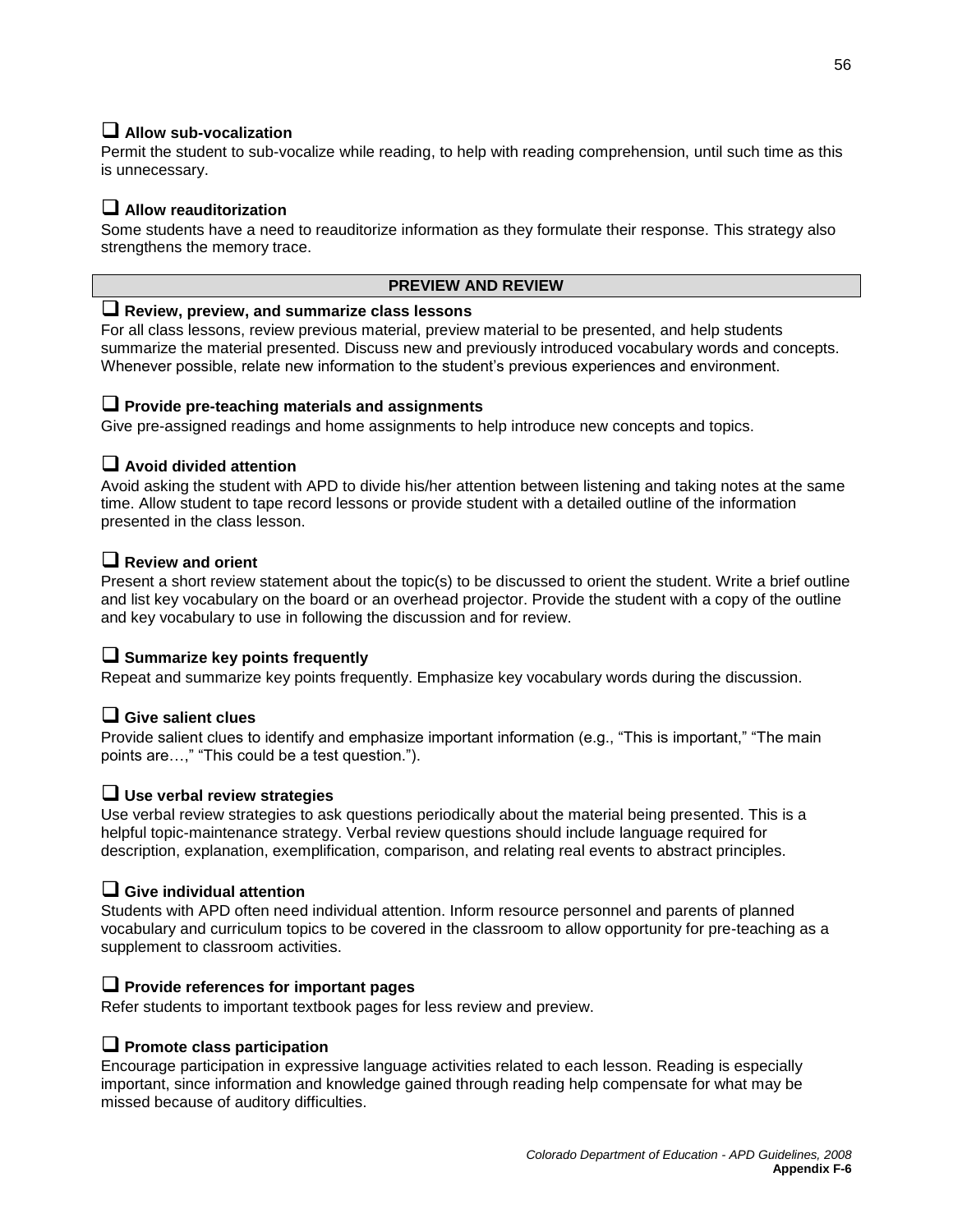#### **TIME**

## **Avoid fatigue**

Students with APD often become fatigued more easily than their peers. It is often difficult for the student to attend because of the effort required to keep up and compete in classroom activities. To minimize fatigue, consider the following suggestions:

- Give several short classroom activities instead of one long activity.
- Provide short periods of instruction with breaks so the student can move around if needed.
- Alternate activities requiring greater auditory processing requirements with those that are less demanding.
- Avoid higher level auditory tasks when the student is already fatigued. (Consider presenting high-auditory content information during the morning.)

## **Allow extended time**

Avoid giving penalties for not completing assignments in the prescribed classroom time. Whenever possible, give students fewer items to complete in the amount of classroom time available or give them additional time in the resource room to complete the assignment. Students with APD need more time to comprehend and complete tasks.

## **Give adequate response time**

Allow students with APD more time to formulate responses to verbal questions, especially questions that include comparisons, generalizations, and explanations requiring lengthier and more complex language organization.

## **CLASSROOM ADAPTATIONS**

## **Record instructions**

Class lessons or instructions can be recorded so that the student can listen to and review the material later.

## **Sound "tune" the classroom**

Acoustical modifications may be implemented to create a positive acoustical listening and learning environment (e.g., carpeting, drapes, sound absorbing materials).

## **Arrange classroom**

Structure the classroom to reduce background noise, reverberation, and distractions. Noise interferes with reception of auditory information and distracts the listener from the complex task of processing (e.g., organizing and interpreting) information. Special areas for small group instruction that are relatively quiet and distraction free are helpful for many students.

## **Avoid open classrooms**

Avoid placement of student with APD in open classroom settings. In these settings, reduce distractions by using sound barriers (e.g., bookshelves, flannel boards) and other modifications to improve the listening environment.

## **Close windows and doors**

Keep doors and windows closed to reduce external noise entering the classroom.

#### **SELF-ADVOCACY**

## **Support self-monitoring**

Encourage the student to self-monitor the listening environment and identify any problems that may be interfering with the learning process.